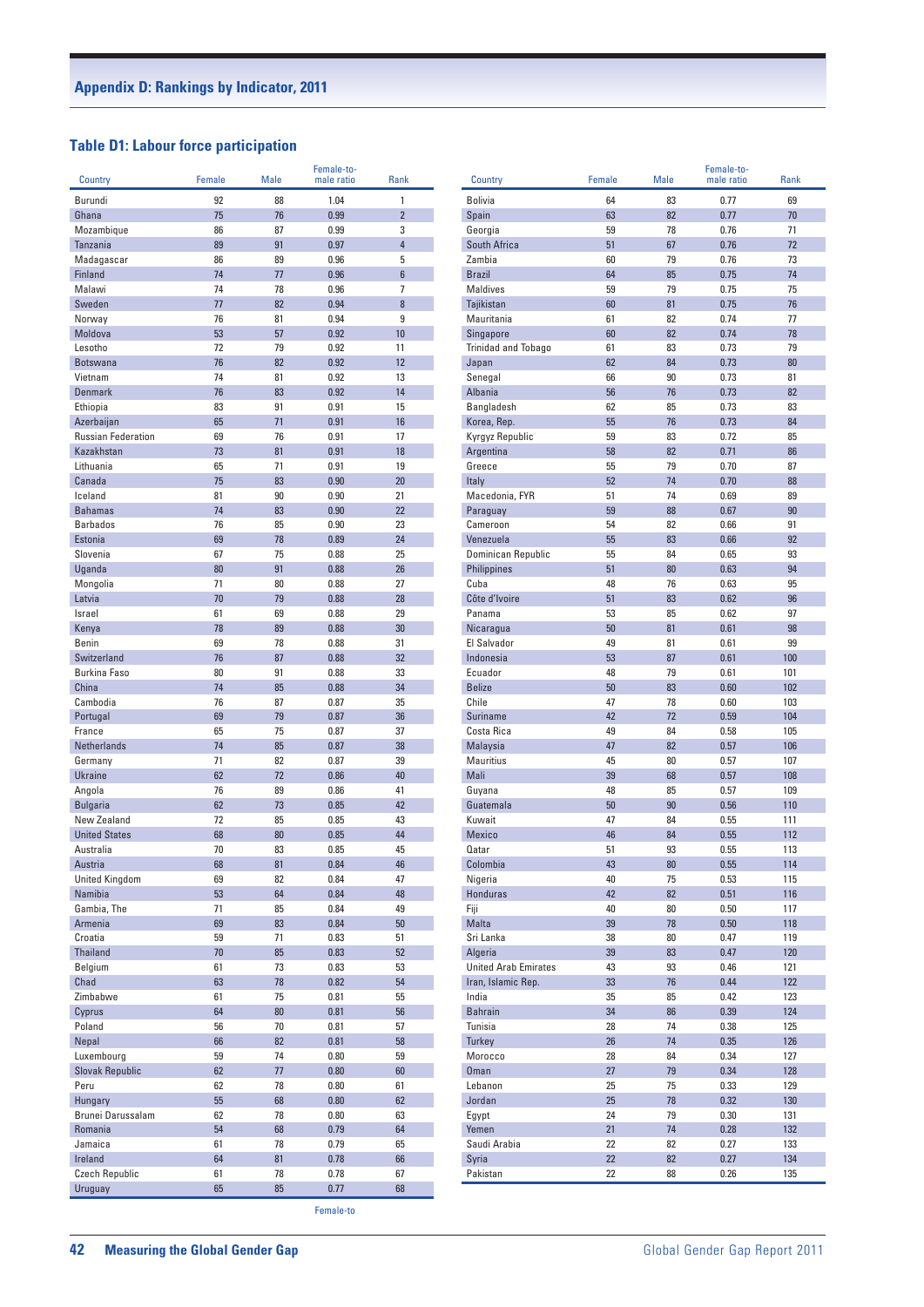## **Table D2: Wage equality survey**

|                                         |              | Female-to    |                     |  |
|-----------------------------------------|--------------|--------------|---------------------|--|
| Country                                 | Survey data* | -male ratio  | Rank                |  |
| Egypt                                   | 5.96         | 0.85         | 1                   |  |
| Lesotho<br>Albania                      | 5.81<br>5.75 | 0.83<br>0.82 | $\overline{2}$<br>3 |  |
| Malaysia                                | 5.67         | 0.81         | $\overline{4}$      |  |
| Singapore                               | 5.65         | 0.81         | 5                   |  |
| Uganda                                  | 5.62         | 0.80         | $6\phantom{1}$      |  |
| Macedonia, FYR                          | 5.56         | 0.79         | 7                   |  |
| Kyrgyz Republic                         | 5.55         | 0.79         | 8                   |  |
| Gambia, The                             | 5.53         | 0.79         | 9                   |  |
| Mongolia                                | 5.46         | 0.78         | 10                  |  |
| <b>Botswana</b>                         | 5.43         | 0.78         | 11                  |  |
| <b>Denmark</b>                          | 5.40         | 0.77         | 12                  |  |
| Tunisia                                 | 5.39         | 0.77         | 13                  |  |
| Nigeria                                 | 5.38         | 0.77         | 14                  |  |
| Zimbabwe                                | 5.38         | 0.77         | 15                  |  |
| <b>Burkina Faso</b>                     | 5.37         | 0.77         | 16                  |  |
| <b>Thailand</b>                         | 5.37         | 0.77         | 17                  |  |
| Malawi<br><b>Benin</b>                  | 5.37<br>5.36 | 0.77<br>0.77 | 18<br>19            |  |
| <b>Bahrain</b>                          | 5.35         | 0.76         | 20                  |  |
| Zambia                                  | 5.34         | 0.76         | 21                  |  |
| Georgia                                 | 5.32         | 0.76         | 22                  |  |
| Philippines                             | 5.32         | 0.76         | 23                  |  |
| <b>Burundi</b>                          | 5.29         | 0.76         | 24                  |  |
| Norway                                  | 5.26         | 0.75         | 25                  |  |
| Ghana                                   | 5.26         | 0.75         | 26                  |  |
| Brunei Darussalam                       | 5.25         | 0.75         | 27                  |  |
| Sweden                                  | 5.24         | 0.75         | 28                  |  |
| New Zealand                             | 5.22         | 0.75         | 29                  |  |
| Sri Lanka                               | 5.21         | 0.74         | 30                  |  |
| Finland                                 | 5.21         | 0.74         | 31                  |  |
| Senegal                                 | 5.21         | 0.74         | 32                  |  |
| Cambodia                                | 5.16         | 0.74         | 33                  |  |
| <b>Barbados</b>                         | 5.15         | 0.74         | 34                  |  |
| <b>United Arab Emirates</b><br>Cameroon | 5.11<br>5.11 | 0.73<br>0.73 | 35<br>36            |  |
| Ireland                                 | 5.10         | 0.73         | 37                  |  |
| Canada                                  | 5.09         | 0.73         | 38                  |  |
| Tajikistan                              | 5.07         | 0.72         | 39                  |  |
| Guyana                                  | 5.03         | 0.72         | 40                  |  |
| Moldova                                 | 4.96         | 0.71         | 41                  |  |
| Kazakhstan                              | 4.95         | 0.71         | 42                  |  |
| Iceland                                 | 4.93         | 0.70         | 43                  |  |
| <b>Belgium</b>                          | 4.88         | 0.70         | 44                  |  |
| Ethiopia                                | 4.86         | 0.69         | 45                  |  |
| Namibia                                 | 4.85         | 0.69         | 46                  |  |
| Mali                                    | 4.85         | 0.69         | 47                  |  |
| <b>Oman</b>                             | 4.84         | 0.69         | 48                  |  |
| Armenia                                 | 4.82         | 0.69         | 49                  |  |
| China                                   | 4.82         | 0.69         | 50                  |  |
| Qatar                                   | 4.81         | 0.69         | 51                  |  |
| Kenya<br>Vietnam                        | 4.80<br>4.80 | 0.69<br>0.69 | 52<br>53            |  |
| Azerbaijan                              | 4.78         | 0.68         | 54                  |  |
| Tanzania                                | 4.76         | 0.68         | 55                  |  |
| <b>Netherlands</b>                      | 4.74         | 0.68         | 56                  |  |
| <b>United Kingdom</b>                   | 4.73         | 0.68         | 57                  |  |
| Indonesia                               | 4.72         | 0.67         | 58                  |  |
| Malta                                   | 4.70         | 0.67         | 59                  |  |
| Kuwait                                  | 4.70         | 0.67         | 60                  |  |
| Trinidad and Tobago                     | 4.69         | 0.67         | 61                  |  |
| Luxembourg                              | 4.67         | 0.67         | 62                  |  |
| Morocco                                 | 4.65         | 0.66         | 63                  |  |
| Syria                                   | 4.65         | 0.66         | 64                  |  |
| Mozambique                              | 4.65         | 0.66         | 65                  |  |
| Slovenia                                | 4.64         | 0.66         | 66                  |  |
| South Africa                            | 4.62         | 0.66         | 67                  |  |
| <b>United States</b>                    | 4.59         | 0.66         | 68                  |  |

|                           |                          | Female-to                |          |  |
|---------------------------|--------------------------|--------------------------|----------|--|
| Country                   | Survey data*             | -male ratio              | Rank     |  |
| Saudi Arabia              | 4.58                     | 0.65                     | 69       |  |
| Lebanon                   | 4.58                     | 0.65                     | 70       |  |
| <b>Russian Federation</b> | 4.58                     | 0.65                     | 71       |  |
| Romania                   | 4.57                     | 0.65                     | 72       |  |
| Chad                      | 4.55                     | 0.65                     | 73       |  |
| Estonia                   | 4.53                     | 0.65                     | 74       |  |
| Latvia                    | 4.50                     | 0.64                     | 75       |  |
| Australia                 | 4.50                     | 0.64                     | 76       |  |
| Algeria                   | 4.47                     | 0.64                     | 77       |  |
| Costa Rica                | 4.47                     | 0.64                     | 78       |  |
| Greece                    | 4.47                     | 0.64                     | 79       |  |
| Switzerland               | 4.43                     | 0.63                     | 80       |  |
| Suriname                  | 4.42                     | 0.63                     | 81       |  |
| Jamaica                   | 4.40                     | 0.63                     | 82       |  |
| <b>Mauritius</b>          | 4.38                     | 0.63                     | 83       |  |
| Jordan                    | 4.36                     | 0.62                     | 84       |  |
|                           |                          |                          |          |  |
| Lithuania                 | 4.35                     | 0.62                     | 85       |  |
| India                     | 4.35                     | 0.62                     | 86       |  |
| Madagascar                | 4.33                     | 0.62                     | 87       |  |
| Yemen                     | 4.33                     | 0.62                     | 88       |  |
| Germany                   | 4.32                     | 0.62                     | 89       |  |
| Argentina                 | 4.28                     | 0.61                     | 90       |  |
| Venezuela                 | 4.22                     | 0.60                     | 91       |  |
| <b>Honduras</b>           | 4.22                     | 0.60                     | 92       |  |
| Japan                     | 4.21                     | 0.60                     | 93       |  |
| Colombia                  | 4.19                     | 0.60                     | 94       |  |
| <b>Ukraine</b>            | 4.19                     | 0.60                     | 95       |  |
| Iran, Islamic Rep.        | 4.19                     | 0.60                     | 96       |  |
| Cyprus                    | 4.17                     | 0.60                     | 97       |  |
| Ecuador                   | 4.15                     | 0.59                     | 98       |  |
| Peru                      | 4.14                     | 0.59                     | 99       |  |
| Angola                    | 4.10                     | 0.59                     | 100      |  |
| Côte d'Ivoire             | 4.07                     | 0.58                     | 101      |  |
| <b>Turkey</b>             | 4.07                     | 0.58                     | 102      |  |
| Pakistan                  | 4.03                     | 0.58                     | 103      |  |
| <b>Bulgaria</b>           | 4.03                     | 0.58                     | 104      |  |
| Bangladesh                | 3.99                     | 0.57                     | 105      |  |
| Panama                    | 3.98                     | 0.57                     | 106      |  |
|                           | 3.97                     | 0.57                     | 107      |  |
| Paraguay                  |                          |                          |          |  |
| Portugal                  | 3.95                     | 0.56                     | 108      |  |
| El Salvador               | 3.94                     | 0.56                     | 109      |  |
| Guatemala                 | 3.92                     | 0.56                     | 110      |  |
| Mexico                    | 3.90                     | 0.56                     | 111      |  |
| Dominican Republic        | 3.89                     | 0.56                     | 112      |  |
| Croatia                   | 3.88                     | 0.55                     | 113      |  |
| <b>Belize</b>             | 3.86                     | 0.55                     | 114      |  |
| <b>Bolivia</b>            | 3.78                     | 0.54                     | 115      |  |
| Austria                   | 3.78                     | 0.54                     | 116      |  |
| Nicaragua                 | 3.74                     | 0.53                     | 117      |  |
| Nepal                     | 3.72                     | 0.53                     | 118      |  |
| <b>Slovak Republic</b>    | 3.69                     | 0.53                     | 119      |  |
| Israel                    | 3.68                     | 0.53                     | 120      |  |
| Uruguay                   | 3.68                     | 0.53                     | 121      |  |
| Spain                     | 3.68                     | 0.53                     | 122      |  |
| Poland                    | 3.63                     | 0.52                     | 123      |  |
| <b>Brazil</b>             | 3.59                     | 0.51                     | 124      |  |
| Italy                     | 3.57                     | 0.51                     | 125      |  |
| Korea, Rep.               | 3.57                     | 0.51                     | 126      |  |
| <b>Czech Republic</b>     | 3.52                     | 0.50                     | 127      |  |
|                           |                          |                          |          |  |
| <b>Chile</b>              | 3.48                     | 0.50                     | 128      |  |
| Hungary                   | 3.32                     | 0.47                     | 129      |  |
| Mauritania                | 3.31                     | 0.47                     | 130      |  |
| France                    | 2.98                     | 0.43                     | 131      |  |
| <b>Bahamas</b>            | -                        | ÷                        | -        |  |
| Cuba                      |                          | $\overline{\phantom{0}}$ |          |  |
| Fiji                      | $\overline{\phantom{0}}$ | -                        | $\equiv$ |  |
| Maldives                  |                          | $\overline{\phantom{0}}$ |          |  |
|                           |                          |                          |          |  |

 $*$  (1 = Not at all – significantly below those of men; 7 = Fully – equal to those of men)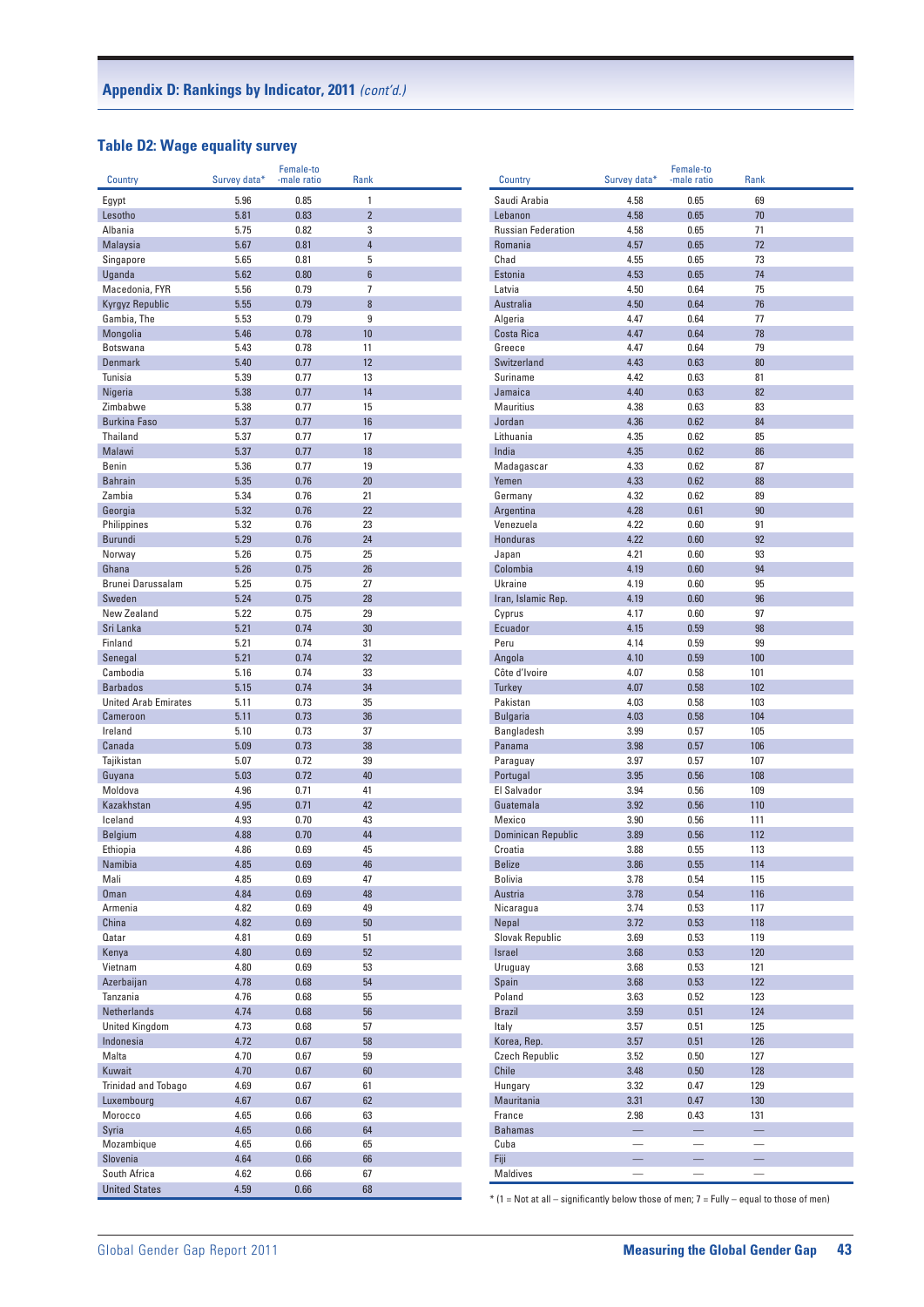#### **Table D3: Estimated earned income**

| Country                   | Female           | Male              | Female<br>(with<br>40,000<br>cut-off) | Male<br>(with<br>40,000<br>cut-off) | Female-<br>to-male<br>ratio | Rank                | Country                     | Female                   | Male                            | Female<br>(with<br>40,000<br>cut-off) | Male<br>(with<br>40,000<br>cut-off) | Female-<br>to-male<br>ratio | Rank                            |
|---------------------------|------------------|-------------------|---------------------------------------|-------------------------------------|-----------------------------|---------------------|-----------------------------|--------------------------|---------------------------------|---------------------------------------|-------------------------------------|-----------------------------|---------------------------------|
| Luxembourg                | 59,570           | 108,458           | 40,000                                | 40,000                              | 1.00                        | 1                   | Portugal                    | 18,218                   | 32,057                          | 18,218                                | 32,057                              | 0.57                        | 69                              |
| Norway                    | 49,498           | 63,007            | 40,000                                | 40,000                              | 1.00                        | $\mathbf{1}$        | Tajikistan                  | 1,433                    | 2,525                           | 1,433                                 | 2,525                               | 0.57                        | $70$                            |
| Brunei Darussalam         | 38,656           | 62,967            | 38,656                                | 40,000                              | 0.97                        | 3                   | Mauritania                  | 1,385                    | 2,458                           | 1,385                                 | 2,458                               | 0.56                        | 71                              |
| Switzerland               | 35,577           | 55,328            | 35,577                                | 40,000                              | 0.89                        | $\overline{4}$      | Zambia                      | 1,031                    | 1,831                           | 1,031                                 | 1,831                               | 0.56                        | 72                              |
| <b>United States</b>      | 35,346           | 56,918            | 35,346                                | 40,000                              | 0.88                        | 5                   | Austria                     | 22,528                   | 55,934                          | 22,528                                | 40,000                              | 0.56                        | 73                              |
| Singapore                 | 35,060           | 66,054            | 35,060                                | 40,000                              | 0.88                        | $6\phantom{1}$      | South Africa                | 7,411                    | 13,225                          | 7,411                                 | 13,225                              | 0.56                        | 74                              |
| Qatar<br>Netherlands      | 33,582<br>33,295 | 110,218<br>48,187 | 33,582<br>33,295                      | 40,000<br>40,000                    | 0.84<br>0.83                | $\overline{7}$<br>8 | <b>Bahrain</b><br>Uruguay   | 22,378<br>9,549          | 44,679<br>17,092                | 22,378<br>9,549                       | 40,000<br>17,092                    | 0.56<br>0.56                | 75<br>76                        |
| Sweden                    | 32,990           | 41,830            | 32,990                                | 40,000                              | 0.82                        | 9                   | United Arab Emirates 22,101 |                          | 75,089                          | 22,101                                | 40,000                              | 0.55                        | 77                              |
| Australia                 | 32,861           | 46,295            | 32,861                                | 40,000                              | 0.82                        | 10                  | Costa Rica                  | 7,849                    | 14,261                          | 7,849                                 | 14,261                              | 0.55                        | 78                              |
| Denmark                   | 32,206           | 43,331            | 32,206                                | 40,000                              | 0.81                        | 11                  | <b>Trinidad and Tobago</b>  | 18,276                   | 33,290                          | 18,276                                | 33,290                              | 0.55                        | 79                              |
| Mongolia                  | 3,141            | 3,912             | 3,141                                 | 3,912                               | 0.80                        | 12                  | <b>Bangladesh</b>           | 1,000                    | 1,823                           | 1,000                                 | 1,823                               | 0.55                        | 80                              |
| Burundi                   | 349              | 437               | 349                                   | 437                                 | 0.80                        | 13                  | Panama                      | 9,199                    | 16,852                          | 9,199                                 | 16,852                              | 0.55                        | 81                              |
| <b>Bolivia</b>            | 3,856            | 4,986             | 3,856                                 | 4,986                               | 0.77                        | 14                  | Albania                     | 6,172                    | 11,327                          | 6,172                                 | 11,327                              | 0.54                        | 82                              |
| Mozambique                | 767              | 1,010             | 767                                   | 1,010                               | 0.76                        | 15                  | Italy                       | 21,438                   | 44,033                          | 21,438                                | 40,000                              | 0.54                        | 83                              |
| Canada                    | 30,005           | 45,763            | 30,005                                | 40,000                              | 0.75                        | 16                  | Kyrgyz Republic             | 1,586                    | 2,999                           | 1,586                                 | 2,999                               | 0.53                        | 84                              |
| Ghana                     | 1,324            | 1,774             | 1,324                                 | 1,774                               | 0.75                        | 17                  | Azerbaijan                  | 6,691                    | 12,721                          | 6,691                                 | 12,721                              | 0.53                        | 85                              |
| Finland                   | 29,593           | 41,166            | 29,593                                | 40,000                              | 0.74                        | 18                  | Argentina                   | 10,035                   | 19,217                          | 10,035                                | 19,217                              | 0.52                        | 86                              |
| Lesotho                   | 1,257            | 1,703             | 1,257                                 | 1,703                               | 0.74                        | 19                  | Japan                       | 20,572                   | 44,892                          | 20,572                                | 40,000                              | 0.51                        | 87                              |
| Malawi                    | 671<br>845       | 919               | 671<br>845                            | 919                                 | 0.73<br>0.73                | 20<br>21            | Cameroon                    | 1,484                    | 2,926                           | 1,484                                 | 2,926                               | 0.51<br>0.51                | 88                              |
| Madagascar<br>Ireland     | 28,910           | 1,164<br>52,450   | 28,910                                | 1,164<br>40,000                     | 0.72                        | 22                  | Macedonia, FYR<br>Greece    | 7,509<br>19,842          | 14,818<br>39,561                | 7,509<br>19,842                       | 14,818<br>39,561                    | 0.50                        | 89<br>90                        |
| <b>United Kingdom</b>     | 28,354           | 42,217            | 28,354                                | 40,000                              | 0.71                        | 23                  | Venezuela                   | 8,200                    | 16,413                          | 8,200                                 | 16,413                              | 0.50                        | 91                              |
| Croatia                   | 16,600           | 23,629            | 16,600                                | 23,629                              | 0.70                        | 24                  | Armenia                     | 3,586                    | 7,218                           | 3,586                                 | 7,218                               | 0.50                        | 92                              |
| New Zealand               | 23,856           | 34,258            | 23,856                                | 34,258                              | 0.70                        | 25                  | <b>Botswana</b>             | 8,823                    | 17,952                          | 8,823                                 | 17,952                              | 0.49                        | 93                              |
| Iceland                   | 27,675           | 45,486            | 27,675                                | 40,000                              | 0.69                        | 26                  | Dominican Republic          | 5,533                    | 11,306                          | 5,533                                 | 11,306                              | 0.49                        | 94                              |
| Ethiopia                  | 763              | 1,108             | 763                                   | 1,108                               | 0.69                        | 27                  | Nicaragua                   | 1,722                    | 3,579                           | 1,722                                 | 3,579                               | 0.48                        | 95                              |
| Germany                   | 27,457           | 45,570            | 27,457                                | 40,000                              | 0.69                        | 28                  | <b>Czech Republic</b>       | 16,651                   | 34,848                          | 16,651                                | 34,848                              | 0.48                        | 96                              |
| Vietnam                   | 2,409            | 3,511             | 2,409                                 | 3,511                               | 0.69                        | 29                  | Malta                       | 15,962                   | 33,736                          | 15,962                                | 33,736                              | 0.47                        | 97                              |
| Romania                   | 11,662           | 17,043            | 11,662                                | 17,043                              | 0.68                        | 30                  | Ecuador                     | 5,275                    | 11,249                          | 5,275                                 | 11,249                              | 0.47                        | 98                              |
| Lithuania                 | 14,117           | 20,936            | 14,117                                | 20,936                              | 0.67                        | 31                  | Colombia                    | 5,718                    | 12,302                          | 5,718                                 | 12,302                              | 0.46                        | 99                              |
| <b>Belgium</b>            | 26,943           | 46,075            | 26,943                                | 40,000                              | 0.67                        | 32                  | Côte d'Ivoire               | 1,067                    | 2,312                           | 1,067                                 | 2,312                               | 0.46                        | 100                             |
| Latvia                    | 13,436           | 19,949            | 13,436                                | 19,949                              | 0.67                        | 33                  | <b>Belize</b>               | 4,136                    | 9,081                           | 4,136                                 | 9,081                               | 0.46                        | 101                             |
| Tanzania<br>Moldova       | 1,096<br>2,317   | 1,630<br>3,448    | 1,096<br>2,317                        | 1,630<br>3,448                      | 0.67<br>0.67                | 34<br>35            | Suriname<br>Mali            | 4,654<br>736             | 10,251<br>1,647                 | 4,654<br>736                          | 10,251<br>1,647                     | 0.45<br>0.45                | 102<br>103                      |
| <b>Burkina Faso</b>       | 950              | 1,424             | 950                                   | 1,424                               | 0.67                        | 36                  | <b>Chile</b>                | 8,845                    | 19,897                          | 8,845                                 | 19,897                              | 0.44                        | 104                             |
| <b>Benin</b>              | 1,202            | 1,808             | 1,202                                 | 1,808                               | 0.66                        | 37                  | Mexico                      | 8,813                    | 19,871                          | 8,813                                 | 19,871                              | 0.44                        | 105                             |
| Cambodia                  | 1,532            | 2,315             | 1,532                                 | 2,315                               | 0.66                        | 38                  | Guatemala                   | 2,927                    | 6,605                           | 2,927                                 | 6,605                               | 0.44                        | 106                             |
| <b>Bulgaria</b>           | 11,105           | 16,823            | 11,105                                | 16,823                              | 0.66                        | 39                  | Malaysia                    | 8,365                    | 19,486                          | 8,365                                 | 19,486                              | 0.43                        | 107                             |
| Kenya                     | 1,249            | 1,897             | 1,249                                 | 1,897                               | 0.66                        | 40                  | <b>Mauritius</b>            | 7,656                    | 18,115                          | 7,656                                 | 18,115                              | 0.42                        | 108                             |
| Uganda                    | 963              | 1,471             | 963                                   | 1,471                               | 0.65                        | 41                  | Indonesia                   | 2,487                    | 5,915                           | 2,487                                 | 5,915                               | 0.42                        | 109                             |
| <b>Russian Federation</b> | 15,193           | 23,284            | 15,193                                | 23,284                              | 0.65                        | 42                  | El Salvador                 | 3,981                    | 9,594                           | 3,981                                 | 9,594                               | 0.41                        | 110                             |
| China                     | 5,331            | 8,215             | 5,331                                 | 8,215                               | 0.65                        | 43                  | Guyana                      | 1,872                    | 4,537                           | 1,872                                 | 4,537                               | 0.41                        | 111                             |
| Angola                    | 4,580            | 7,079             | 4,580                                 | 7,079                               | 0.65                        | 44                  | Nigeria                     | 1,283                    | 3,119                           | 1,283                                 | 3,119                               | 0.41                        | 112                             |
| France                    | 25,870           | 41,922            | 25,870                                | 40,000                              | 0.65                        | 45                  | Korea, Rep.                 | 15,830                   | 38,590                          | 15,830                                | 38,590                              | 0.41                        | 113                             |
| <b>Barbados</b>           | 15,119           | 23,507            | 15,119                                | 23,507                              | 0.64                        | 46                  | Iran, Islamic Rep.          | 6,564                    | 16,386                          | 6,564                                 | 16,386                              | 0.40                        | 114                             |
| Israel<br>Hungary         | 21,684<br>16,007 | 33,726<br>25,075  | 21,684<br>16,007                      | 33,726<br>25,075                    | 0.64<br>0.64                | 47<br>48            | Georgia<br>Honduras         | 2,771<br>2,148           | 7,030<br>5,538                  | 2,771<br>2,148                        | 7,030<br>5,538                      | 0.39<br>0.39                | 115<br>116                      |
| Namibia                   | 5,010            | 7,850             | 5,010                                 | 7,850                               | 0.64                        | 49                  | Fiji                        | 2,455                    | 6,536                           | 2,455                                 | 6,536                               | 0.38                        | 117                             |
| Gambia, The               | 1,102            | 1,733             | 1,102                                 | 1,733                               | 0.64                        | 50                  | Nepal                       | 628                      | 1,689                           | 628                                   | 1,689                               | 0.37                        | 118                             |
| Thailand                  | 6,185            | 9,865             | 6,185                                 | 9,865                               | 0.63                        | 51                  | Algeria                     | 4,328                    | 11,944                          | 4,328                                 | 11,944                              | 0.36                        | 119                             |
| Estonia                   | 15,318           | 24,808            | 15,318                                | 24,808                              | 0.62                        | 52                  | Sri Lanka                   | 2,542                    | 7,070                           | 2,542                                 | 7,070                               | 0.36                        | 120                             |
| Slovenia                  | 20,797           | 33,769            | 20,797                                | 33,769                              | 0.62                        | 53                  | India                       | 1,518                    | 4,960                           | 1,518                                 | 4,960                               | 0.31                        | 121                             |
| Kuwait                    | 24,531           | 65,010            | 24,531                                | 40,000                              | 0.61                        | 54                  | Jordan                      | 2,456                    | 8,581                           | 2,456                                 | 8,581                               | 0.29                        | 122                             |
| Paraguay                  | 3,430            | 5,594             | 3,430                                 | 5,594                               | 0.61                        | 55                  | Tunisia                     | 3,617                    | 12,875                          | 3,617                                 | 12,875                              | 0.28                        | 123                             |
| Kazakhstan                | 8,833            | 14,454            | 8,833                                 | 14,454                              | 0.61                        | 56                  | Turkey                      | 5,602                    | 21,660                          | 5,602                                 | 21,660                              | 0.26                        | 124                             |
| Chad                      | 988              | 1,616             | 988                                   | 1,616                               | 0.61                        | 57                  | Morocco                     | 1,828                    | 7,257                           | 1,828                                 | 7,257                               | 0.25                        | 125                             |
| <b>Brazil</b>             | 7,865            | 12,946            | 7,865                                 | 12,946                              | 0.61                        | 58                  | Lebanon                     | 5,186                    | 21,288                          | 5,186                                 | 21,288                              | 0.24                        | 126                             |
| Ukraine                   | 4,830            | 8,057             | 4,830                                 | 8,057                               | 0.60                        | 59                  | Egypt                       | 2,167                    | 9,138                           | 2,167                                 | 9,138                               | 0.24                        | 127                             |
| Philippines<br>Peru       | 2,642<br>6,399   | 4,429<br>10,850   | 2,642<br>6,399                        | 4,429<br>10,850                     | 0.60                        | 60<br>61            | <b>Oman</b><br>Syria        | 8,866                    | 38,285<br>7,745                 | 8,866                                 | 38,285                              | 0.23<br>0.21                | 128                             |
| Jamaica                   | 5,665            | 9,685             | 5,665                                 | 9,685                               | 0.59<br>0.58                | 62                  | Yemen                       | 1,657<br>857             | 4,046                           | 1,657<br>857                          | 7,745<br>4,046                      | 0.21                        | 129<br>130                      |
| Cyprus                    | 22,737           | 39,394            | 22,737                                | 39,394                              | 0.58                        | 63                  | Saudi Arabia                | 7,157                    | 36,727                          | 7,157                                 | 36,727                              | 0.19                        | 131                             |
| Spain                     | 22,985           | 41,573            | 22,985                                | 40,000                              | 0.57                        | 64                  | <b>Bahamas</b>              | $\overline{\phantom{0}}$ | -                               | —                                     | -                                   | —                           | -                               |
| Poland                    | 13,886           | 24,292            | 13,886                                | 24,292                              | 0.57                        | 65                  | Cuba                        |                          |                                 |                                       | $\overline{\phantom{0}}$            |                             | $\hspace{0.1mm}-\hspace{0.1mm}$ |
| Senegal                   | 1,324            | 2,317             | 1,324                                 | 2,317                               | 0.57                        | 66                  | Zimbabwe                    | -                        | $\qquad \qquad - \qquad \qquad$ | $\qquad \qquad -$                     |                                     | -                           | $\qquad \qquad -$               |
| Slovak Republic           | 16,768           | 29,371            | 16,768                                | 29,371                              | 0.57                        | 67                  | Pakistan                    |                          |                                 |                                       |                                     |                             |                                 |
| <b>Maldives</b>           | 3,969            | 6,952             | 3,969                                 | 6,952                               | 0.57                        | 68                  |                             |                          |                                 |                                       |                                     |                             |                                 |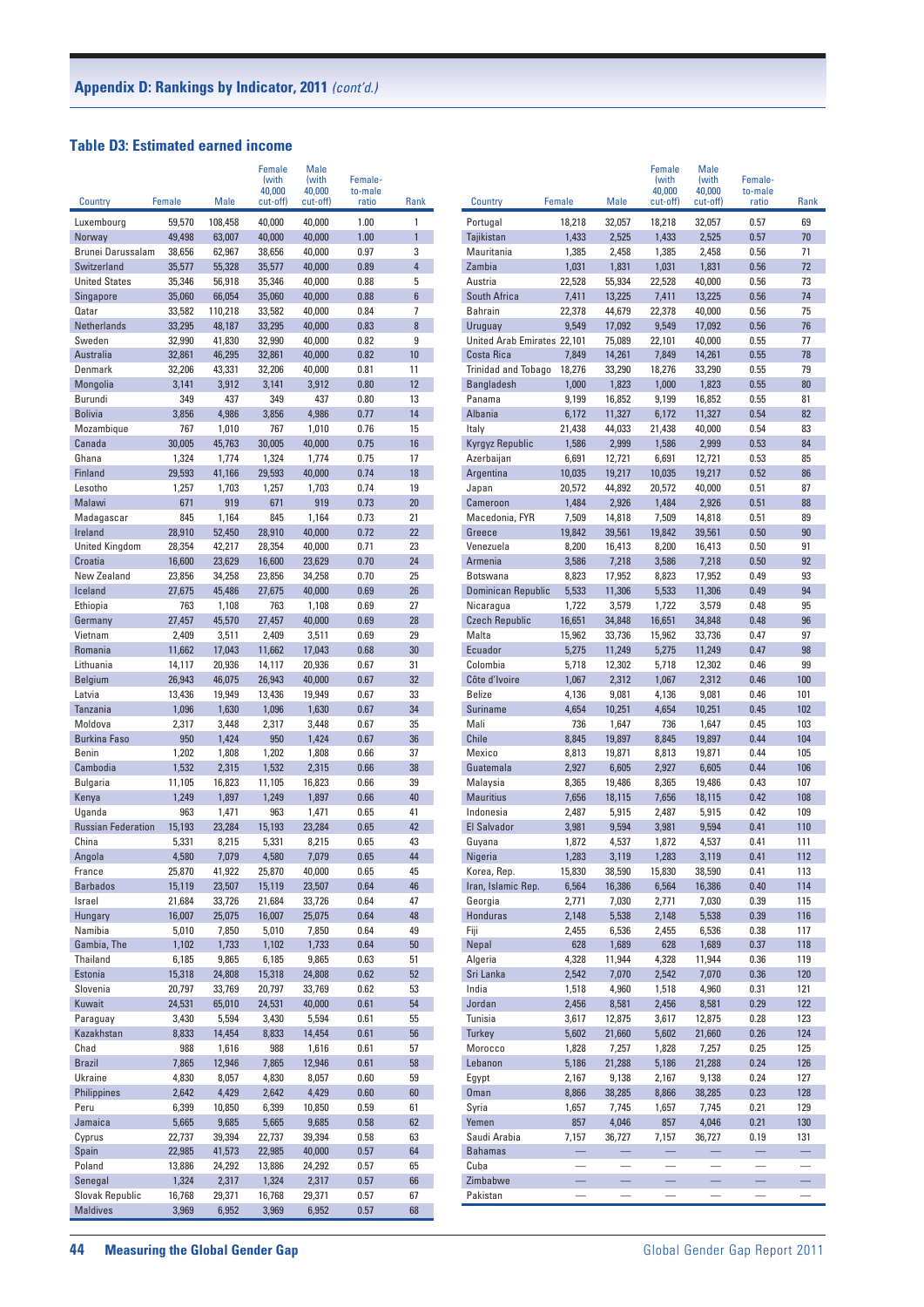## **Table D4: Legislators, senior officials and managers**

| Country                       | Female   | Male     | Female-to-<br>male ratio | Rank                           | Country                       | Female                   | Male                          | Female-to-<br>male ratio | Rank                     |
|-------------------------------|----------|----------|--------------------------|--------------------------------|-------------------------------|--------------------------|-------------------------------|--------------------------|--------------------------|
|                               |          |          |                          |                                |                               |                          |                               |                          |                          |
| Jamaica                       | 59       | 41       | 1.44                     | $\mathbf{1}$<br>$\overline{2}$ | Ecuador                       | 28<br>27                 | 72                            | 0.38                     | 69<br>70                 |
| <b>Philippines</b><br>Lesotho | 55<br>52 | 45<br>48 | 1.21<br>1.08             | 3                              | <b>Netherlands</b><br>Croatia | 27                       | 73<br>73                      | 0.38<br>0.36             | 71                       |
| Fiji                          | 51       | 49       | 1.04                     | $\overline{4}$                 | Guyana                        | 25                       | 75                            | 0.34                     | 72                       |
| Panama                        | 48       | 52       | 0.93                     | 5                              | El Salvador                   | 25                       | 75                            | 0.33                     | 73                       |
| Mongolia                      | 47       | 53       | 0.90                     | $6\phantom{1}$                 | Chile                         | 24                       | 76                            | 0.32                     | 74                       |
| <b>Bahamas</b>                | 46       | 54       | 0.86                     | $\overline{7}$                 | Malaysia                      | 24                       | 76                            | 0.32                     | 75                       |
| <b>Trinidad and Tobago</b>    | 43       | 57       | 0.77                     | $\bf 8$                        | Sri Lanka                     | 24                       | 76                            | 0.32                     | 76                       |
| <b>Barbados</b>               | 43       | 57       | 0.77                     | $\boldsymbol{9}$               | Armenia                       | 24                       | 76                            | 0.31                     | 77                       |
| <b>United States</b>          | 43       | 57       | 0.74                     | 10                             | <b>Denmark</b>                | 24                       | 76                            | 0.31                     | 78                       |
| Latvia                        | 41       | 59       | 0.71                     | 11                             | Thailand                      | 24                       | 76                            | 0.31                     | 79                       |
| <b>Belize</b>                 | 41       | 59       | 0.70                     | 12                             | <b>Mauritius</b>              | 23                       | 77                            | 0.30                     | 80                       |
| Nicaragua                     | 41       | 59       | 0.69                     | 13                             | Argentina                     | 23                       | 77                            | 0.30                     | 81                       |
| Honduras                      | 41       | 59       | 0.68                     | 14                             | <b>Bahrain</b>                | 22                       | 78                            | 0.29                     | 82                       |
| Uruguay                       | 40       | 60       | 0.68                     | 15                             | Vietnam                       | 22                       | 78                            | 0.28                     | 83                       |
| Lithuania                     | 40       | 60       | 0.67                     | 16                             | Madagascar                    | 22                       | 78                            | 0.28                     | 84                       |
| New Zealand                   | 40       | 60       | 0.67                     | 17                             | Indonesia                     | 22                       | 78                            | 0.28                     | 85                       |
| Colombia                      | 40       | 60       | 0.66                     | 18                             | Mali                          | 20                       | 80                            | 0.25                     | 86                       |
| Ukraine                       | 39       | 61       | 0.63                     | 19                             | Peru                          | 19                       | 81                            | 0.24                     | 87                       |
| France                        | 39       | 61       | 0.63                     | 20                             | Zambia                        | 19                       | 81                            | 0.23                     | 88                       |
| Kazakhstan                    | 38       | 62       | 0.62                     | 21                             | Malta                         | 17                       | 83                            | 0.21                     | 89                       |
| Moldova                       | 38       | 62       | 0.61                     | 22                             | China                         | 17                       | 83                            | 0.20                     | 90                       |
| Germany                       | 38       | 62       | 0.61                     | 23                             | Tanzania                      | 16                       | 84                            | 0.20                     | 91                       |
| <b>Russian Federation</b>     | 37       | 63       | 0.59                     | 24                             | Cyprus                        | 16                       | 84                            | 0.19                     | 92                       |
| Australia                     | 37       | 63       | 0.58                     | 25                             | Ethiopia                      | 16                       | 84                            | 0.19                     | 93                       |
| Hungary                       | 36       | 64       | 0.57                     | 26                             | Angola                        | 15                       | 85                            | 0.18                     | 94                       |
| Estonia                       | 36       | 64       | 0.57                     | 27                             | Malawi                        | 15                       | 85                            | 0.18                     | 94                       |
| Poland                        | 36       | 64       | 0.57                     | 28                             | Zimbabwe                      | 15                       | 85                            | 0.18                     | 94                       |
| <b>Brazil</b>                 | 36       | 64       | 0.56                     | 29                             | <b>Maldives</b>               | 14                       | 86                            | 0.17                     | 97                       |
| Canada                        | 36       | 64       | 0.56                     | 30                             | <b>Burkina Faso</b>           | 14                       | 86                            | 0.16                     | 98                       |
| Namibia                       | 36       | 64       | 0.56                     | 31                             | Kuwait                        | 14                       | 86                            | 0.16                     | 99                       |
| Slovenia                      | 35       | 65       | 0.55                     | 32                             | Nepal                         | 14                       | 86                            | 0.16                     | 100                      |
| Kyrgyz Republic               | 35       | 65       | 0.54                     | 33                             | Cambodia                      | 14                       | 86                            | 0.16                     | 101                      |
| Brunei Darussalam             | 35       | 65       | 0.54                     | 34                             | Iran, Islamic Rep.            | 13                       | 87                            | 0.15                     | 102                      |
| <b>United Kingdom</b>         | 35       | 65       | 0.53                     | 35                             | Chad                          | 13                       | 87                            | 0.15                     | 103                      |
| Paraguay                      | 34       | 66       | 0.52                     | 36                             | Morocco                       | 13                       | 87                            | 0.15                     | 104                      |
| Georgia                       | 34       | 66       | 0.51                     | 37                             | Egypt                         | 11                       | 89                            | 0.12                     | 105                      |
| Uganda                        | 33       | 67       | 0.50                     | 38                             | Syria                         | 10                       | 90                            | 0.11                     | 106                      |
| Italy                         | 33       | 67       | 0.50                     | 39                             | Cameroon                      | 10                       | 90                            | 0.11                     | 107                      |
| Iceland                       | 33       | 67       | 0.50                     | 40                             | <b>United Arab Emirates</b>   | 10                       | 90                            | 0.11                     | 108                      |
| Belgium                       | 33       | 67       | 0.49                     | 41                             | Bangladesh                    | 10                       | 90                            | 0.11                     | 109                      |
| <b>Bulgaria</b>               | 32       | 68       | 0.48                     | 42                             | <b>Turkey</b>                 | 10                       | 90                            | 0.11                     | 110                      |
| Spain                         | 32       | 68       | 0.48                     | 43                             | Korea, Rep.                   | 10                       | 90                            | 0.11                     | 111                      |
| Sweden                        | 32       | 68       | 0.48                     | 44                             | Japan                         | $\overline{9}$           | 91                            | 0.10                     | 112                      |
| Ghana                         | 32       | 68       | 0.47                     | 45                             | <b>Oman</b>                   | 9                        | 91                            | 0.10                     | 113                      |
| Israel                        | 32       | 68       | 0.41                     | 46                             | <b>Tunisia</b>                | y                        | 91                            | 0.10                     | 113                      |
| Ireland                       | 32       | 68       | 0.47                     | 47                             | Lebanon                       | 8                        | 92                            | 0.09                     | 115                      |
| Singapore                     | 31       | 69       | 0.46                     | 48                             | Mauritania                    | 8                        | 92                            | 0.09                     | 116                      |
| Norway                        | 31       | 69       | 0.46                     | 49                             | Azerbaijan                    | $\overline{7}$           | 93                            | 0.08                     | 117                      |
| Portugal                      | 31       | 69       | 0.45                     | $50\,$                         | Saudi Arabia                  | $\overline{7}$           | 93                            | 0.08                     | 118                      |
| Luxembourg                    | 31       | 69       | 0.45                     | 51                             | Benin                         | $\overline{7}$           | 93                            | 0.08                     | 119                      |
| Mexico                        | 31       | 69       | 0.44                     | 52                             | <b>Qatar</b>                  | $\overline{7}$           | 93                            | 0.07                     | 120                      |
| Venezuela                     | 31       | 69       | 0.44                     | 53                             | Kenya                         | 5                        | 95                            | 0.05                     | 121                      |
| <b>Dominican Republic</b>     | 31       | 69       | 0.44                     | 54                             | Algeria                       | 5                        | 95                            | 0.05                     | 122                      |
| Botswana                      | 30       | 70       | 0.44                     | 55                             | India                         | 3                        | 97                            | 0.03                     | 123                      |
| Cuba                          | 30       | 70       | 0.44                     | 56                             | Pakistan                      | 3                        | 97                            | 0.03                     | 124                      |
| Costa Rica                    | 30       | 70       | 0.44                     | 57                             | Yemen                         | $\overline{2}$           | 98                            | 0.02                     | 125                      |
| Switzerland                   | 30       | $70$     | 0.43                     | 58                             | Albania                       |                          |                               |                          |                          |
| South Africa                  | 30       | 70       | 0.43                     | 59                             | Burundi                       | $\overline{\phantom{0}}$ | $\overline{\phantom{0}}$      |                          |                          |
| <b>Slovak Republic</b>        | 30       | $70$     | 0.42                     | 60                             | Côte d'Ivoire                 |                          |                               |                          |                          |
| Finland                       | 30       | 70       | 0.42                     | 61                             | Gambia, The                   | $\overline{\phantom{0}}$ | $\overline{\phantom{0}}$      | $\overline{\phantom{0}}$ |                          |
| Romania                       | 29       | 71       | 0.42                     | 62                             | Guatemala                     |                          | —                             |                          |                          |
| <b>Bolivia</b>                | 29       | 71       | 0.41                     | 63                             | Jordan                        |                          | -                             | -                        |                          |
| Macedonia, FYR                | 29       | 71       | 0.40                     | 64                             | Mozambique                    | -                        | $\overline{\phantom{0}}$      | -                        |                          |
| Greece                        | 28       | 72       | 0.40                     | 65                             | Nigeria                       | $\overline{\phantom{0}}$ | $\overbrace{\phantom{12333}}$ | $\overline{\phantom{0}}$ | -                        |
| Austria                       | 28       | 72       | 0.39                     | 66                             | Senegal                       |                          |                               |                          |                          |
| <b>Czech Republic</b>         | 28       | 72       | 0.39                     | 67                             | Tajikistan                    | $\overline{\phantom{0}}$ | $\overline{\phantom{0}}$      | —                        | $\overline{\phantom{0}}$ |
| Suriname                      | 28       | 72       | 0.39                     | 68                             |                               |                          |                               |                          |                          |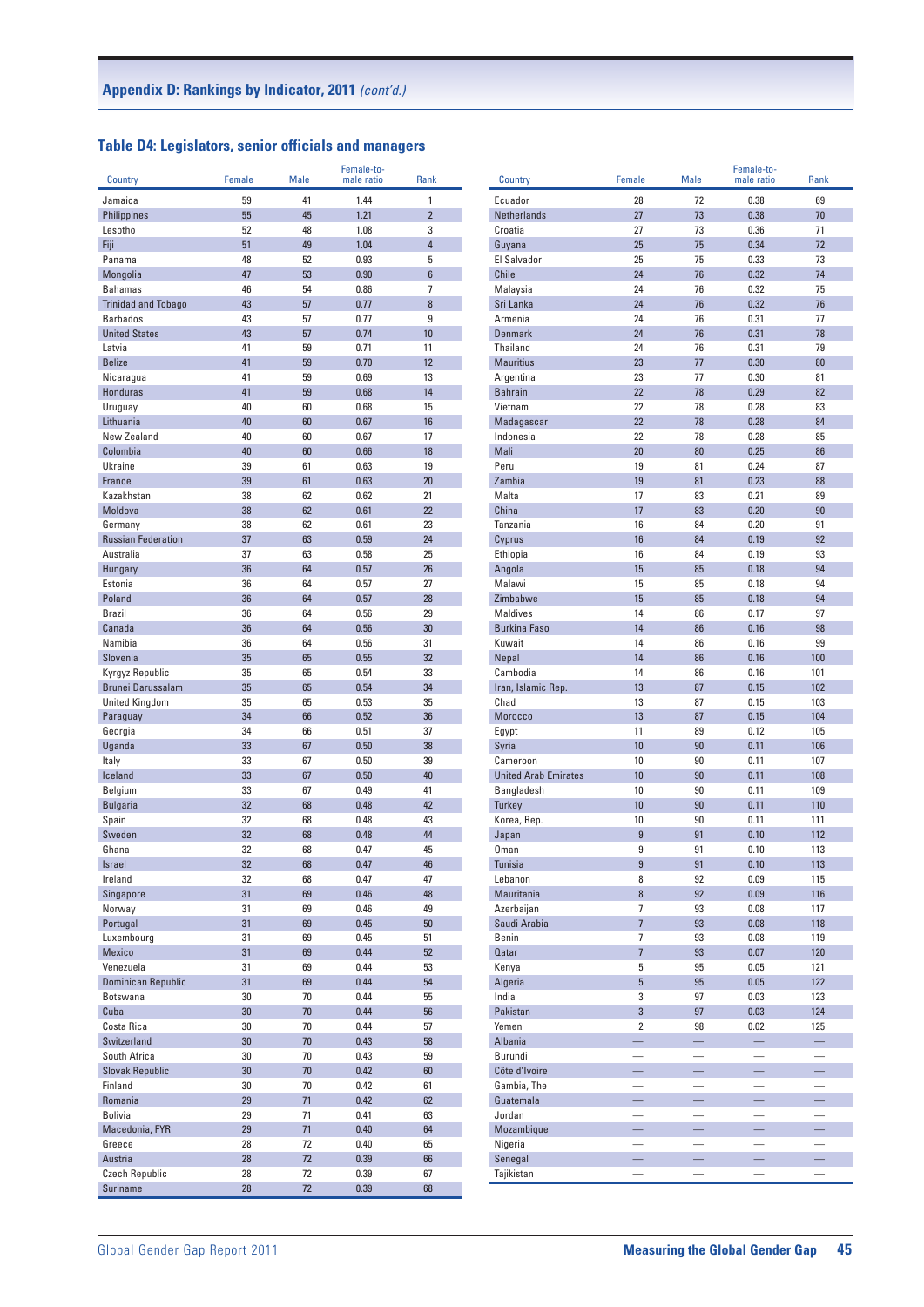# **Table D5: Professional and technical workers**

| Country                         | Female   | <b>Male</b> | Female-to-<br>male ratio | <b>Rank</b>         |
|---------------------------------|----------|-------------|--------------------------|---------------------|
|                                 |          |             |                          |                     |
| Estonia                         | 68       | 32          | 2.15<br>2.06             | 1<br>$\overline{2}$ |
| Latvia<br>Lithuania             | 67<br>67 | 33<br>33    | 2.06                     | 3                   |
| Kazakhstan                      | 67       | 33          | 2.02                     | $\overline{4}$      |
| Moldova                         | 66       | 34          | 1.98                     | 5                   |
| Armenia                         | 65       | 35          | 1.88                     | 6                   |
| Venezuela                       | 64       | 36          | 1.81                     | 7                   |
| <b>Russian Federation</b>       | 64       | 36          | 1.80                     | 8                   |
| <b>Ukraine</b>                  | 64       | 36          | 1.77                     | 9                   |
| <b>Bahamas</b>                  | 63       | 37          | 1.70                     | 10                  |
| Kyrgyz Republic                 | 62       | 38          | 1.67                     | 11                  |
| <b>Philippines</b>              | 62       | 38          | 1.64                     | 12                  |
| Georgia                         | 62       | 38          | 1.62                     | 13                  |
| <b>Bulgaria</b>                 | 61       | 39          | 1.55                     | 14                  |
| Hungary<br>Poland               | 60<br>60 | 40<br>40    | 1.52<br>1.52             | 15<br>16            |
| Jamaica                         | 60       | 40          | 1.50                     | 17                  |
| Cuba                            | 60       | 40          | 1.48                     | 18                  |
| Slovak Republic                 | 59       | 41          | 1.45                     | 19                  |
| Guyana                          | 59       | 41          | 1.42                     | 20                  |
| Lesotho                         | 58       | 42          | 1.38                     | 21                  |
| Canada                          | 57       | 43          | 1.30                     | 22                  |
| Romania                         | 56       | 44          | 1.29                     | 23                  |
| Iceland                         | 56       | 44          | 1.28                     | 24                  |
| Slovenia                        | 56       | 44          | 1.25                     | 25                  |
| Thailand                        | 56       | 44          | 1.25                     | 26                  |
| New Zealand                     | 55       | 45          | 1.25                     | 27                  |
| <b>Botswana</b>                 | 55       | 45          | 1.24                     | 28                  |
| Finland<br><b>United States</b> | 55<br>55 | 45<br>45    | 1.24<br>1.20             | 29<br>30            |
| Mongolia                        | 55       | 45          | 1.20                     | 31                  |
| Argentina                       | 54       | 46          | 1.18                     | 32                  |
| Azerbaijan                      | 54       | 46          | 1.17                     | 33                  |
| Australia                       | 54       | 46          | 1.16                     | 34                  |
| Ireland                         | 53       | 47          | 1.15                     | 35                  |
| <b>Trinidad and Tobago</b>      | 53       | 47          | 1.14                     | 36                  |
| Uruguay                         | 53       | 47          | 1.13                     | 37                  |
| Panama                          | 53       | 47          | 1.13                     | 38                  |
| <b>Czech Republic</b>           | 53       | 47          | 1.12                     | 39                  |
| Namibia                         | 52       | 48          | 1.10                     | 40                  |
| South Africa<br><b>Brazil</b>   | 52<br>52 | 48<br>48    | 1.10<br>1.09             | 41<br>42            |
| Denmark                         | 52       | 48          | 1.09                     | 43                  |
| <b>Barbados</b>                 | 52       | 48          | 1.09                     | 44                  |
| Israel                          | 52       | 48          | 1.09                     | 45                  |
| China                           | 52       | 48          | 1.08                     | 46                  |
| Honduras                        | 52       | 48          | 1.08                     | 47                  |
| Portugal                        | 52       | 48          | 1.07                     | 48                  |
| Norway                          | 51       | 49          | 1.06                     | 49                  |
| Macedonia, FYR                  | 51       | 49          | 1.06                     | 50                  |
| Nicaragua                       | 51       | 49          | 1.05                     | 51                  |
| Vietnam                         | 51       | 49          | 1.05                     | 52                  |
| Croatia                         | 51       | 49          | 1.04                     | 53                  |
| Dominican Republic<br>Sweden    | 51<br>51 | 49<br>49    | 1.04<br>1.02             | 54<br>55            |
| Chile                           | 50       | 50          | 1.02                     | 56                  |
| Paraguay                        | 50       | 50          | 1.02                     | 57                  |
| Germany                         | 50       | 50          | 1.01                     | 58                  |
| Netherlands                     | 50       | 50          | 0.99                     | 59                  |
| <b>Belize</b>                   | 50       | 50          | 0.99                     | 60                  |
| Spain                           | 50       | 50          | 0.98                     | 61                  |
| Ecuador                         | 49       | 51          | 0.97                     | 62                  |
| France                          | 49       | 51          | 0.97                     | 63                  |
| Greece                          | 49       | 51          | 0.96                     | 64                  |
| Belgium                         | 49       | 51          | 0.96                     | 65                  |
| Cyprus                          | 49       | 51          | 0.95                     | 66                  |
| Maldives<br>Lebanon             | 49<br>48 | 51<br>52    | 0.95<br>0.93             | 67<br>68            |
|                                 |          |             |                          |                     |

|                             | Female                   | <b>Male</b>              | Female-to-<br>male ratio | <b>Rank</b>              |
|-----------------------------|--------------------------|--------------------------|--------------------------|--------------------------|
| Country                     |                          |                          |                          |                          |
| Switzerland                 | 48                       | 52                       | 0.91                     | 69                       |
| <b>United Kingdom</b>       | 47                       | 53                       | 0.90                     | 70                       |
| Sri Lanka                   | 47                       | 53                       | 0.89                     | 71                       |
| Italy                       | 47                       | 53                       | 0.89                     | 72                       |
| Japan                       | 47                       | 53                       | 0.87                     | 73                       |
| Austria                     | 47                       | 53                       | 0.87                     | 74                       |
| Colombia                    | 46                       | 54                       | 0.86                     | 75                       |
| <b>El Salvador</b>          | 46                       | 54                       | 0.86                     | 76                       |
| Peru                        | 46                       | 54                       | 0.84                     | 77                       |
| Singapore                   | 45                       | 55                       | 0.82                     | 78                       |
| <b>Mauritius</b>            | 45                       | 55                       | 0.81                     | 79                       |
| Indonesia                   | 45                       | 55                       | 0.81                     | 80                       |
| Costa Rica                  | 43                       | 57                       | 0.77                     | 81                       |
| Madagascar                  | 43                       | 57                       | 0.76                     | 82                       |
| Malaysia                    | 42                       | 58                       | 0.71                     | 83                       |
| Mexico                      | 41                       | 59                       | 0.70                     | 84                       |
| Syria                       | 41                       | 59                       | 0.70                     | 85                       |
| Malta                       | 41                       | 59                       | 0.70                     | 86                       |
| Korea, Rep.                 | 41                       | 59                       | 0.69                     | 87                       |
| <b>Bolivia</b>              | 40                       | 60                       | 0.68                     | 88                       |
| Zimbabwe                    | 40                       | 60                       | 0.67                     | 89                       |
| <b>Tanzania</b>             | 38                       | 62                       | 0.61                     | 90                       |
| Brunei Darussalam           | 37                       | 63                       | 0.58                     | 91                       |
| Morocco                     | 36                       | 64                       | 0.55                     | 92                       |
| Algeria                     | 35                       | 65                       | 0.55                     | 93                       |
| <b>Turkey</b>               | 35                       | 65                       | 0.54                     | 94                       |
| Uganda                      | 35                       | 65                       | 0.54                     | 95                       |
| Kuwait                      | 34                       | 66                       | 0.52                     | 96                       |
| Egypt                       | 34                       | 66                       | 0.51                     | 97                       |
| Iran, Islamic Rep.          | 33                       | 67                       | 0.50                     | 98                       |
| Ethiopia                    | 33                       | 67                       | 0.49                     | 99                       |
| Oman                        | 33                       | 67                       | 0.49                     | 100                      |
| Cambodia                    | 33                       | 67                       | 0.48                     | 101                      |
| Zambia                      | 31                       | 69                       | 0.45                     | 102                      |
| Jordan                      | 29                       | 71                       | 0.41                     | 103                      |
| Saudi Arabia                | 28                       | 72                       | 0.38                     | 104                      |
| <b>Burkina Faso</b>         | 26                       | 74                       | 0.35                     | 105                      |
| Cameroon                    | 24                       | 76                       | 0.32                     | 106                      |
| Suriname                    | 23                       | 77                       | 0.30                     | 107                      |
| <b>Bangladesh</b>           | 22                       | 78                       | 0.28                     | 108                      |
| Pakistan                    | 22                       | 78                       | 0.28                     | 109                      |
| <b>United Arab Emirates</b> | 22                       | 78                       | 0.28                     | 110                      |
| Mauritania                  | 21                       | 79                       | 0.27                     | 111                      |
| Nepal                       | 20                       | 80                       | 0.24                     | 112                      |
| Qatar                       | 20                       | 80                       | 0.24                     | 113                      |
| Bahrain                     | 18                       | 82                       | 0.22                     | 114                      |
| Yemen                       | 15                       | 85                       | 0.18                     | 115                      |
| Fiji                        | $\overline{9}$           | 91                       | 0.10                     | 116                      |
| Albania                     |                          | $\overline{\phantom{0}}$ |                          | $\overline{\phantom{0}}$ |
| Angola                      | $\equiv$                 | $\equiv$                 | $\equiv$                 | $\equiv$                 |
| Benin                       |                          | $\overline{\phantom{0}}$ | $\overline{\phantom{0}}$ |                          |
| <b>Burundi</b>              |                          |                          | ÷,                       |                          |
| Chad                        |                          |                          |                          |                          |
| Côte d'Ivoire               | -                        | $\overline{\phantom{0}}$ | —                        | $\overline{\phantom{0}}$ |
| Gambia, The                 | $\overline{\phantom{0}}$ |                          | $\overline{\phantom{0}}$ |                          |
| Ghana                       | $\equiv$                 | $\equiv$                 | $\equiv$                 | $\equiv$                 |
| Guatemala                   | $\overline{\phantom{0}}$ | $\equiv$                 | $\overline{\phantom{0}}$ | $\overline{\phantom{0}}$ |
| India                       |                          |                          |                          |                          |
| Kenya                       |                          | $\overline{a}$           | $\overline{\phantom{0}}$ |                          |
| Luxembourg                  | -                        | $\equiv$                 | ÷,                       | ÷,                       |
| Malawi                      |                          |                          |                          |                          |
| Mali                        | $\equiv$                 | $-$                      | L,                       | $\equiv$                 |
| Mozambique                  |                          |                          |                          |                          |
| Nigeria                     |                          |                          |                          |                          |
| Senegal                     |                          |                          |                          |                          |
| Tajikistan                  | 드                        |                          | -                        | $\equiv$                 |
| Tunisia                     | $\qquad \qquad -$        | $\qquad \qquad -$        | —                        |                          |
|                             |                          |                          |                          |                          |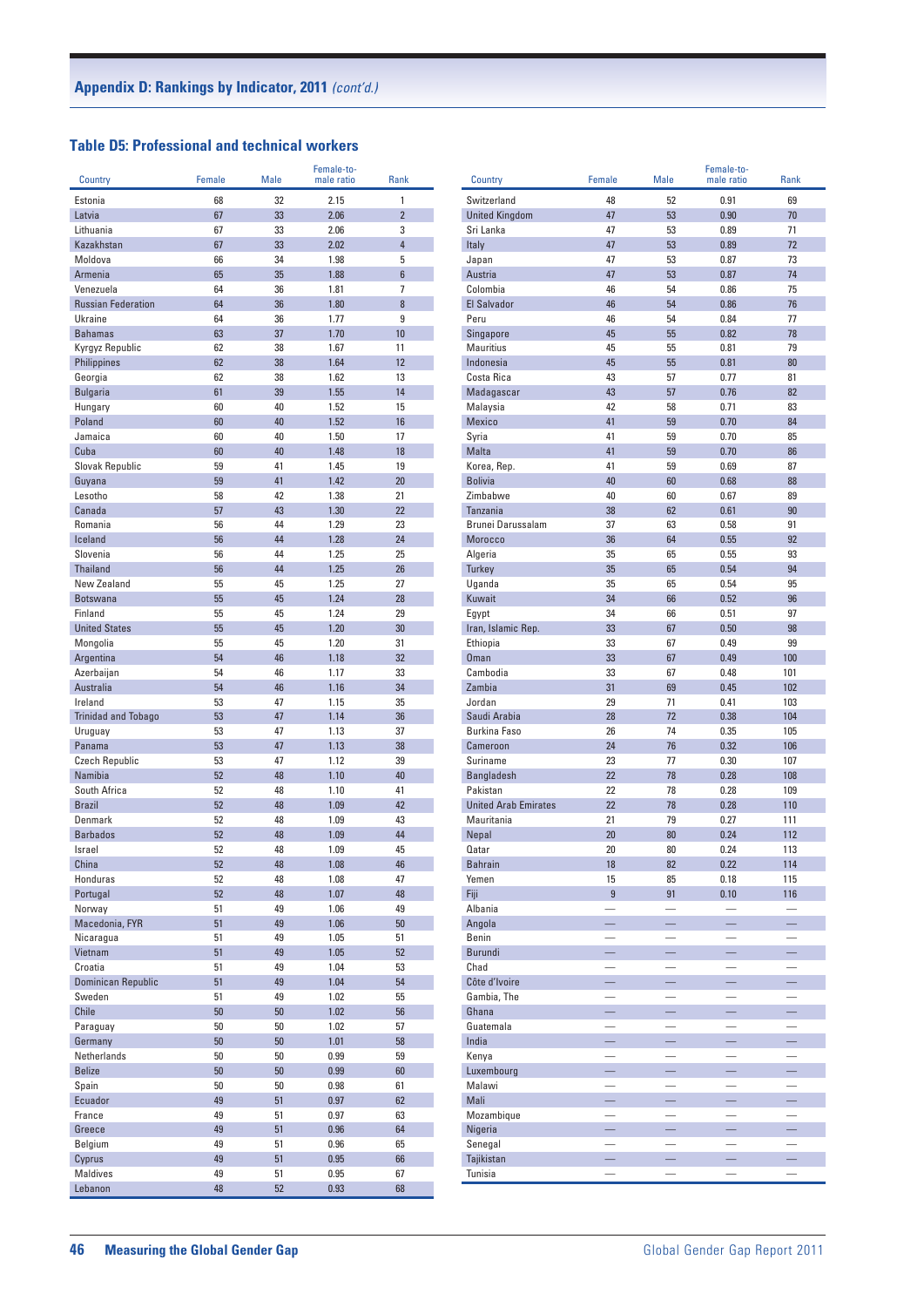#### **Table D6: Literacy rate**

| Country                              | Female   | <b>Male</b> | Female-to-<br>male ratio | Rank                | Country             | Female   | <b>Male</b> | Female-to-<br>male ratio | Rank     |
|--------------------------------------|----------|-------------|--------------------------|---------------------|---------------------|----------|-------------|--------------------------|----------|
|                                      |          |             |                          |                     |                     |          |             |                          |          |
| Lesotho                              | 95       | 83          | 1.15                     | 1                   | Suriname            | 94       | 95          | 0.98                     | 69       |
| Jamaica                              | 91       | 81          | 1.12                     | $\overline{2}$      | <b>Bahrain</b>      | 90<br>97 | 92<br>99    | 0.98                     | 70       |
| Malta<br><b>United Arab Emirates</b> | 94<br>91 | 91<br>89    | 1.03<br>1.02             | 3<br>$\overline{4}$ | Cyprus<br>Greece    | 96       | 98          | 0.98<br>0.98             | 71<br>72 |
| <b>Bahamas</b>                       | 97       | 95          | 1.02                     | 5                   | Qatar               | 93       | 95          | 0.98                     | 73       |
| Uruguay                              | 99       | 98          | 1.01                     | $6\phantom{a}$      | Paraguay            | 93       | 96          | 0.98                     | 74       |
| Mongolia                             | 98       | 97          | 1.01                     | 7                   | Albania             | 95       | 97          | 0.97                     | 75       |
| Philippines                          | 96       | 95          | 1.01                     | 8                   | <b>Mexico</b>       | 92       | 95          | 0.97                     | 76       |
| Botswana                             | 84       | 84          | 1.01                     | 9                   | Macedonia, FYR      | 96       | 99          | 0.97                     | 77       |
| <b>Belize</b>                        | 77       | 77          | 1.01                     | 10                  | Brunei Darussalam   | 94       | 97          | 0.97                     | 78       |
| Costa Rica                           | 96       | 96          | 1.00                     | 11                  | Kuwait              | 92       | 95          | 0.97                     | 79       |
| <b>Brazil</b>                        | 90       | 90          | 1.00                     | 12                  | Sri Lanka           | 89       | 92          | 0.97                     | 80       |
| Colombia                             | 93       | 93          | 1.00                     | 13                  | Portugal            | 93       | 97          | 0.96                     | 81       |
| <b>Barbados</b>                      | 99       | 99          | 1.00                     | 14                  | Fiji                | 92       | 96          | 0.96                     | 82       |
| Dominican Republic                   | 88       | 88          | 1.00                     | 15                  | South Africa        | 87       | 91          | 0.96                     | 83       |
| <b>Maldives</b>                      | 98       | 98          | 1.00                     | 16                  | Thailand            | 92       | 96          | 0.96                     | 84       |
| Estonia                              | 100      | 100         | 1.00                     | 17                  | Malaysia            | 90       | 95          | 0.95                     | 85       |
| Argentina                            | 98       | 98          | 1.00                     | 18                  | Vietnam             | 91       | 95          | 0.95                     | 86       |
| Lithuania                            | 100      | 100         | 1.00                     | 19                  | Zimbabwe            | 89       | 95          | 0.94                     | 87       |
| Latvia                               | 100      | 100         | 1.00                     | 20                  | Singapore           | 92       | 97          | 0.94                     | 88       |
| Australia                            | 99       | 99          | 1.00                     | 21                  | El Salvador         | 82       | 87          | 0.94                     | 89       |
| Austria                              | 99       | 99          | 1.00                     | 21                  | <b>Mauritius</b>    | 85       | 91          | 0.94                     | 90       |
| Belgium                              | 99       | 99          | 1.00                     | 21                  | China               | 91       | 97          | 0.94                     | 91       |
| Canada                               | 99       | 99          | 1.00                     | 21                  | Ecuador             | 81       | 87          | 0.93                     | 92       |
| <b>Czech Republic</b>                | 99       | 99          | 1.00                     | 21                  | Indonesia           | 89       | 95          | 0.93                     | 93       |
| <b>Denmark</b>                       | 99       | 99          | 1.00                     | 21                  | <b>Israel</b>       | 89       | 95          | 0.93                     | 94       |
| Finland                              | 99       | 99          | 1.00                     | 21                  | Jordan              | 89       | 95          | 0.93                     | 95       |
| France                               | 99       | 99          | 1.00                     | 21                  | Kenya               | 84       | 91          | 0.92                     | 96       |
| Germany                              | 99       | 99          | 1.00                     | 21                  | Lebanon             | 86       | 93          | 0.92                     | 97       |
| Iceland                              | 99       | 99          | 1.00                     | 21                  | <b>Bolivia</b>      | 87       | 95          | 0.91                     | 98       |
| Ireland                              | 99       | 99          | 1.00                     | 21                  | Madagascar          | 62       | 67          | 0.91                     | 99       |
| Japan                                | 99       | 99          | 1.00                     | 21                  | Iran, Islamic Rep.  | 81       | 89          | 0.90                     | 100      |
| Korea, Rep.                          | 99       | 99          | 1.00                     | 21                  | Saudi Arabia        | 81       | 90          | 0.90                     | 101      |
| Luxembourg                           | 99       | 99          | 1.00                     | 21                  | <b>Oman</b>         | 81       | 90          | 0.90                     | 102      |
| Netherlands                          | 99       | 99          | 1.00                     | 21                  | Peru                | 85       | 95          | 0.89                     | 103      |
| <b>New Zealand</b>                   | 99       | 99          | 1.00                     | 21                  | <b>Turkey</b>       | 85       | 96          | 0.89                     | 104      |
| Norway                               | 99       | 99          | 1.00                     | 21                  | Guatemala           | 69       | 80          | 0.87                     | 105      |
| <b>Slovak Republic</b>               | 99       | 99          | 1.00                     | 21                  | Syria               | 78       | 90          | 0.86                     | 106      |
| Sweden                               | 99       | 99          | 1.00                     | 21                  | Tanzania            | 67       | 79          | 0.85                     | 107      |
| Switzerland                          | 99       | 99          | 1.00                     | 21                  | <b>Bangladesh</b>   | 51       | 61          | 0.84                     | 108      |
| <b>United Kingdom</b>                | 99       | 99          | 1.00                     | 21                  | Burundi             | 61       | 73          | 0.84                     | 109      |
| <b>United States</b>                 | 99       | 99          | 1.00                     | 21                  | Cambodia            | 71       | 85          | 0.83                     | 110      |
| Cuba                                 | 100      | 100         | 1.00                     | 43                  | Malawi              | 67       | 81          | 0.83                     | 111      |
| Slovenia                             | 100      | 100         | 1.00                     | 44                  | Ghana               | 60       | 73          | 0.83                     | 112      |
| Hungary                              | 99       | 99          | 1.00                     | 45                  | Tunisia             | 71       | 86          | 0.82                     | 113      |
| Chile                                | 98       | 99          | 1.00                     | 46                  | Cameroon            | 63       | 19          | 0.80                     | 114      |
| Georgia                              | 100      | 100         | 1.00                     | 47                  | Algeria             | 64       | 81          | 0.79                     | 115      |
| <b>Ukraine</b>                       | 100      | 100         | 1.00                     | 48                  | Mauritania          | 50       | 65          | 0.78                     | 116      |
| Tajikistan                           | 100      | 100         | 1.00                     | 49                  | Egypt               | 58       | 75          | 0.77                     | 117      |
| Kazakhstan                           | 100      | 100         | 1.00                     | $50\,$              | Uganda              | 62       | 81          | 0.76                     | 118      |
| Nicaragua                            | 78       | 78          | 1.00                     | 51                  | Zambia              | 61       | 81          | 0.76                     | 119      |
| <b>Russian Federation</b>            | 99       | 100         | 1.00                     | 52                  | Côte d'Ivoire       | 45       | 65          | 0.70                     | 120      |
| Armenia                              | 99       | 100         | 1.00                     | 53                  | Angola              | 58       | 83          | 0.70                     | 121      |
| Poland                               | 99       | 100         | 1.00                     | 54                  | Nigeria             | 50       | 72          | 0.69                     | 122      |
| Honduras                             | 83       | 84          | 1.00                     | 55                  | India               | 51       | 75          | 0.68                     | 123      |
| Venezuela                            | 95       | 95          | 1.00                     | 56                  | Nepal               | 47       | 72          | 0.65                     | 124      |
| Guyana                               | 99       | 99          | 0.99                     | 57                  | Morocco             | 44       | 69          | 0.64                     | 125      |
| Kyrgyz Republic                      | 99       | 100         | 0.99                     | 58                  | Senegal             | 39       | 62          | 0.63                     | 126      |
| Italy                                | 99       | 99          | 0.99                     | 59                  | Gambia, The         | 36       | 58          | 0.62                     | 127      |
| Azerbaijan                           | 99       | 100         | 0.99                     | 60                  | Mozambique          | 41       | $70$        | 0.59                     | 128      |
| Bulgaria                             | 98       | 99          | 0.99                     | 61                  | <b>Burkina Faso</b> | 22       | 37          | 0.59                     | 129      |
| <b>Trinidad and Tobago</b>           | 98       | 99          | 0.99                     | 62                  | Pakistan            | 40       | 69          | 0.58                     | 130      |
| Namibia                              | 88       | 89          | 0.99                     | 63                  | Yemen               | 45       | $80\,$      | 0.56                     | 131      |
| Moldova                              | 98       | 99          | 0.99                     | 64                  | <b>Benin</b>        | 29       | 54          | 0.54                     | 132      |
| Panama                               | 93       | 94          | 0.99                     | 65                  | Mali                | 18       | $35\,$      | 0.52                     | 133      |
| Romania                              | 97       | 98          | 0.99                     | 66                  | Chad                | 23       | 44          | 0.52                     | 134      |
| Croatia                              | 98       | 99          | 0.99                     | 67                  | Ethiopia            | 18       | 42          | 0.43                     | 135      |
| Spain                                | 97       | 98          | 0.98                     | 68                  |                     |          |             |                          |          |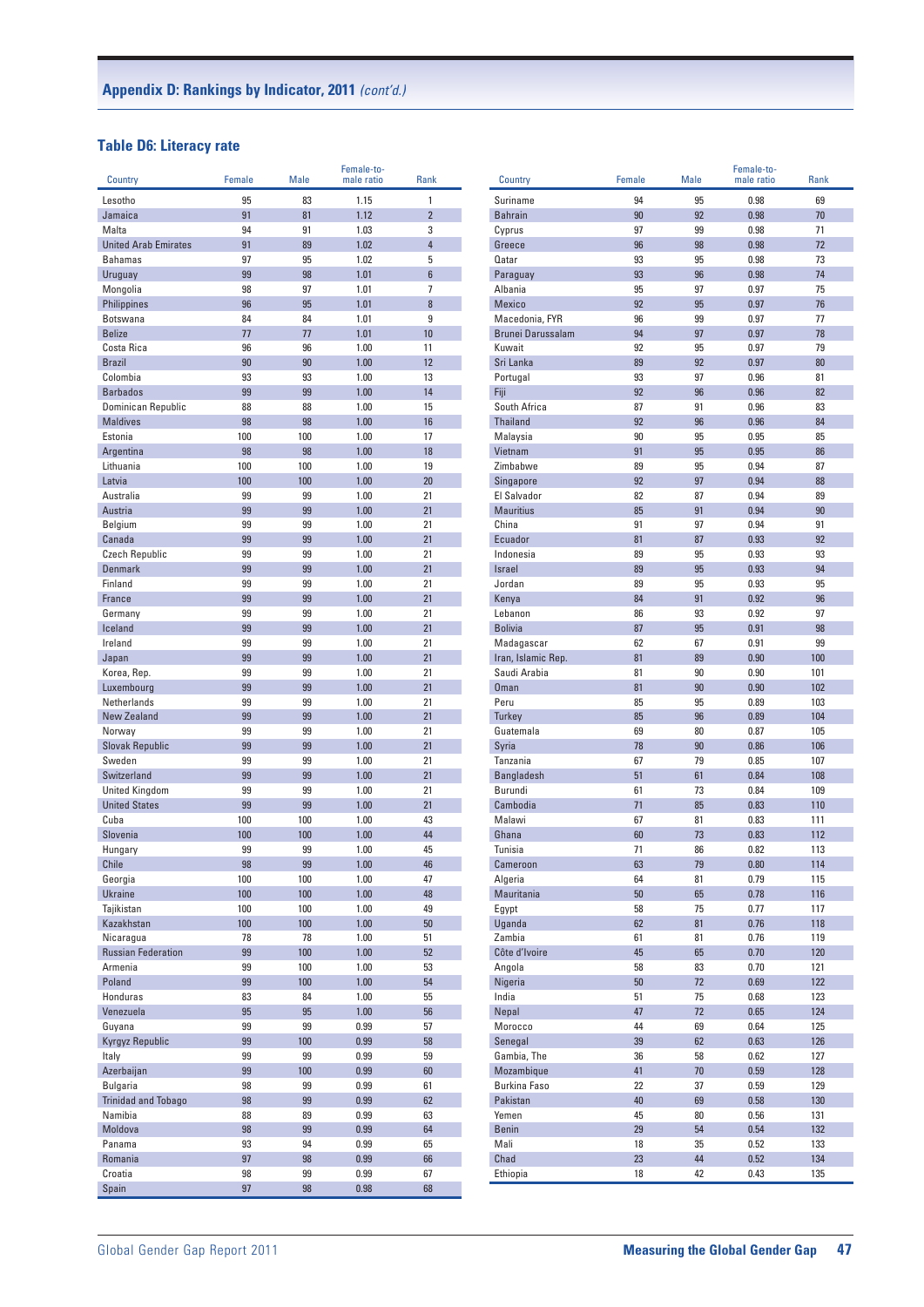## **Table D7: Enrolment in primary education**

| <b>Country</b>            | Female   | <b>Male</b> | Female-to-<br>male ratio | <b>Rank</b>    |
|---------------------------|----------|-------------|--------------------------|----------------|
|                           |          |             |                          |                |
| Bangladesh                | 90       | 83          | 1.08                     | 1              |
| Mauritania                | 79       | 74          | 1.07                     | $\overline{2}$ |
| Lesotho<br>Malawi         | 75<br>93 | 71<br>88    | 1.05<br>1.05             | 3<br>4         |
| Namibia                   | 91       | 87          | 1.05                     | 5              |
| Senegal                   | 74       | 72          | 1.04                     | 6              |
| Armenia                   | 86       | 83          | 1.03                     | 7              |
| <b>Czech Republic</b>     | 91       | 88          | 1.03                     | 8              |
| Gambia, The               | 68       | 66          | 1.03                     | 9              |
| Uganda                    | 94       | 91          | 1.03                     | 10             |
| Denmark                   | 96       | 94          | 1.03                     | 11             |
| <b>Bahamas</b>            | 92       | 90          | 1.02                     | 12             |
| Zambia                    | 92       | 90          | 1.02                     | 13             |
| <b>United States</b>      | 92       | 90          | 1.02                     | 14             |
| Philippines               | 93       | 91          | 1.02                     | 15             |
| <b>Malta</b>              | 92       | 90          | 1.02                     | 16             |
| <b>Honduras</b>           | 98       | 96          | 1.02                     | 17             |
| <b>Botswana</b>           | 88       | 86          | 1.02                     | 18             |
| Ecuador                   | 96       | 94          | 1.02                     | 19             |
| Ireland                   | 97       | 96          | 1.02                     | 20             |
| Luxembourg                | 97       | 95          | 1.02                     | 21             |
| Jordan                    | 90       | 89          | 1.02                     | 22             |
| Costa Rica                | 88       | 87          | 1.01                     | 23             |
| <b>Burundi</b>            | 100      | 98          | 1.01                     | 24             |
| El Salvador               | 95       | 93          | 1.01                     | 25             |
| Zimbabwe                  | 91       | 89          | 1.01                     | 26             |
| <b>Mauritius</b>          | 95       | 93          | 1.01                     | 27             |
| Tanzania                  | 97       | 96          | 1.01                     | 28             |
| Kenya                     | 83       | 82          | 1.01                     | 29             |
| <b>Slovak Republic</b>    | 92       | 91          | 1.01                     | 30             |
| Israel<br><b>Barbados</b> | 97<br>97 | 96<br>96    | 1.01                     | 31<br>32       |
| Brunei Darussalam         | 93       | 92          | 1.01<br>1.01             | 33             |
| Austria                   | 98       | 97          | 1.01                     | 34             |
| Tunisia                   | 99       | 98          | 1.01                     | 35             |
| Ghana                     | 76       | 76          | 1.01                     | 36             |
| Australia                 | 97       | 96          | 1.01                     | 37             |
| Macedonia, FYR            | 87       | 86          | 1.01                     | 38             |
| Sri Lanka                 | 95       | 95          | 1.01                     | 39             |
| Portugal                  | 99       | 98          | 1.01                     | 40             |
| Iran, Islamic Rep.        | 100      | 99          | 1.01                     | 41             |
| Madagascar                | 99       | 98          | 1.01                     | 42             |
| New Zealand               | 99       | 99          | 1.01                     | 43             |
| <b>Bolivia</b>            | 94       | 93          | 1.01                     | 44             |
| Latvia                    | 93       | 93          | 1.01                     | 45             |
| <b>Dominican Republic</b> | 80       | 80          | 1.01                     | 46             |
| Bulgaria                  | 97       | 96          | 1.01                     | 47             |
| Greece                    | 100      | 99          | 1.00                     | 48             |
| Ukraine                   | 89       | 88          | 1.00                     | 49             |
| China                     | 97       | 97          | 1.00                     | 50             |
| Peru                      | 95       | 94          | 1.00                     | 51             |
| Canada                    | 100      | 99          | 1.00                     | 52             |
| Belgium                   | 99       | 99          | 1.00                     | 53             |
| Nicaragua                 | 92       | 92          | 1.00                     | 54             |
| Poland                    | 96       | 95          | 1.00                     | 55<br>56       |
| Iceland<br>Norway         | 98<br>99 | 98<br>99    | 1.00<br>1.00             | 57             |
| <b>United Kingdom</b>     | 100      | 99          | 1.00                     | 58             |
| France                    | 99       | 98          | 1.00                     | 59             |
| <b>Belize</b>             | 97       | 97          | 1.00                     | 60             |
| Spain                     | 100      | 100         | 1.00                     | 61             |
| Cuba                      | 99       | 99          | 1.00                     | 62             |
| Japan                     | 99       | 99          | 1.00                     | 63             |
| Mexico                    | 98       | 98          | 1.00                     | 64             |
| Venezuela                 | 92       | 92          | 1.00                     | 65             |
| Finland                   | 96       | 96          | 1.00                     | 66             |
| <b>Russian Federation</b> | 92       | 92          | 1.00                     | 67             |
| Paraguay                  | 85       | 85          | 1.00                     | 68             |

| Country                     | Female   | <b>Male</b> | Female-to-<br>male ratio | <b>Rank</b> |
|-----------------------------|----------|-------------|--------------------------|-------------|
| South Africa                | 85       | 85          | 1.00                     | 69          |
| <b>Malavsia</b>             | 94       | 94          | 1.00                     | 70          |
| Switzerland                 | 94       | 94          | 1.00                     | 71          |
| Germany                     | 97       | 97          | 1.00                     | 72          |
| Netherlands                 | 99       | 99          | 1.00                     | 73          |
| Uruguay                     | 98       | 99          | 1.00                     | 74          |
| Croatia                     | 89       | 89          | 1.00                     | 75          |
| Slovenia<br>Romania         | 97<br>90 | 98<br>91    | 1.00<br>0.99             | 76<br>77    |
| Cyprus                      | 98       | 99          | 0.99                     | 78          |
| Kazakhstan                  | 89       | 90          | 0.99                     | 79          |
| Kyrgyz Republic             | 83       | 84          | 0.99                     | 80          |
| Qatar                       | 93       | 94          | 0.99                     | 81          |
| Fiji                        | 89       | 90          | 0.99                     | 82          |
| Estonia                     | 94       | 95          | 0.99                     | 83          |
| Guyana                      | 95       | 96          | 0.99                     | 84          |
| Sweden<br>Panama            | 96<br>97 | 96<br>97    | 0.99<br>0.99             | 85<br>86    |
| <b>Trinidad and Tobago</b>  | 92       | 93          | 0.99                     | 87          |
| <b>Chile</b>                | 94       | 95          | 0.99                     | 88          |
| Italy                       | 98       | 99          | 0.99                     | 89          |
| Colombia                    | 89       | 90          | 0.99                     | 90          |
| Mongolia                    | 90       | 91          | 0.99                     | 91          |
| <b>Suriname</b>             | 90       | 91          | 0.99                     | 92          |
| Hungary                     | 90       | 91          | 0.99                     | 93          |
| Argentina<br>Thailand       | 98<br>89 | 99<br>91    | 0.99                     | 94<br>95    |
| Korea, Rep.                 | 98       | 100         | 0.99<br>0.99             | 96          |
| Moldova                     | 87       | 88          | 0.98                     | 97          |
| <b>Oman</b>                 | 77       | 78          | 0.98                     | 98          |
| <b>Bahrain</b>              | 97       | 98          | 0.98                     | 99          |
| Lebanon                     | 89       | 91          | 0.98                     | 100         |
| Azerbaijan                  | 84       | 86          | 0.98                     | 101         |
| <b>United Arab Emirates</b> | 89       | 90          | 0.98                     | 102         |
| Lithuania<br>Algeria        | 93<br>93 | 94<br>95    | 0.98<br>0.98             | 103<br>104  |
| <b>Brazil</b>               | 93       | 95          | 0.98                     | 105         |
| Georgia                     | 98       | 100         | 0.98                     | 106         |
| Albania                     | 84       | 86          | 0.98                     | 107         |
| Kuwait                      | 87       | 89          | 0.98                     | 108         |
| <b>Maldives</b>             | 95       | 97          | 0.98                     | 109         |
| <b>Turkey</b>               | 94       | 96          | 0.98                     | 110         |
| Indonesia<br>Saudi Arabia   | 94<br>85 | 97<br>88    | 0.97<br>0.97             | 111<br>112  |
| Egypt                       | 92       | 95          | 0.97                     | 113         |
| Guatemala                   | 94       | 97          | 0.97                     | 114         |
| Jamaica                     | 79       | 82          | 0.97                     | 115         |
| Morocco                     | 88       | 91          | 0.97                     | 116         |
| India                       | 88       | 91          | 0.96                     | 117         |
| Tajikistan                  | 95       | 99          | 0.96                     | 118         |
| Cambodia                    | 87       | 90          | 0.96                     | 119         |
| Vietnam<br>Syria            | 91<br>92 | 96<br>97    | 0.95<br>0.95             | 120<br>121  |
| Mozambique                  | 90       | 95          | 0.94                     | 122         |
| Ethiopia                    | 80       | 85          | 0.94                     | 123         |
| Singapore                   |          |             | 0.93                     | 124         |
| Nigeria                     | 58       | 64          | 0.90                     | 125         |
| <b>Benin</b>                | 86       | 97          | 0.89                     | 126         |
| <b>Burkina Faso</b>         | 59       | 67          | 0.89                     | 127         |
| Cameroon                    | 86       | 97          | 0.88                     | 128         |
| Angola<br>Mali              | 48<br>69 | 55<br>81    | 0.86<br>0.85             | 129<br>130  |
| Pakistan                    | 60       | 72          | 0.84                     | 131         |
| Côte d'Ivoire               | 52       | 62          | 0.83                     | 132         |
| Yemen                       | 66       | 79          | 0.83                     | 133         |
| Nepal                       | 64       | 78          | 0.82                     | 134         |
| Chad                        | 50       | 72          | 0.70                     | 135         |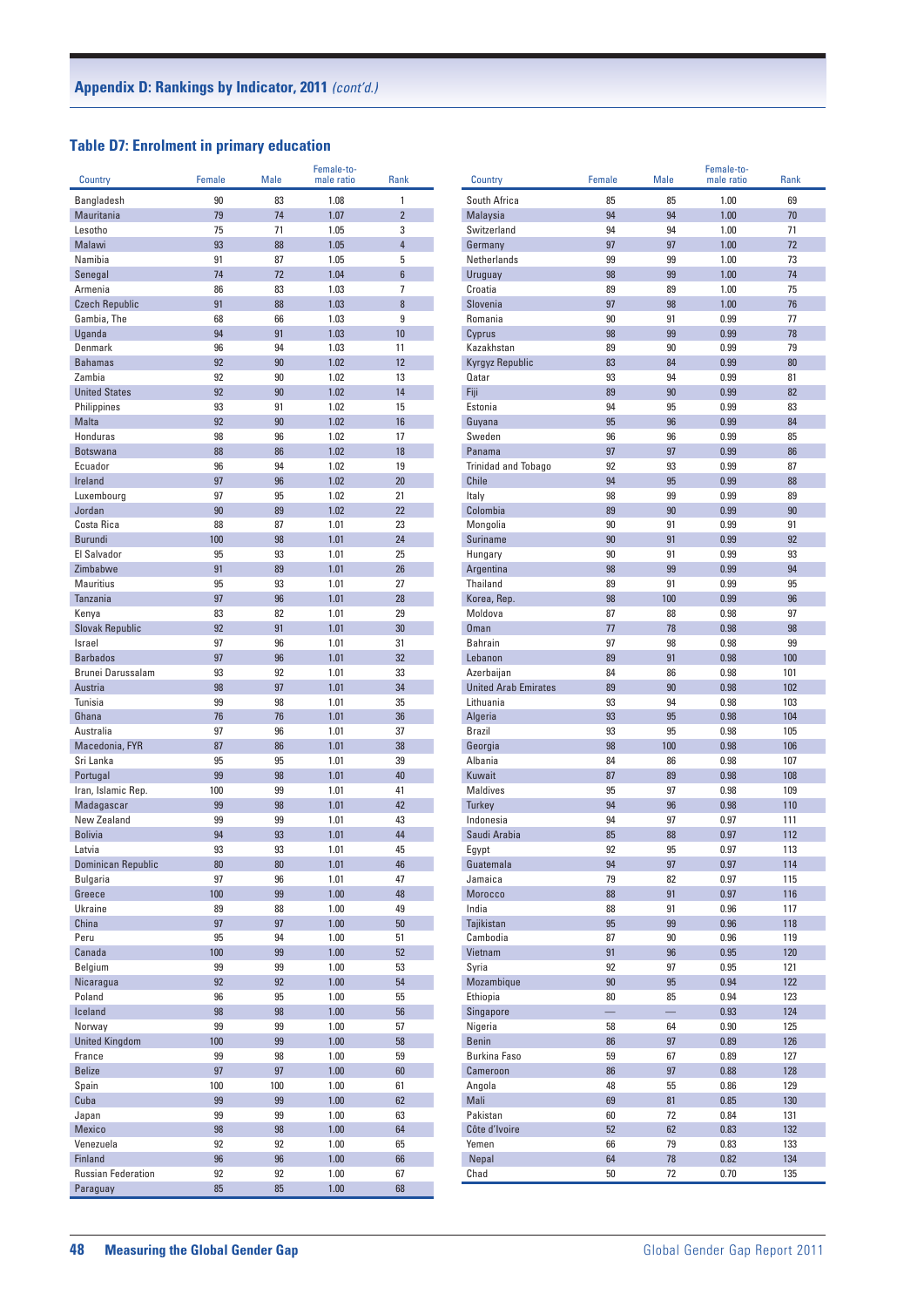### **Table D8: Enrolment in secondary education**

| Country                         | Female                   | Male                     | Female-to-<br>male ratio | Rank           | Country                   | Female                   | <b>Male</b>              | Female-to-<br>male ratio | Rank            |
|---------------------------------|--------------------------|--------------------------|--------------------------|----------------|---------------------------|--------------------------|--------------------------|--------------------------|-----------------|
|                                 |                          |                          |                          |                |                           |                          |                          |                          |                 |
| Lesotho                         | 36                       | 22                       | 1.63                     | 1              | Netherlands               | 88                       | 87                       | 1.02                     | 69              |
| <b>Qatar</b>                    | 96                       | 65                       | 1.47                     | $\overline{2}$ | Kyrgyz Republic           | 80                       | 79                       | 1.01                     | 70              |
| Suriname                        | 73                       | 53                       | 1.38                     | 3              | Cuba                      | 83                       | 82                       | 1.01                     | 71              |
| Namibia                         | 60                       | 49                       | 1.23                     | $\overline{4}$ | Slovenia                  | 92                       | 91                       | 1.01                     | 72              |
| <b>Dominican Republic</b>       | 63                       | 52                       | 1.22                     | 5              | Slovak Republic           | $\overline{\phantom{0}}$ | $\overline{\phantom{0}}$ | 1.01                     | 73              |
| <b>Philippines</b>              | 66                       | 55                       | 1.19                     | $6\phantom{a}$ | Finland                   | 96                       | 95                       | 1.01                     | 74              |
| Nicaragua                       | 47                       | 40                       | 1.16                     | $\overline{7}$ | Italy                     | 95                       | 94                       | 1.01                     | 75              |
| <b>Botswana</b>                 | 64                       | 56                       | 1.15                     | 8              | <b>Ukraine</b>            | 85                       | 85                       | 1.01                     | 76              |
| <b>Maldives</b>                 | 54                       | 47                       | 1.15                     | 9              | Georgia                   | 77                       | 77                       | 1.01                     | 77              |
| <b>Thailand</b>                 | 77                       | 68                       | 1.13                     | 10             | Japan                     | 99                       | 98                       | 1.00                     | 78              |
| Argentina                       | 85                       | 76                       | 1.12                     | 11             | <b>Bolivia</b>            | 69                       | 69                       | 1.00                     | 79              |
| South Africa                    | 65                       | 59                       | 1.11                     | 12             | Norway                    | 95                       | 95                       | 1.00                     | 80              |
| Venezuela                       | 75                       | 67                       | 1.11                     | 13             | Peru                      | 75                       | 75                       | 1.00                     | 81              |
| Lebanon                         | 79                       | 71                       | 1.11                     | 14             | Sweden                    | 98                       | 98                       | 1.00                     | 82              |
| Uruguay                         | 73                       | 66                       | 1.11                     | 15             | Canada                    | 94                       | 95                       | 1.00                     | 83              |
| <b>Belize</b>                   | 68                       | 62                       | 1.10                     | 16             | Kazakhstan                | 89                       | 90                       | 0.99                     | 84              |
| Portugal                        | 86                       | 78                       | 1.10                     | 17             | Hungary                   | 91                       | 92                       | 0.99                     | 85              |
| <b>Brazil</b>                   | 85                       | 78                       | 1.10                     | 18             | Greece                    | 91                       | 91                       | 0.99                     | 86              |
| Panama                          | 69                       | 63                       | 1.10                     | 19             | Syria                     | 69                       | 70                       | 0.99                     | 87              |
| Fiji<br>Colombia                | 83                       | 76                       | 1.10                     | 20             | Indonesia                 | 68                       | 69                       | 0.98                     | 88              |
|                                 | 77                       | 71                       | 1.08                     | 21             | Gambia, The               | 41                       | 42                       | 0.98                     | 89              |
| Costa Rica                      | 39                       | 36                       | 1.08                     | 22             | Albania                   | 73                       | 74                       | 0.98                     | 90              |
| Saudi Arabia                    | 76                       | 70                       | 1.08                     | 23             | Germany                   |                          | $\overline{\phantom{0}}$ | 0.98                     | 91              |
| Mongolia                        | 85                       | 79                       | 1.07                     | 24             | Macedonia, FYR            | 81                       | 82                       | 0.98                     | 92              |
| Malaysia                        | 71                       | 66                       | 1.07                     | 25             | Oman                      | 81                       | 83                       | 0.98                     | 93              |
| Paraguay                        | 62                       | 58                       | 1.07                     | 26             | <b>Bulgaria</b>           | 81                       | 84                       | 0.97                     | 94              |
| Tunisia                         | 67                       | 63                       | 1.06                     | 27             | China                     | -                        | $\overline{\phantom{0}}$ | 0.97                     | 95              |
| Algeria                         | 68                       | 65                       | 1.06                     | 28             | Egypt                     | 64                       | 66                       | 0.97                     | 96              |
| <b>Bangladesh</b>               | 43                       | 40                       | 1.05                     | 29             | Korea, Rep.               | 94                       | 98                       | 0.96                     | 97              |
| <b>Barbados</b>                 | 93                       | 88                       | 1.05                     | 30             | Vietnam                   | 68                       | 71                       | 0.96                     | 98              |
| Sri Lanka                       | $\overline{\phantom{0}}$ | $\overline{\phantom{0}}$ | 1.05                     | 31             | Belgium                   | 85                       | 89                       | 0.96                     | 99              |
| Jamaica                         | 79                       | 75                       | 1.05                     | 32             | Switzerland               | 82<br>37                 | 86<br>39                 | 0.96                     | 100<br>101      |
| <b>Bahamas</b>                  | 87                       | 83                       | 1.05                     | 33             | Zimbabwe                  |                          |                          | 0.96                     |                 |
| Madagascar                      | 24                       | 23                       | 1.05                     | 34             | Malawi                    | 24                       | 26                       | 0.95                     | 102<br>103      |
| <b>Bahrain</b>                  | 91                       | 87                       | 1.05                     | 35             | Austria                   |                          |                          | 0.95                     | 103             |
| Latvia                          | 85                       | 82                       | 1.04                     | 36             | Singapore                 |                          |                          | 0.95                     | 105             |
| Kuwait<br><b>Czech Republic</b> | 80<br>83                 | 77<br>79                 | 1.04<br>1.04             | 37<br>38       | Kenya<br>Uganda           | 48<br>21                 | 51<br>22                 | 0.94<br>0.94             | 106             |
| Denmark                         | 92                       | 89                       | 1.04                     | 39             | Guatemala                 | 39                       | 41                       | 0.94                     | 107             |
| Luxembourg                      | 85                       | 82                       | 1.04                     | 40             | Ghana                     | 44                       | 48                       | 0.92                     | 108             |
| Jordan                          | 83                       | 80                       | 1.04                     | 41             | Cameroon                  | $\overline{\phantom{0}}$ |                          | 0.91                     | 109             |
| <b>Trinidad and Tobago</b>      | 67                       | 65                       | 1.04                     | 42             | Nepal                     | 40                       | 44                       | 0.91                     | 110             |
| Malta                           | 82                       | 79                       | 1.04                     | 43             | Turkey                    | 70                       | 77                       | 0.91                     | 111             |
| Croatia                         | 94                       | 91                       | 1.03                     | 44             | Mozambique                | 15                       | 17                       | 0.90                     | 112             |
| Chile                           | 86                       | 83                       | 1.03                     | 45             | Tajikistan                | 77                       | 88                       | 0.88                     | 113             |
| Armenia                         | 89                       | 86                       | 1.03                     | 46             | Mauritania                | 15                       | 17                       | 0.88                     | 114             |
| Estonia                         | 91                       | 88                       | 1.03                     | 47             | Cambodia                  | 32                       | 36                       | 0.87                     | 115             |
| Mexico                          | 74                       | 72                       | 1.03                     | 48             | Tanzania                  | 24                       | 28                       | 0.87                     | 116             |
| Spain                           | 97                       | 94                       | 1.03                     | 49             | Morocco                   | 32                       | 37                       | 0.85                     | 117             |
| <b>United Kingdom</b>           | 95                       | 92                       | 1.03                     | 50             | Zambia                    | 42                       | 51                       | 0.83                     | 118             |
| Azerbaijan                      | 94                       | 91                       | 1.03                     | 51             | Burundi                   | 8                        | $10$                     | 0.81                     | 119             |
| Brunei Darussalam               | 91                       | 88                       | 1.03                     | 52             | India                     | L,                       | $\equiv$                 | 0.79                     | 120             |
| Ireland                         | 91                       | 88                       | 1.03                     | 53             | Pakistan                  | 29                       | 36                       | 0.79                     | 121             |
| El Salvador                     | 56                       | 54                       | 1.03                     | 54             | Angola                    | $\equiv$                 | $\equiv$                 | 0.78                     | 122             |
| Israel                          | 87                       | 85                       | 1.02                     | 55             | <b>Burkina Faso</b>       | 14                       | 18                       | 0.78                     | 123             |
| Poland                          | 94                       | 92                       | 1.02                     | 56             | Nigeria                   | 22                       | 29                       | 0.77                     | 124             |
| <b>United States</b>            | 89                       | 87                       | 1.02                     | 57             | Senegal                   | 18                       | 24                       | 0.76                     | 125             |
| <b>United Arab Emirates</b>     | 84                       | 82                       | 1.02                     | 58             | Iran, Islamic Rep.        | 40                       | 53                       | 0.75                     | 126             |
| Moldova                         | 80                       | 79                       | 1.02                     | 59             | Mali                      | 26                       | 39                       | 0.67                     | 127             |
| <b>Mauritius</b>                | 81                       | 79                       | 1.02                     | 60             | Ethiopia                  | 11                       | 17                       | 0.66                     | 128             |
| Iceland                         | 89                       | 88                       | 1.02                     | 61             | Côte d'Ivoire             | 15                       | 27                       | 0.57                     | 129             |
| France                          | 100                      | 98                       | 1.02                     | 62             | <b>Benin</b>              | 13                       | 26                       | 0.49                     | 130             |
| Cyprus                          | 96                       | 95                       | 1.02                     | 63             | Yemen                     | 21                       | 46                       | 0.46                     | 131             |
| Ecuador                         | 60                       | 59                       | 1.02                     | 64             | Chad                      | $5\phantom{.0}$          | 16                       | 0.33                     | 132             |
| Romania                         | 82                       | 80                       | 1.02                     | 65             | Guyana                    |                          |                          |                          |                 |
| Australia                       | 88                       | 87                       | 1.02                     | 66             | Honduras                  |                          | $\overline{\phantom{0}}$ | $\overline{\phantom{0}}$ | $\equiv$        |
| Lithuania                       | 93                       | 91                       | 1.02                     | 67             | <b>Russian Federation</b> |                          |                          |                          | $\qquad \qquad$ |
| <b>New Zealand</b>              | 97                       | 95                       | 1.02                     | 68             |                           |                          |                          |                          |                 |
|                                 |                          |                          |                          |                |                           |                          |                          |                          |                 |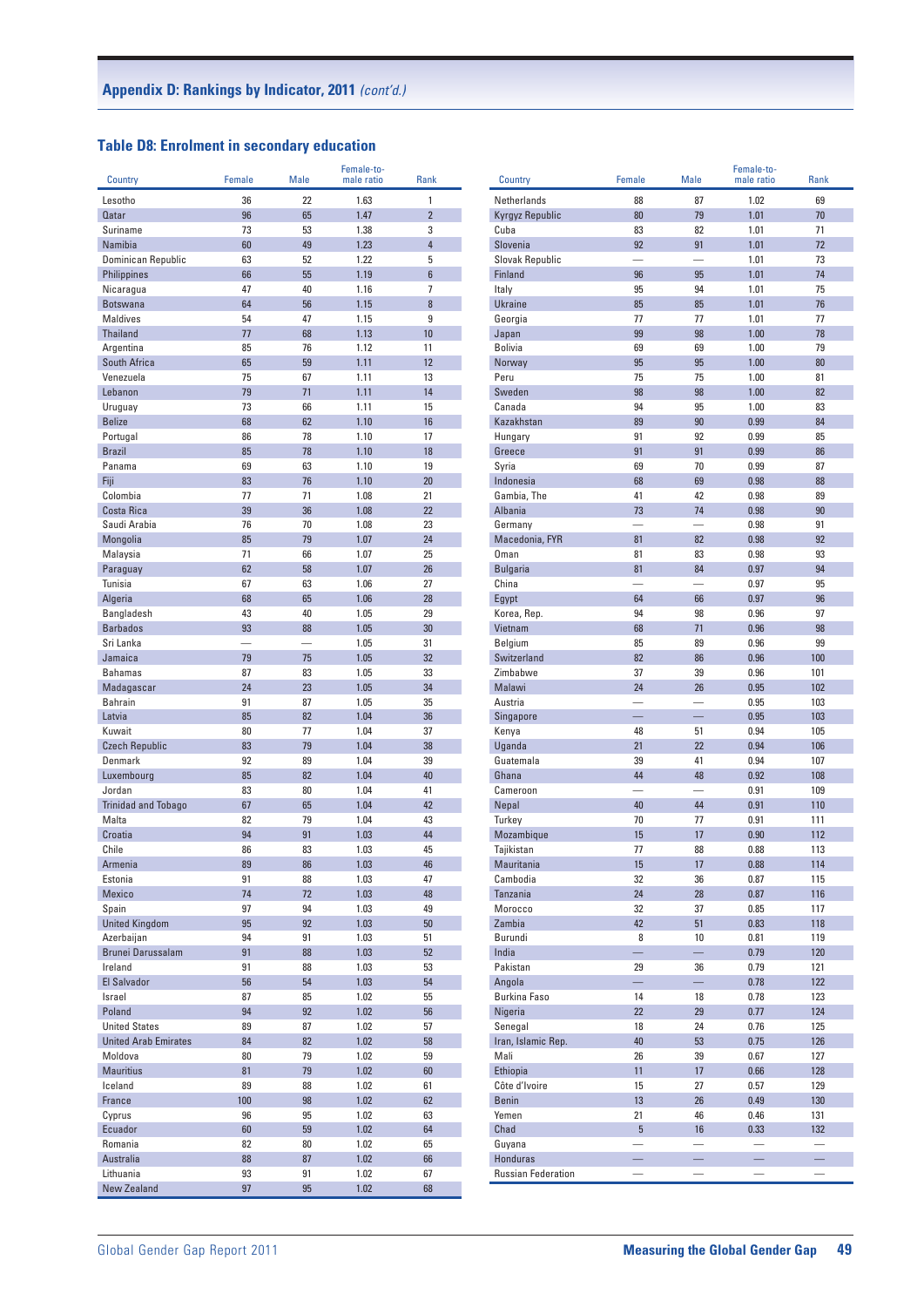## **Table D9: Enrolment in tertiary education**

| Country                     | Female   | <b>Male</b> | Female-to-<br>male ratio | <b>Rank</b>    |  |
|-----------------------------|----------|-------------|--------------------------|----------------|--|
|                             |          |             |                          |                |  |
| Qatar                       | 30       | 5           | 6.31                     | 1              |  |
| <b>Bahamas</b>              | 22       | 8           | 2.70                     | $\overline{2}$ |  |
| Maldives<br>Jamaica         | 0        | 0           | 2.40                     | 3              |  |
| <b>Barbados</b>             | 33<br>73 | 15<br>34    | 2.22<br>2.18             | 4<br>5         |  |
| Kuwait                      | 27       | 12          | 2.14                     | 6              |  |
| Iceland                     | 99       | 51          | 1.92                     | 7              |  |
| <b>United Arab Emirates</b> | 41       | 22          | 1.89                     | 8              |  |
| <b>Belize</b>               | 15       | 8           | 1.85                     | 9              |  |
| Latvia                      | 87       | 48          | 1.82                     | 10             |  |
| Brunei Darussalam           | 22       | 13          | 1.76                     | 11             |  |
| Uruguay                     | 83       | 48          | 1.75                     | 12             |  |
| Suriname                    | 16       | 9           | 1.71                     | 13             |  |
| Venezuela                   | 99       | 59          | 1.69                     | 14             |  |
| Estonia                     | 80       | 48          | 1.69                     | 15             |  |
| Cuba                        | 149      | 88          | 1.68                     | 16             |  |
| Norway                      | 92       | 56          | 1.64                     | 17             |  |
| <b>Slovak Republic</b>      | 69       | 43          | 1.59                     | 18             |  |
| Dominican Republic          | 41       | 26          | 1.59                     | 19             |  |
| Sweden                      | 88       | 56          | 1.58                     | 20             |  |
| Albania                     | 23       | 15          | 1.57                     | 21             |  |
| <b>Mongolia</b>             | 64       | 41          | 1.55                     | 22             |  |
| Panama                      | 55       | 36          | 1.54                     | 23             |  |
| <b>Tunisia</b>              | 42       | 27          | 1.53                     | 24             |  |
| Argentina                   | 84       | 55          | 1.52                     | 25             |  |
| Lithuania                   | 96       | 63          | 1.52                     | 26             |  |
| Honduras                    | 22       | 15          | 1.51                     | 27             |  |
| <b>Denmark</b>              | 92       | 63          | 1.47                     | 28             |  |
| New Zealand                 | 99       | 68          | 1.45                     | 29             |  |
| Slovenia                    | 104      | 72          | 1.45                     | 30             |  |
| Kazakhstan                  | 47       | 32          | 1.45                     | 31             |  |
| <b>Malta</b>                | 38       | 26          | 1.44                     | 32             |  |
| Algeria                     | 36       | 25          | 1.44                     | 33             |  |
| Paraguay<br>Poland          | 43<br>84 | 30<br>59    | 1.43<br>1.43             | 34<br>35       |  |
| Italy                       | 79       | 56          | 1.42                     | 36             |  |
| <b>United States</b>        | 101      | 72          | 1.40                     | 37             |  |
| <b>United Kingdom</b>       | 69       | 50          | 1.39                     | 38             |  |
| Moldova                     | 45       | 32          | 1.39                     | 39             |  |
| <b>Czech Republic</b>       | 71       | 51          | 1.38                     | 40             |  |
| Hungary                     | 72       | 53          | 1.37                     | 41             |  |
| Canada                      | 72       | 53          | 1.36                     | 42             |  |
| <b>Russian Federation</b>   | 89       | 66          | 1.36                     | 43             |  |
| Romania                     | 77       | 58          | 1.34                     | 44             |  |
| Kyrgyz Republic             | 58       | 44          | 1.32                     | 45             |  |
| Australia                   | 94       | 71          | 1.32                     | 46             |  |
| Namibia                     | 10       | 8           | 1.32                     | 47             |  |
| <b>Bulgaria</b>             | 61       | 46          | 1.32                     | 48             |  |
| Thailand                    | 51       | 39          | 1.31                     | 49             |  |
| Israel                      | 71       | 54          | 1.31                     | 50             |  |
| Malaysia                    | 41       | 32          | 1.30                     | 51             |  |
| <b>Brazil</b>               | 39       | 30          | 1.29                     | 52             |  |
| Armenia                     | 57       | 44          | 1.29                     | 53             |  |
| France                      | 62       | 49          | 1.28                     | 54             |  |
| Trinidad and Tobago         | 13       | 10          | 1.28                     | 55             |  |
| Croatia                     | 55       | 43          | 1.27                     | 56             |  |
| Ukraine                     | 91       | 72          | 1.27                     | 57             |  |
| Costa Rica                  | 28       | 23          | 1.26                     | 58             |  |
| Belgium                     | 74       | 59          | 1.25                     | 59             |  |
| <b>Mauritius</b>            | 29       | 23          | 1.25                     | 60             |  |
| Spain                       | 82       | 66          | 1.24                     | 61             |  |
| Philippines                 | 32       | 26          | 1.24                     | 62             |  |
| Saudi Arabia<br>Georgia     | 36<br>28 | 29<br>23    | 1.23<br>1.23             | 63<br>64       |  |
| Finland                     | 101      | 82          | 1.23                     | 65             |  |
| Fiji                        | 17       | 14          | 1.20                     | 66             |  |
| Ireland                     | 66       | 55          | 1.20                     | 67             |  |
| Portugal                    | 67       | 56          | 1.19                     | 68             |  |
|                             |          |             |                          |                |  |

| Country                  | Female                   | <b>Male</b>              | Female-to-<br>male ratio | Rank       |
|--------------------------|--------------------------|--------------------------|--------------------------|------------|
| Macedonia, FYR           | 44                       | 37                       | 1.19                     | 69         |
| Lebanon                  | 57                       | 48                       | 1.19                     | 70         |
| Lesotho                  | 4                        | 3                        | 1.19                     | 71         |
| Austria                  | 64                       | 54                       | 1.18                     | 72         |
| Ecuador                  | 45                       | 39                       | 1.15                     | 73         |
| <b>Botswana</b>          | 8                        | $\overline{7}$           | 1.15                     | 74         |
| Netherlands              | 65                       | 58                       | 1.12                     | 75         |
| Luxembourg               | 11                       | 9                        | 1.12                     | 76         |
| Jordan                   | 43                       | 39                       | 1.11                     | 77         |
| Greece                   | 95                       | 87                       | 1.10                     | 78         |
| El Salvador              | 26                       | 23                       | 1.09                     | 79         |
| Nicaragua                | 19                       | 17                       | 1.09                     | 80         |
| China                    | 25                       | 24                       | 1.07                     | 81         |
| Iran, Islamic Rep.       | 38                       | 35                       | 1.07                     | 82         |
| Peru                     | 36                       | 33                       | 1.06                     | 83         |
| Colombia                 | 38                       | 36                       | 1.05                     | 84         |
| Chile                    | 56                       | 54                       | 1.03                     | 85         |
| Switzerland              | 52                       | 51                       | 1.01                     | 86         |
| Germany                  | $\overline{\phantom{0}}$ | $\overline{\phantom{0}}$ | 1.00                     | 87         |
| Guatemala                | 18                       | 18                       | 1.00                     | 88         |
| Azerbaijan               | 19                       | 19                       | 0.99                     | 89         |
| <b>Bahrain</b><br>Mexico | 51                       | 52                       | 0.98                     | 90         |
|                          | 28<br>11                 | 28<br>11                 | 0.97<br>0.96             | 91<br>92   |
| Guyana<br>Indonesia      | 23                       | 24                       | 0.96                     | 93         |
| South Africa             | 14                       | 16                       | 0.91                     | 94         |
| Madagascar               | 3                        | 4                        | 0.90                     | 95         |
| Japan                    | 55                       | 62                       | 0.89                     | 96         |
| Morocco                  | 12                       | 14                       | 0.88                     | 97         |
| Cyprus                   | 48                       | 56                       | 0.87                     | 98         |
| Pakistan                 | 5                        | 6                        | 0.85                     | 99         |
| <b>Bolivia</b>           | 35                       | 42                       | 0.84                     | 100        |
| Uganda                   | 4                        | 5                        | 0.80                     | 101        |
| Cameroon                 | 8                        | 10                       | 0.79                     | 102        |
| Turkey                   | 34                       | 43                       | 0.78                     | 103        |
| <b>Oman</b>              | 12                       | 16                       | 0.78                     | 104        |
| Egypt                    | 24                       | 31                       | 0.77                     | 105        |
| Vietnam                  | 8                        | 11                       | 0.73                     | 106        |
| Syria                    | 12                       | 17                       | 0.72                     | 107        |
| Kenya                    | 3                        | 5                        | 0.70                     | 108        |
| India                    | 11                       | 16                       | 0.70                     | 109        |
| Korea, Rep.              | 82                       | 117                      | 0.70                     | 110        |
| Nigeria                  | 8                        | 12                       | 0.70                     | 111        |
| Angola                   | $\overline{1}$           | $\mathbf{1}$             | 0.65                     | 112        |
| Zimbabwe                 | 3                        | 4                        | 0.64                     | 113        |
| Ghana                    | I                        | 11                       | 0.62                     | 114        |
| Senegal                  | 6                        | 10                       | 0.58                     | 115        |
| Bangladesh               | $\boldsymbol{6}$         | 10                       | 0.56                     | 116        |
| Cambodia                 | 5                        | 9                        | 0.54                     | 117        |
| Malawi                   | $\pmb{0}$                | $\mathbf{1}$             | 0.51                     | 118        |
| Côte d'Ivoire            | 6                        | 11                       | 0.50                     | 119        |
| Sri Lanka                | 3                        | $6\phantom{a}$           | 0.50                     | 120        |
| Mozambique               | 1                        | 2                        | 0.49                     | 121        |
| <b>Burkina Faso</b>      | $\overline{2}$           | 5                        | 0.49                     | 122        |
| Tanzania                 | 1                        | 2                        | 0.48                     | 123        |
| Zambia                   | $\overline{2}$           | 3                        | 0.46                     | 124        |
| Burundi                  | 1                        | 3                        | 0.43                     | 125        |
| Yemen                    | 6                        | 14                       | 0.42                     | 126        |
| Mauritania               | $\overline{2}$           | 5                        | 0.41                     | 127        |
| Tajikistan               | 12                       | 28                       | 0.41                     | 128        |
| Mali                     | 3                        | 9                        | 0.41                     | 129        |
| Nepal                    | 3                        | 8                        | 0.40                     | 130        |
| Ethiopia                 | $\overline{\mathbf{2}}$  | 5                        | 0.31                     | 131        |
| <b>Benin</b>             | $\overline{2}$           | 7                        | 0.25                     | 132        |
| Gambia, The              | 0<br>$\mathbf{1}$        | 2<br>3                   | 0.23                     | 133<br>134 |
| Chad<br>Singapore        |                          |                          | 0.17                     |            |
|                          |                          |                          |                          |            |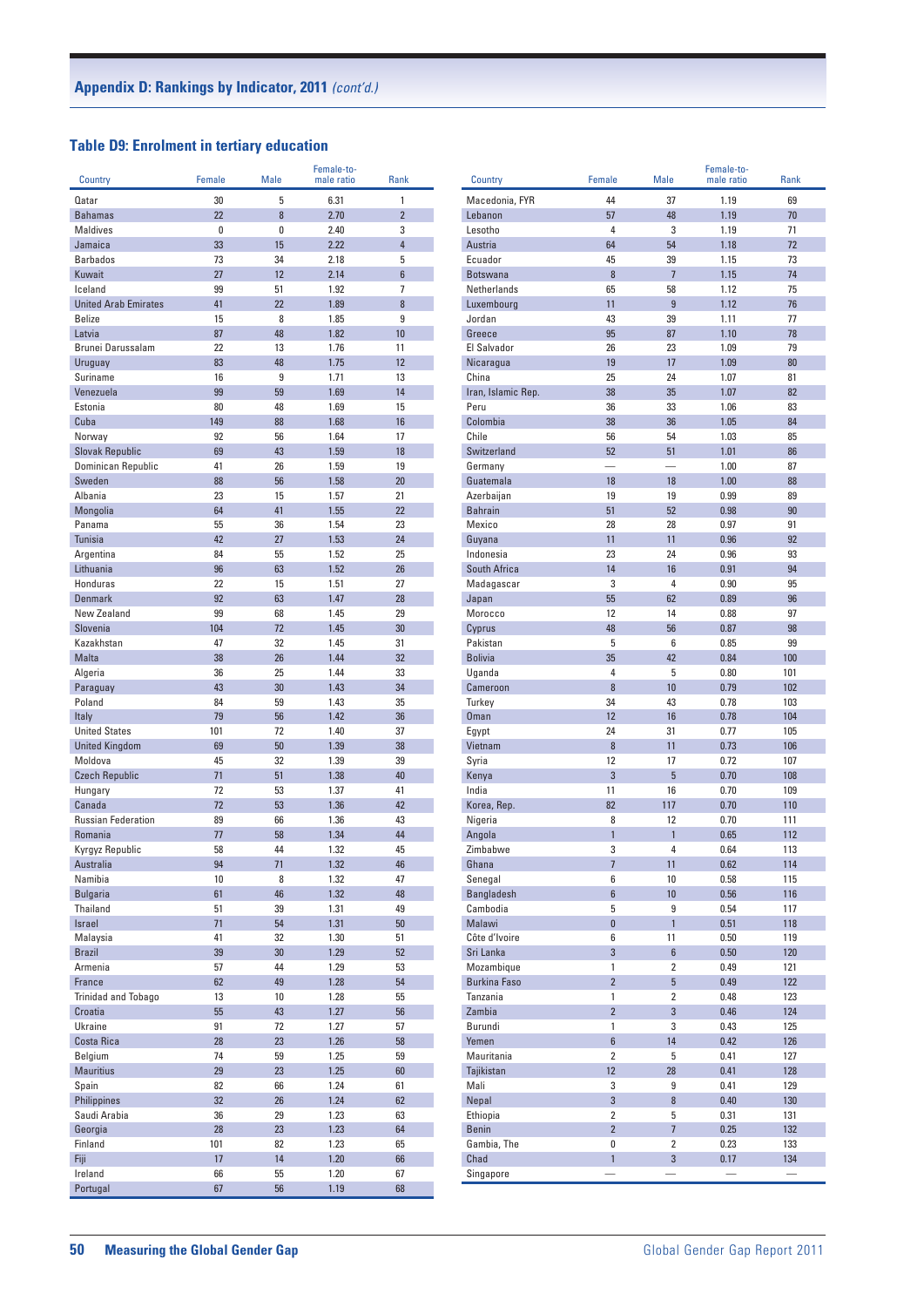## **Table D10: Sex ratio at birth**

| Country                         | Male-to-<br>female ratio | Female-to-<br>male ratio | Rank                |  |
|---------------------------------|--------------------------|--------------------------|---------------------|--|
|                                 |                          |                          |                     |  |
| <b>Barbados</b>                 | 1.01                     | 0.99                     | 1                   |  |
| Malawi                          | 1.02                     | 0.99                     | $\overline{2}$      |  |
| Mozambique<br>Kenva             | 1.02<br>1.02             | 0.98<br>0.98             | 3<br>$\overline{4}$ |  |
| South Africa                    | 1.02                     | 0.98                     | 4                   |  |
| <b>Bahrain</b>                  | 1.03                     | 0.97                     | $6\phantom{a}$      |  |
| Trinidad and Tobago             | 1.03                     | 0.97                     | 6                   |  |
| <b>Bahamas</b>                  | 1.03                     | 0.97                     | 8                   |  |
| <b>Botswana</b>                 | 1.03                     | 0.97                     | 8                   |  |
| <b>Burkina Faso</b>             | 1.03                     | 0.97                     | 8                   |  |
| Burundi                         | 1.03                     | 0.97                     | 8                   |  |
| Cameroon                        | 1.03                     | 0.97                     | 8                   |  |
| Côte d'Ivoire                   | 1.03                     | 0.97                     | 8                   |  |
| Ethiopia                        | 1.03                     | 0.97                     | 8                   |  |
| Gambia, The                     | 1.03                     | 0.97                     | 8                   |  |
| Ghana                           | 1.03                     | 0.97                     | 8                   |  |
| Lesotho                         | 1.03                     | 0.97                     | 8                   |  |
| Madagascar                      | 1.03                     | 0.97                     | 8                   |  |
| Mali                            | 1.03                     | 0.97                     | 8                   |  |
| Mauritania                      | 1.03                     | 0.97                     | 8                   |  |
| Namibia                         | 1.03                     | 0.97                     | 8                   |  |
| Senegal                         | 1.03                     | 0.97                     | 8                   |  |
| Tanzania                        | 1.03                     | 0.97                     | 8                   |  |
| Uganda                          | 1.03                     | 0.97                     | 8                   |  |
| Zambia                          | 1.03                     | 0.97                     | 8<br>8              |  |
| Zimbabwe                        | 1.03<br>1.04             | 0.97<br>0.96             | 27                  |  |
| Uruguay<br><b>Bangladesh</b>    | 1.04                     | 0.96                     | 28                  |  |
| Chad                            | 1.04                     | 0.96                     | 28                  |  |
| Dominican Republic              | 1.04                     | 0.96                     | 28                  |  |
| Finland                         | 1.04                     | 0.96                     | 28                  |  |
| Iceland                         | 1.04                     | 0.96                     | 28                  |  |
| Nepal                           | 1.04                     | 0.96                     | 28                  |  |
| Sri Lanka                       | 1.04                     | 0.96                     | 28                  |  |
| Belgium                         | 1.05                     | 0.96                     | 35                  |  |
| Cambodia                        | 1.05                     | 0.96                     | 35                  |  |
| Panama                          | 1.05                     | 0.96                     | 35                  |  |
| Peru                            | 1.05                     | 0.96                     | 38                  |  |
| Brunei Darussalam               | 1.05                     | 0.96                     | 39                  |  |
| Kuwait                          | 1.05                     | 0.96                     | 39                  |  |
| <b>United States</b>            | 1.05                     | 0.96                     | 39                  |  |
| <b>New Zealand</b>              | 1.05                     | 0.95                     | 42                  |  |
| Algeria                         | 1.05                     | 0.95                     | 43                  |  |
| Angola                          | 1.05                     | 0.95                     | 43                  |  |
| <b>Belize</b>                   | 1.05                     | 0.95                     | 43                  |  |
| Benin                           | 1.05                     | 0.95                     | 43                  |  |
| <b>Bolivia</b><br><b>Brazil</b> | 1.05<br>1.05             | 0.95<br>0.95             | 43<br>43            |  |
| Chile                           | 1.05                     | 0.95                     | 43                  |  |
| Costa Rica                      | 1.05                     | 0.95                     | 43                  |  |
| Cyprus                          | 1.05                     | 0.95                     | 43                  |  |
| Ecuador                         | 1.05                     | 0.95                     | 43                  |  |
| Egypt                           | 1.05                     | 0.95                     | 43                  |  |
| El Salvador                     | 1.05                     | 0.95                     | 43                  |  |
| Fiji                            | 1.05                     | 0.95                     | 43                  |  |
| Guatemala                       | 1.05                     | 0.95                     | 43                  |  |
| Guyana                          | 1.05                     | 0.95                     | 43                  |  |
| Honduras                        | 1.05                     | 0.95                     | 43                  |  |
| Indonesia                       | 1.05                     | 0.95                     | 43                  |  |
| Iran, Islamic Rep.              | 1.05                     | 0.95                     | 43                  |  |
| Israel                          | 1.05                     | 0.95                     | 43                  |  |
| Jamaica                         | 1.05                     | 0.95                     | 43                  |  |
| Lebanon                         | 1.05                     | 0.95                     | 43                  |  |
| <b>Maldives</b>                 | 1.05                     | 0.95                     | 43                  |  |
| Mauritius                       | 1.05                     | 0.95                     | 43                  |  |
| Mexico                          | 1.05                     | 0.95                     | 43                  |  |
| Mongolia                        | 1.05                     | 0.95                     | 43                  |  |
| Morocco                         | 1.05                     | 0.95                     | 43                  |  |

| 1.05<br>0.95<br>43<br>Nicaragua<br>43<br><b>Oman</b><br>1.05<br>0.95<br>Pakistan<br>1.05<br>0.95<br>43<br>43<br>1.05<br>0.95<br>Paraguay<br>1.05<br>0.95<br>43<br>Philippines<br>Saudi Arabia<br>1.05<br>0.95<br>43<br>0.95<br>43<br>Tajikistan<br>1.05<br>43<br>1.05<br>0.95<br><b>Turkey</b><br><b>United Arab Emirates</b><br>1.05<br>0.95<br>43<br>43<br>Venezuela<br>1.05<br>0.95<br>Yemen<br>1.05<br>0.95<br>43<br>1.05<br>0.95<br>80<br>Austria<br>France<br>1.05<br>80<br>0.95<br><b>Slovak Republic</b><br>1.05<br>0.95<br>80<br>1.05<br>0.95<br>83<br>Argentina<br><b>Netherlands</b><br>1.05<br>0.95<br>83<br><b>United Kingdom</b><br>1.05<br>0.95<br>83<br>0.95<br>86<br>Kyrgyz Republic<br>1.05<br>Latvia<br>1.05<br>0.95<br>87<br>1.05<br>0.95<br>87<br>Norway<br>Switzerland<br>1.05<br>0.95<br>87<br><b>Thailand</b><br>1.05<br>0.95<br>87<br>Australia<br>1.06<br>0.95<br>91<br>Croatia<br>0.95<br>91<br>1.06<br>Denmark<br>1.06<br>0.95<br>91<br>Germany<br>1.06<br>0.95<br>91<br>Canada<br>1.06<br>0.95<br>95<br>Japan<br>1.06<br>0.95<br>95<br>1.06<br>0.95<br>95<br>Qatar<br>0.95<br>98<br>Hungary<br>1.06<br>Ireland<br>1.06<br>98<br>0.95<br>Lithuania<br>1.06<br>0.95<br>98<br>Kazakhstan<br>1.06<br>0.95<br>101<br><b>Malta</b><br>1.06<br>0.95<br>101<br><b>Czech Republic</b><br>1.06<br>0.94<br>103<br>0.94<br>103<br>Italy<br>1.06<br>Moldova<br>1.06<br>0.94<br>103<br><b>Bulgaria</b><br>1.06<br>0.94<br>106<br>1.06<br>0.94<br>106<br>Colombia<br>Cuba<br>1.06<br>0.94<br>106<br>Jordan<br>0.94<br>106<br>1.06<br>106<br>Nigeria<br>1.06<br>0.94<br>Romania<br>1.06<br>0.94<br>106<br><b>Russian Federation</b><br>1.06<br>0.94<br>106<br>1.06<br>0.94<br>106<br>Syria<br>Poland<br>1.06<br>0.94<br>114<br>Sweden<br>1.06<br>0.94<br>114<br>Estonia<br>1.06<br>0.94<br>116<br>Greece<br>1.06<br>0.94<br>117<br>1.07<br>0.94<br>118<br>Spain<br>0.94<br>Ukraine<br>1.07<br>118<br>Luxembourg<br>1.07<br>0.94<br>120<br>Slovenia<br>1.07<br>0.94<br>120<br>Portugal<br>1.07<br>0.94<br>122<br>Suriname<br>1.07<br>0.94<br>123<br>124<br>Korea, Rep.<br>1.07<br>0.94<br>124<br>Malaysia<br>1.07<br>0.94<br>0.93<br>126<br><b>Tunisia</b><br>1.07<br>Macedonia, FYR<br>1.08<br>0.93<br>127<br>Singapore<br>1.08<br>0.93<br>127<br>Georgia<br>1.11<br>0.90<br>129<br>130<br>Azerbaijan<br>1.12<br>0.90<br>Vietnam<br>1.12<br>0.90<br>131<br>Albania<br>1.12<br>132<br>0.89<br>India<br>1.12<br>0.89<br>133<br>Armenia<br>1.12<br>0.89<br>134<br>China<br>1.13<br>135<br>0.88 | Country | Male-to-<br>female ratio | Female-to-<br>male ratio | <b>Rank</b> |  |
|----------------------------------------------------------------------------------------------------------------------------------------------------------------------------------------------------------------------------------------------------------------------------------------------------------------------------------------------------------------------------------------------------------------------------------------------------------------------------------------------------------------------------------------------------------------------------------------------------------------------------------------------------------------------------------------------------------------------------------------------------------------------------------------------------------------------------------------------------------------------------------------------------------------------------------------------------------------------------------------------------------------------------------------------------------------------------------------------------------------------------------------------------------------------------------------------------------------------------------------------------------------------------------------------------------------------------------------------------------------------------------------------------------------------------------------------------------------------------------------------------------------------------------------------------------------------------------------------------------------------------------------------------------------------------------------------------------------------------------------------------------------------------------------------------------------------------------------------------------------------------------------------------------------------------------------------------------------------------------------------------------------------------------------------------------------------------------------------------------------------------------------------------------------------------------------------------------------------------------------------------------------------------------------------------------------------------------------------------------------------------------------------------------------------------------------------------------------------------------------------------------|---------|--------------------------|--------------------------|-------------|--|
|                                                                                                                                                                                                                                                                                                                                                                                                                                                                                                                                                                                                                                                                                                                                                                                                                                                                                                                                                                                                                                                                                                                                                                                                                                                                                                                                                                                                                                                                                                                                                                                                                                                                                                                                                                                                                                                                                                                                                                                                                                                                                                                                                                                                                                                                                                                                                                                                                                                                                                          |         |                          |                          |             |  |
|                                                                                                                                                                                                                                                                                                                                                                                                                                                                                                                                                                                                                                                                                                                                                                                                                                                                                                                                                                                                                                                                                                                                                                                                                                                                                                                                                                                                                                                                                                                                                                                                                                                                                                                                                                                                                                                                                                                                                                                                                                                                                                                                                                                                                                                                                                                                                                                                                                                                                                          |         |                          |                          |             |  |
|                                                                                                                                                                                                                                                                                                                                                                                                                                                                                                                                                                                                                                                                                                                                                                                                                                                                                                                                                                                                                                                                                                                                                                                                                                                                                                                                                                                                                                                                                                                                                                                                                                                                                                                                                                                                                                                                                                                                                                                                                                                                                                                                                                                                                                                                                                                                                                                                                                                                                                          |         |                          |                          |             |  |
|                                                                                                                                                                                                                                                                                                                                                                                                                                                                                                                                                                                                                                                                                                                                                                                                                                                                                                                                                                                                                                                                                                                                                                                                                                                                                                                                                                                                                                                                                                                                                                                                                                                                                                                                                                                                                                                                                                                                                                                                                                                                                                                                                                                                                                                                                                                                                                                                                                                                                                          |         |                          |                          |             |  |
|                                                                                                                                                                                                                                                                                                                                                                                                                                                                                                                                                                                                                                                                                                                                                                                                                                                                                                                                                                                                                                                                                                                                                                                                                                                                                                                                                                                                                                                                                                                                                                                                                                                                                                                                                                                                                                                                                                                                                                                                                                                                                                                                                                                                                                                                                                                                                                                                                                                                                                          |         |                          |                          |             |  |
|                                                                                                                                                                                                                                                                                                                                                                                                                                                                                                                                                                                                                                                                                                                                                                                                                                                                                                                                                                                                                                                                                                                                                                                                                                                                                                                                                                                                                                                                                                                                                                                                                                                                                                                                                                                                                                                                                                                                                                                                                                                                                                                                                                                                                                                                                                                                                                                                                                                                                                          |         |                          |                          |             |  |
|                                                                                                                                                                                                                                                                                                                                                                                                                                                                                                                                                                                                                                                                                                                                                                                                                                                                                                                                                                                                                                                                                                                                                                                                                                                                                                                                                                                                                                                                                                                                                                                                                                                                                                                                                                                                                                                                                                                                                                                                                                                                                                                                                                                                                                                                                                                                                                                                                                                                                                          |         |                          |                          |             |  |
|                                                                                                                                                                                                                                                                                                                                                                                                                                                                                                                                                                                                                                                                                                                                                                                                                                                                                                                                                                                                                                                                                                                                                                                                                                                                                                                                                                                                                                                                                                                                                                                                                                                                                                                                                                                                                                                                                                                                                                                                                                                                                                                                                                                                                                                                                                                                                                                                                                                                                                          |         |                          |                          |             |  |
|                                                                                                                                                                                                                                                                                                                                                                                                                                                                                                                                                                                                                                                                                                                                                                                                                                                                                                                                                                                                                                                                                                                                                                                                                                                                                                                                                                                                                                                                                                                                                                                                                                                                                                                                                                                                                                                                                                                                                                                                                                                                                                                                                                                                                                                                                                                                                                                                                                                                                                          |         |                          |                          |             |  |
|                                                                                                                                                                                                                                                                                                                                                                                                                                                                                                                                                                                                                                                                                                                                                                                                                                                                                                                                                                                                                                                                                                                                                                                                                                                                                                                                                                                                                                                                                                                                                                                                                                                                                                                                                                                                                                                                                                                                                                                                                                                                                                                                                                                                                                                                                                                                                                                                                                                                                                          |         |                          |                          |             |  |
|                                                                                                                                                                                                                                                                                                                                                                                                                                                                                                                                                                                                                                                                                                                                                                                                                                                                                                                                                                                                                                                                                                                                                                                                                                                                                                                                                                                                                                                                                                                                                                                                                                                                                                                                                                                                                                                                                                                                                                                                                                                                                                                                                                                                                                                                                                                                                                                                                                                                                                          |         |                          |                          |             |  |
|                                                                                                                                                                                                                                                                                                                                                                                                                                                                                                                                                                                                                                                                                                                                                                                                                                                                                                                                                                                                                                                                                                                                                                                                                                                                                                                                                                                                                                                                                                                                                                                                                                                                                                                                                                                                                                                                                                                                                                                                                                                                                                                                                                                                                                                                                                                                                                                                                                                                                                          |         |                          |                          |             |  |
|                                                                                                                                                                                                                                                                                                                                                                                                                                                                                                                                                                                                                                                                                                                                                                                                                                                                                                                                                                                                                                                                                                                                                                                                                                                                                                                                                                                                                                                                                                                                                                                                                                                                                                                                                                                                                                                                                                                                                                                                                                                                                                                                                                                                                                                                                                                                                                                                                                                                                                          |         |                          |                          |             |  |
|                                                                                                                                                                                                                                                                                                                                                                                                                                                                                                                                                                                                                                                                                                                                                                                                                                                                                                                                                                                                                                                                                                                                                                                                                                                                                                                                                                                                                                                                                                                                                                                                                                                                                                                                                                                                                                                                                                                                                                                                                                                                                                                                                                                                                                                                                                                                                                                                                                                                                                          |         |                          |                          |             |  |
|                                                                                                                                                                                                                                                                                                                                                                                                                                                                                                                                                                                                                                                                                                                                                                                                                                                                                                                                                                                                                                                                                                                                                                                                                                                                                                                                                                                                                                                                                                                                                                                                                                                                                                                                                                                                                                                                                                                                                                                                                                                                                                                                                                                                                                                                                                                                                                                                                                                                                                          |         |                          |                          |             |  |
|                                                                                                                                                                                                                                                                                                                                                                                                                                                                                                                                                                                                                                                                                                                                                                                                                                                                                                                                                                                                                                                                                                                                                                                                                                                                                                                                                                                                                                                                                                                                                                                                                                                                                                                                                                                                                                                                                                                                                                                                                                                                                                                                                                                                                                                                                                                                                                                                                                                                                                          |         |                          |                          |             |  |
|                                                                                                                                                                                                                                                                                                                                                                                                                                                                                                                                                                                                                                                                                                                                                                                                                                                                                                                                                                                                                                                                                                                                                                                                                                                                                                                                                                                                                                                                                                                                                                                                                                                                                                                                                                                                                                                                                                                                                                                                                                                                                                                                                                                                                                                                                                                                                                                                                                                                                                          |         |                          |                          |             |  |
|                                                                                                                                                                                                                                                                                                                                                                                                                                                                                                                                                                                                                                                                                                                                                                                                                                                                                                                                                                                                                                                                                                                                                                                                                                                                                                                                                                                                                                                                                                                                                                                                                                                                                                                                                                                                                                                                                                                                                                                                                                                                                                                                                                                                                                                                                                                                                                                                                                                                                                          |         |                          |                          |             |  |
|                                                                                                                                                                                                                                                                                                                                                                                                                                                                                                                                                                                                                                                                                                                                                                                                                                                                                                                                                                                                                                                                                                                                                                                                                                                                                                                                                                                                                                                                                                                                                                                                                                                                                                                                                                                                                                                                                                                                                                                                                                                                                                                                                                                                                                                                                                                                                                                                                                                                                                          |         |                          |                          |             |  |
|                                                                                                                                                                                                                                                                                                                                                                                                                                                                                                                                                                                                                                                                                                                                                                                                                                                                                                                                                                                                                                                                                                                                                                                                                                                                                                                                                                                                                                                                                                                                                                                                                                                                                                                                                                                                                                                                                                                                                                                                                                                                                                                                                                                                                                                                                                                                                                                                                                                                                                          |         |                          |                          |             |  |
|                                                                                                                                                                                                                                                                                                                                                                                                                                                                                                                                                                                                                                                                                                                                                                                                                                                                                                                                                                                                                                                                                                                                                                                                                                                                                                                                                                                                                                                                                                                                                                                                                                                                                                                                                                                                                                                                                                                                                                                                                                                                                                                                                                                                                                                                                                                                                                                                                                                                                                          |         |                          |                          |             |  |
|                                                                                                                                                                                                                                                                                                                                                                                                                                                                                                                                                                                                                                                                                                                                                                                                                                                                                                                                                                                                                                                                                                                                                                                                                                                                                                                                                                                                                                                                                                                                                                                                                                                                                                                                                                                                                                                                                                                                                                                                                                                                                                                                                                                                                                                                                                                                                                                                                                                                                                          |         |                          |                          |             |  |
|                                                                                                                                                                                                                                                                                                                                                                                                                                                                                                                                                                                                                                                                                                                                                                                                                                                                                                                                                                                                                                                                                                                                                                                                                                                                                                                                                                                                                                                                                                                                                                                                                                                                                                                                                                                                                                                                                                                                                                                                                                                                                                                                                                                                                                                                                                                                                                                                                                                                                                          |         |                          |                          |             |  |
|                                                                                                                                                                                                                                                                                                                                                                                                                                                                                                                                                                                                                                                                                                                                                                                                                                                                                                                                                                                                                                                                                                                                                                                                                                                                                                                                                                                                                                                                                                                                                                                                                                                                                                                                                                                                                                                                                                                                                                                                                                                                                                                                                                                                                                                                                                                                                                                                                                                                                                          |         |                          |                          |             |  |
|                                                                                                                                                                                                                                                                                                                                                                                                                                                                                                                                                                                                                                                                                                                                                                                                                                                                                                                                                                                                                                                                                                                                                                                                                                                                                                                                                                                                                                                                                                                                                                                                                                                                                                                                                                                                                                                                                                                                                                                                                                                                                                                                                                                                                                                                                                                                                                                                                                                                                                          |         |                          |                          |             |  |
|                                                                                                                                                                                                                                                                                                                                                                                                                                                                                                                                                                                                                                                                                                                                                                                                                                                                                                                                                                                                                                                                                                                                                                                                                                                                                                                                                                                                                                                                                                                                                                                                                                                                                                                                                                                                                                                                                                                                                                                                                                                                                                                                                                                                                                                                                                                                                                                                                                                                                                          |         |                          |                          |             |  |
|                                                                                                                                                                                                                                                                                                                                                                                                                                                                                                                                                                                                                                                                                                                                                                                                                                                                                                                                                                                                                                                                                                                                                                                                                                                                                                                                                                                                                                                                                                                                                                                                                                                                                                                                                                                                                                                                                                                                                                                                                                                                                                                                                                                                                                                                                                                                                                                                                                                                                                          |         |                          |                          |             |  |
|                                                                                                                                                                                                                                                                                                                                                                                                                                                                                                                                                                                                                                                                                                                                                                                                                                                                                                                                                                                                                                                                                                                                                                                                                                                                                                                                                                                                                                                                                                                                                                                                                                                                                                                                                                                                                                                                                                                                                                                                                                                                                                                                                                                                                                                                                                                                                                                                                                                                                                          |         |                          |                          |             |  |
|                                                                                                                                                                                                                                                                                                                                                                                                                                                                                                                                                                                                                                                                                                                                                                                                                                                                                                                                                                                                                                                                                                                                                                                                                                                                                                                                                                                                                                                                                                                                                                                                                                                                                                                                                                                                                                                                                                                                                                                                                                                                                                                                                                                                                                                                                                                                                                                                                                                                                                          |         |                          |                          |             |  |
|                                                                                                                                                                                                                                                                                                                                                                                                                                                                                                                                                                                                                                                                                                                                                                                                                                                                                                                                                                                                                                                                                                                                                                                                                                                                                                                                                                                                                                                                                                                                                                                                                                                                                                                                                                                                                                                                                                                                                                                                                                                                                                                                                                                                                                                                                                                                                                                                                                                                                                          |         |                          |                          |             |  |
|                                                                                                                                                                                                                                                                                                                                                                                                                                                                                                                                                                                                                                                                                                                                                                                                                                                                                                                                                                                                                                                                                                                                                                                                                                                                                                                                                                                                                                                                                                                                                                                                                                                                                                                                                                                                                                                                                                                                                                                                                                                                                                                                                                                                                                                                                                                                                                                                                                                                                                          |         |                          |                          |             |  |
|                                                                                                                                                                                                                                                                                                                                                                                                                                                                                                                                                                                                                                                                                                                                                                                                                                                                                                                                                                                                                                                                                                                                                                                                                                                                                                                                                                                                                                                                                                                                                                                                                                                                                                                                                                                                                                                                                                                                                                                                                                                                                                                                                                                                                                                                                                                                                                                                                                                                                                          |         |                          |                          |             |  |
|                                                                                                                                                                                                                                                                                                                                                                                                                                                                                                                                                                                                                                                                                                                                                                                                                                                                                                                                                                                                                                                                                                                                                                                                                                                                                                                                                                                                                                                                                                                                                                                                                                                                                                                                                                                                                                                                                                                                                                                                                                                                                                                                                                                                                                                                                                                                                                                                                                                                                                          |         |                          |                          |             |  |
|                                                                                                                                                                                                                                                                                                                                                                                                                                                                                                                                                                                                                                                                                                                                                                                                                                                                                                                                                                                                                                                                                                                                                                                                                                                                                                                                                                                                                                                                                                                                                                                                                                                                                                                                                                                                                                                                                                                                                                                                                                                                                                                                                                                                                                                                                                                                                                                                                                                                                                          |         |                          |                          |             |  |
|                                                                                                                                                                                                                                                                                                                                                                                                                                                                                                                                                                                                                                                                                                                                                                                                                                                                                                                                                                                                                                                                                                                                                                                                                                                                                                                                                                                                                                                                                                                                                                                                                                                                                                                                                                                                                                                                                                                                                                                                                                                                                                                                                                                                                                                                                                                                                                                                                                                                                                          |         |                          |                          |             |  |
|                                                                                                                                                                                                                                                                                                                                                                                                                                                                                                                                                                                                                                                                                                                                                                                                                                                                                                                                                                                                                                                                                                                                                                                                                                                                                                                                                                                                                                                                                                                                                                                                                                                                                                                                                                                                                                                                                                                                                                                                                                                                                                                                                                                                                                                                                                                                                                                                                                                                                                          |         |                          |                          |             |  |
|                                                                                                                                                                                                                                                                                                                                                                                                                                                                                                                                                                                                                                                                                                                                                                                                                                                                                                                                                                                                                                                                                                                                                                                                                                                                                                                                                                                                                                                                                                                                                                                                                                                                                                                                                                                                                                                                                                                                                                                                                                                                                                                                                                                                                                                                                                                                                                                                                                                                                                          |         |                          |                          |             |  |
|                                                                                                                                                                                                                                                                                                                                                                                                                                                                                                                                                                                                                                                                                                                                                                                                                                                                                                                                                                                                                                                                                                                                                                                                                                                                                                                                                                                                                                                                                                                                                                                                                                                                                                                                                                                                                                                                                                                                                                                                                                                                                                                                                                                                                                                                                                                                                                                                                                                                                                          |         |                          |                          |             |  |
|                                                                                                                                                                                                                                                                                                                                                                                                                                                                                                                                                                                                                                                                                                                                                                                                                                                                                                                                                                                                                                                                                                                                                                                                                                                                                                                                                                                                                                                                                                                                                                                                                                                                                                                                                                                                                                                                                                                                                                                                                                                                                                                                                                                                                                                                                                                                                                                                                                                                                                          |         |                          |                          |             |  |
|                                                                                                                                                                                                                                                                                                                                                                                                                                                                                                                                                                                                                                                                                                                                                                                                                                                                                                                                                                                                                                                                                                                                                                                                                                                                                                                                                                                                                                                                                                                                                                                                                                                                                                                                                                                                                                                                                                                                                                                                                                                                                                                                                                                                                                                                                                                                                                                                                                                                                                          |         |                          |                          |             |  |
|                                                                                                                                                                                                                                                                                                                                                                                                                                                                                                                                                                                                                                                                                                                                                                                                                                                                                                                                                                                                                                                                                                                                                                                                                                                                                                                                                                                                                                                                                                                                                                                                                                                                                                                                                                                                                                                                                                                                                                                                                                                                                                                                                                                                                                                                                                                                                                                                                                                                                                          |         |                          |                          |             |  |
|                                                                                                                                                                                                                                                                                                                                                                                                                                                                                                                                                                                                                                                                                                                                                                                                                                                                                                                                                                                                                                                                                                                                                                                                                                                                                                                                                                                                                                                                                                                                                                                                                                                                                                                                                                                                                                                                                                                                                                                                                                                                                                                                                                                                                                                                                                                                                                                                                                                                                                          |         |                          |                          |             |  |
|                                                                                                                                                                                                                                                                                                                                                                                                                                                                                                                                                                                                                                                                                                                                                                                                                                                                                                                                                                                                                                                                                                                                                                                                                                                                                                                                                                                                                                                                                                                                                                                                                                                                                                                                                                                                                                                                                                                                                                                                                                                                                                                                                                                                                                                                                                                                                                                                                                                                                                          |         |                          |                          |             |  |
|                                                                                                                                                                                                                                                                                                                                                                                                                                                                                                                                                                                                                                                                                                                                                                                                                                                                                                                                                                                                                                                                                                                                                                                                                                                                                                                                                                                                                                                                                                                                                                                                                                                                                                                                                                                                                                                                                                                                                                                                                                                                                                                                                                                                                                                                                                                                                                                                                                                                                                          |         |                          |                          |             |  |
|                                                                                                                                                                                                                                                                                                                                                                                                                                                                                                                                                                                                                                                                                                                                                                                                                                                                                                                                                                                                                                                                                                                                                                                                                                                                                                                                                                                                                                                                                                                                                                                                                                                                                                                                                                                                                                                                                                                                                                                                                                                                                                                                                                                                                                                                                                                                                                                                                                                                                                          |         |                          |                          |             |  |
|                                                                                                                                                                                                                                                                                                                                                                                                                                                                                                                                                                                                                                                                                                                                                                                                                                                                                                                                                                                                                                                                                                                                                                                                                                                                                                                                                                                                                                                                                                                                                                                                                                                                                                                                                                                                                                                                                                                                                                                                                                                                                                                                                                                                                                                                                                                                                                                                                                                                                                          |         |                          |                          |             |  |
|                                                                                                                                                                                                                                                                                                                                                                                                                                                                                                                                                                                                                                                                                                                                                                                                                                                                                                                                                                                                                                                                                                                                                                                                                                                                                                                                                                                                                                                                                                                                                                                                                                                                                                                                                                                                                                                                                                                                                                                                                                                                                                                                                                                                                                                                                                                                                                                                                                                                                                          |         |                          |                          |             |  |
|                                                                                                                                                                                                                                                                                                                                                                                                                                                                                                                                                                                                                                                                                                                                                                                                                                                                                                                                                                                                                                                                                                                                                                                                                                                                                                                                                                                                                                                                                                                                                                                                                                                                                                                                                                                                                                                                                                                                                                                                                                                                                                                                                                                                                                                                                                                                                                                                                                                                                                          |         |                          |                          |             |  |
|                                                                                                                                                                                                                                                                                                                                                                                                                                                                                                                                                                                                                                                                                                                                                                                                                                                                                                                                                                                                                                                                                                                                                                                                                                                                                                                                                                                                                                                                                                                                                                                                                                                                                                                                                                                                                                                                                                                                                                                                                                                                                                                                                                                                                                                                                                                                                                                                                                                                                                          |         |                          |                          |             |  |
|                                                                                                                                                                                                                                                                                                                                                                                                                                                                                                                                                                                                                                                                                                                                                                                                                                                                                                                                                                                                                                                                                                                                                                                                                                                                                                                                                                                                                                                                                                                                                                                                                                                                                                                                                                                                                                                                                                                                                                                                                                                                                                                                                                                                                                                                                                                                                                                                                                                                                                          |         |                          |                          |             |  |
|                                                                                                                                                                                                                                                                                                                                                                                                                                                                                                                                                                                                                                                                                                                                                                                                                                                                                                                                                                                                                                                                                                                                                                                                                                                                                                                                                                                                                                                                                                                                                                                                                                                                                                                                                                                                                                                                                                                                                                                                                                                                                                                                                                                                                                                                                                                                                                                                                                                                                                          |         |                          |                          |             |  |
|                                                                                                                                                                                                                                                                                                                                                                                                                                                                                                                                                                                                                                                                                                                                                                                                                                                                                                                                                                                                                                                                                                                                                                                                                                                                                                                                                                                                                                                                                                                                                                                                                                                                                                                                                                                                                                                                                                                                                                                                                                                                                                                                                                                                                                                                                                                                                                                                                                                                                                          |         |                          |                          |             |  |
|                                                                                                                                                                                                                                                                                                                                                                                                                                                                                                                                                                                                                                                                                                                                                                                                                                                                                                                                                                                                                                                                                                                                                                                                                                                                                                                                                                                                                                                                                                                                                                                                                                                                                                                                                                                                                                                                                                                                                                                                                                                                                                                                                                                                                                                                                                                                                                                                                                                                                                          |         |                          |                          |             |  |
|                                                                                                                                                                                                                                                                                                                                                                                                                                                                                                                                                                                                                                                                                                                                                                                                                                                                                                                                                                                                                                                                                                                                                                                                                                                                                                                                                                                                                                                                                                                                                                                                                                                                                                                                                                                                                                                                                                                                                                                                                                                                                                                                                                                                                                                                                                                                                                                                                                                                                                          |         |                          |                          |             |  |
|                                                                                                                                                                                                                                                                                                                                                                                                                                                                                                                                                                                                                                                                                                                                                                                                                                                                                                                                                                                                                                                                                                                                                                                                                                                                                                                                                                                                                                                                                                                                                                                                                                                                                                                                                                                                                                                                                                                                                                                                                                                                                                                                                                                                                                                                                                                                                                                                                                                                                                          |         |                          |                          |             |  |
|                                                                                                                                                                                                                                                                                                                                                                                                                                                                                                                                                                                                                                                                                                                                                                                                                                                                                                                                                                                                                                                                                                                                                                                                                                                                                                                                                                                                                                                                                                                                                                                                                                                                                                                                                                                                                                                                                                                                                                                                                                                                                                                                                                                                                                                                                                                                                                                                                                                                                                          |         |                          |                          |             |  |
|                                                                                                                                                                                                                                                                                                                                                                                                                                                                                                                                                                                                                                                                                                                                                                                                                                                                                                                                                                                                                                                                                                                                                                                                                                                                                                                                                                                                                                                                                                                                                                                                                                                                                                                                                                                                                                                                                                                                                                                                                                                                                                                                                                                                                                                                                                                                                                                                                                                                                                          |         |                          |                          |             |  |
|                                                                                                                                                                                                                                                                                                                                                                                                                                                                                                                                                                                                                                                                                                                                                                                                                                                                                                                                                                                                                                                                                                                                                                                                                                                                                                                                                                                                                                                                                                                                                                                                                                                                                                                                                                                                                                                                                                                                                                                                                                                                                                                                                                                                                                                                                                                                                                                                                                                                                                          |         |                          |                          |             |  |
|                                                                                                                                                                                                                                                                                                                                                                                                                                                                                                                                                                                                                                                                                                                                                                                                                                                                                                                                                                                                                                                                                                                                                                                                                                                                                                                                                                                                                                                                                                                                                                                                                                                                                                                                                                                                                                                                                                                                                                                                                                                                                                                                                                                                                                                                                                                                                                                                                                                                                                          |         |                          |                          |             |  |
|                                                                                                                                                                                                                                                                                                                                                                                                                                                                                                                                                                                                                                                                                                                                                                                                                                                                                                                                                                                                                                                                                                                                                                                                                                                                                                                                                                                                                                                                                                                                                                                                                                                                                                                                                                                                                                                                                                                                                                                                                                                                                                                                                                                                                                                                                                                                                                                                                                                                                                          |         |                          |                          |             |  |
|                                                                                                                                                                                                                                                                                                                                                                                                                                                                                                                                                                                                                                                                                                                                                                                                                                                                                                                                                                                                                                                                                                                                                                                                                                                                                                                                                                                                                                                                                                                                                                                                                                                                                                                                                                                                                                                                                                                                                                                                                                                                                                                                                                                                                                                                                                                                                                                                                                                                                                          |         |                          |                          |             |  |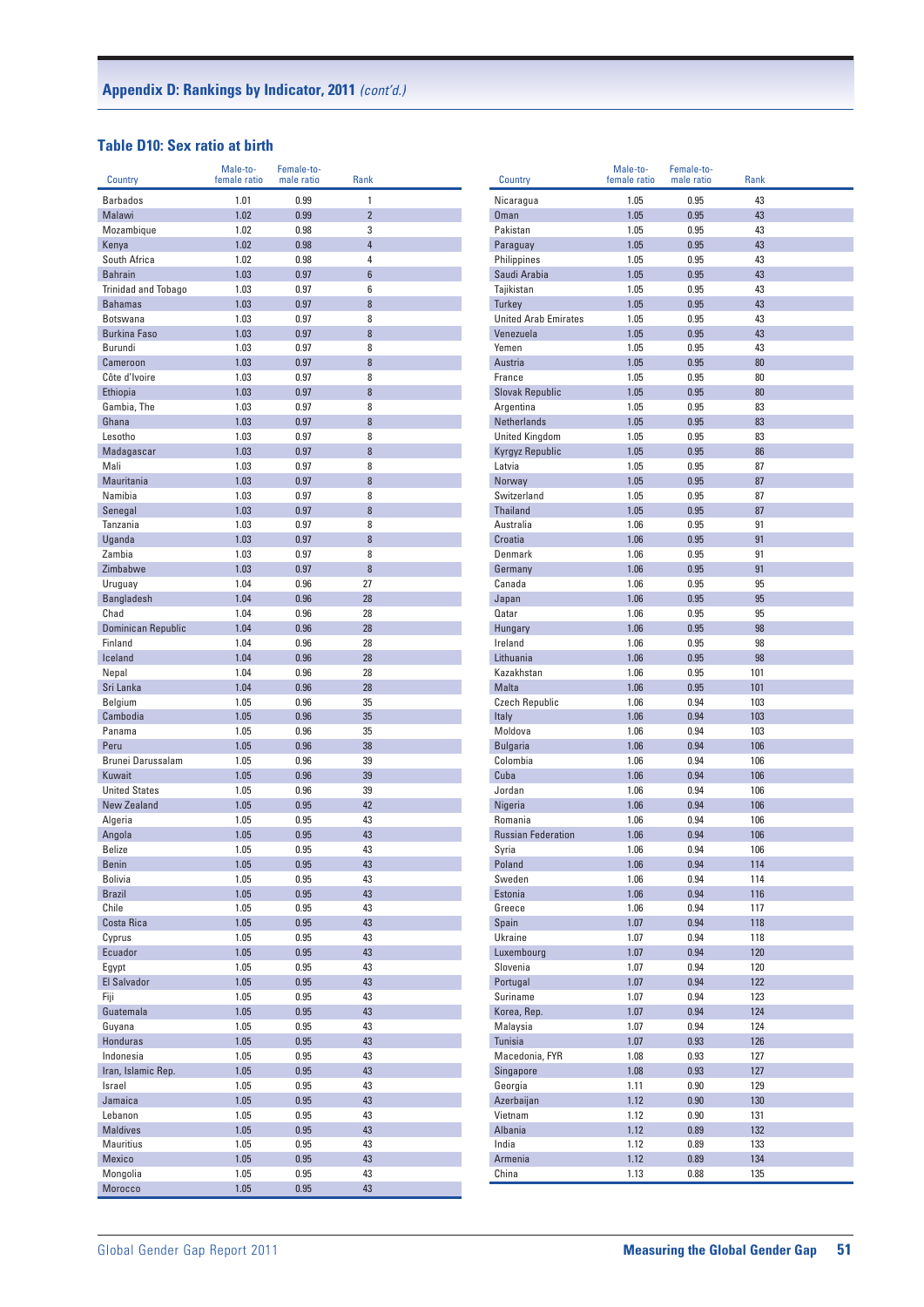## **Table D11: Healthy life expectancy**

| Country                                       | <b>Female</b> | <b>Male</b> | Female-to-<br>male ratio | Rank                |  |
|-----------------------------------------------|---------------|-------------|--------------------------|---------------------|--|
|                                               |               |             |                          |                     |  |
| <b>Russian Federation</b>                     | 65            | 55          | 1.18                     | 1                   |  |
| Lithuania                                     | 68            | 58          | 1.17                     | $\overline{2}$      |  |
| Estonia<br><b>Ukraine</b>                     | 71<br>64      | 61<br>55    | 1.16<br>1.16             | 3<br>$\overline{4}$ |  |
| Latvia                                        | 68            | 59          | 1.15                     | 5                   |  |
| Kazakhstan                                    | 60            | 53          | 1.13                     | 6                   |  |
| Mongolia                                      | 62            | 55          | 1.13                     | 7                   |  |
| Hungary                                       | 69            | 62          | 1.11                     | 8                   |  |
| <b>Belize</b>                                 | 63            | 57          | 1.11                     | 9                   |  |
| <b>Suriname</b>                               | 64            | 58          | 1.10                     | 10                  |  |
| Thailand                                      | 65            | 59          | 1.10                     | 11                  |  |
| <b>Bulgaria</b>                               | 69            | 63          | 1.10                     | 12                  |  |
| Poland                                        | 70            | 64          | 1.09                     | 13                  |  |
| <b>Slovak Republic</b>                        | 70            | 64          | 1.09                     | 13                  |  |
| Uruguay                                       | 70            | 64          | 1.09                     | 13                  |  |
| Korea, Rep.                                   | 74            | 68          | 1.09                     | 16                  |  |
| El Salvador                                   | 63            | 58          | 1.09                     | 17                  |  |
| Moldova                                       | 63            | 58          | 1.09                     | 17                  |  |
| Philippines                                   | 64            | 59          | 1.08                     | 19                  |  |
| <b>Trinidad and Tobago</b>                    | 64            | 59          | 1.08                     | 19                  |  |
| Georgia                                       | 67            | 62          | 1.08                     | 21                  |  |
| <b>Bahamas</b>                                | 68            | 63          | 1.08                     | 22                  |  |
| Romania                                       | 68            | 63          | 1.08                     | 22                  |  |
| Lesotho                                       | 41            | 38          | 1.08                     | 24                  |  |
| Cambodia                                      | 55            | 51          | 1.08                     | 25                  |  |
| Argentina                                     | 69            | 64          | 1.08                     | 26                  |  |
| Colombia                                      | 69            | 64          | 1.08                     | 26                  |  |
| Chile                                         | 72            | 67          | 1.07                     | 28                  |  |
| Uganda                                        | 44<br>59      | 41<br>55    | 1.07                     | 29<br>30            |  |
| Kyrgyz Republic                               | 74            |             | 1.07                     |                     |  |
| Slovenia<br><b>Finland</b>                    | 75            | 69<br>70    | 1.07<br>1.07             | 31<br>32            |  |
| France                                        | 76            | 71          | 1.07                     | 33                  |  |
| Spain                                         | 76            | 71          | 1.07                     | 33                  |  |
| Guatemala                                     | 62            | 58          | 1.07                     | 35                  |  |
| Japan                                         | 78            | 73          | 1.07                     | 36                  |  |
| Angola                                        | 47            | 44          | 1.07                     | 37                  |  |
| Armenia                                       | 63            | 59          | 1.07                     | 38                  |  |
| Côte d'Ivoire                                 | 48            | 45          | 1.07                     | 39                  |  |
| Fiji                                          | 64            | 60          | 1.07                     | 39                  |  |
| Lebanon                                       | 64            | 60          | 1.07                     | 39                  |  |
| <b>Mauritius</b>                              | 65            | 61          | 1.07                     | 42                  |  |
| Sri Lanka                                     | 65            | 61          | 1.07                     | 42                  |  |
| <b>Brazil</b>                                 | 66            | 62          | 1.06                     | 44                  |  |
| Jamaica                                       | 66            | 62          | 1.06                     | 44                  |  |
| Malaysia                                      | <b>66</b>     | 62          | 1.06                     | 44                  |  |
| Vietnam                                       | 66            | 62          | 1.06                     | 44                  |  |
| Venezuela                                     | 68            | 64          | 1.06                     | 48                  |  |
| <b>Barbados</b>                               | 69            | 65          | 1.06                     | 49                  |  |
| Mexico                                        | 69            | 65          | 1.06                     | 49                  |  |
| Mauritania                                    | 52            | 49          | 1.06                     | 51                  |  |
| Croatia                                       | 70            | 66          | 1.06                     | 52                  |  |
| Gambia, The                                   | 53            | 50          | 1.06                     | 53                  |  |
| <b>Czech Republic</b><br><b>United States</b> | 72            | 68          | 1.06                     | 54                  |  |
|                                               | 72<br>73      | 68<br>69    | 1.06                     | 54<br>56            |  |
| Portugal<br>Guyana                            | 55            | 52          | 1.06<br>1.06             | 57                  |  |
| Austria                                       | 74            | 70          | 1.06                     | 58                  |  |
| Belgium                                       | 74            | 70          | 1.06                     | 58                  |  |
| Canada                                        | 75            | 71          | 1.06                     | 60                  |  |
| Germany                                       | 75            | 71          | 1.06                     | 60                  |  |
| Luxembourg                                    | 75            | 71          | 1.06                     | 60                  |  |
| Singapore                                     | 75            | 71          | 1.06                     | 60                  |  |
| Egypt                                         | 62            | 59          | 1.05                     | 64                  |  |
| Honduras                                      | 64            | 61          | 1.05                     | 65                  |  |
| Saudi Arabia                                  | 64            | 61          | 1.05                     | 65                  |  |
| Mali                                          | 43            | 41          | 1.05                     | 67                  |  |
| Syria                                         | 65            | 62          | 1.05                     | 68                  |  |

| Country                     | Female   | <b>Male</b> | Female-to-<br>male ratio | Rank       |
|-----------------------------|----------|-------------|--------------------------|------------|
|                             |          |             |                          |            |
| Ecuador                     | 66       | 63          | 1.05                     | 69         |
| Nicaragua                   | 66       | 63          | 1.05                     | 69         |
| Paraguay                    | 66       | 63          | 1.05                     | 69         |
| <b>Oman</b>                 | 67       | 64          | 1.05                     | 72         |
| Turkey                      | 67       | 64          | 1.05                     | 72         |
| China                       | 68       | 65          | 1.05                     | 74         |
| Panama                      | 68       | 65          | 1.05                     | 74         |
| Costa Rica                  | 71       | 68          | 1.04                     | 76         |
| Cuba                        | 71       | 68          | 1.04                     | 76         |
| <b>Denmark</b>              | 73       | 70          | 1.04                     | 78         |
| Greece                      | 74<br>74 | 71          | 1.04                     | 79         |
| Ireland<br>Malta            | 74       | 71<br>71    | 1.04                     | 79         |
| Australia                   | 75       | 72          | 1.04<br>1.04             | 79<br>82   |
| Sweden                      | 75       | 72          | 1.04                     | 82         |
| Italy                       | 76       | 73          | 1.04                     | 84         |
| Switzerland                 | 76       | 73          | 1.04                     | 84         |
| Ethiopia                    | 51       | 49          | 1.04                     | 86         |
| Senegal                     | 52       | 50          | 1.04                     | 87         |
| Madagascar                  | 53       | 51          | 1.04                     | 88         |
| Yemen                       | 55       | 53          | 1.04                     | 89         |
| <b>Bolivia</b>              | 59       | 57          | 1.04                     | 90         |
| Iran, Islamic Rep.          | 62       | 60          | 1.03                     | 91         |
| <b>Morocco</b>              | 63       | 61          | 1.03                     | 92         |
| Dominican Republic          | 64       | 62          | 1.03                     | 93         |
| Jordan                      | 64       | 62          | 1.03                     | 93         |
| Tunisia                     | 67       | 65          | 1.03                     | 95         |
| Cyprus                      | 71       | 69          | 1.03                     | 96         |
| <b>United Kingdom</b>       | 73       | 71          | 1.03                     | 97         |
| <b>Israel</b>               | 74       | 72          | 1.03                     | 98         |
| Netherlands                 | 74       | 72          | 1.03                     | 98         |
| <b>New Zealand</b>          | 74       | 72          | 1.03                     | 98         |
| Norway                      | 74       | 72          | 1.03                     | 98         |
| Iceland                     | 75       | 73          | 1.03                     | 102        |
| Zambia                      | 40       | 39          | 1.03                     | 103        |
| <b>Burkina Faso</b>         | 43       | 42          | 1.02                     | 104        |
| Burundi                     | 43       | 42          | 1.02                     | 104        |
| Malawi                      | 44       | 43          | 1.02                     | 106        |
| Kenya                       | 48       | 47          | 1.02                     | 107        |
| South Africa                | 48       | 47          | 1.02                     | 107        |
| Ghana                       | 50       | 49          | 1.02                     | 109        |
| Namibia                     | 53       | 52          | 1.02                     | 110        |
| India                       | 57       | 56          | 1.02                     | 111        |
| Azerbaijan                  | 60       | 59          | 1.02                     | 112        |
| Indonesia                   | 61       | 60          | 1.02                     | 113        |
| Algeria                     | 63       | 62          | 1.02                     | 114        |
| Macedonia, FYR              | 66       | 65          | 1.02                     | 115        |
| Brunei Darussalam           | 67       | 66          | 1.02                     | 116        |
| Peru                        | 67       | 66          | 1.02                     | 116        |
| Albania                     | 64       | 64          | 1.00                     | 118        |
| <b>Bahrain</b>              | 66       | 66          | 1.00                     | 118        |
| <b>Benin</b>                | 50       | 50          | 1.00                     | 118        |
| Cameroon                    | 45       | 45          | 1.00                     | 118        |
| Chad                        | 40       | 40          | 1.00                     | 118        |
| Kuwait<br><b>Maldives</b>   | 69<br>64 | 69<br>64    | 1.00<br>1.00             | 118<br>118 |
| Mozambique                  | 42       | 42          | 1.00                     | 118        |
| Nepal                       | 55       | 55          | 1.00                     | 118        |
| Nigeria                     | 42       | 42          | 1.00                     | 118        |
| Tanzania                    | 45       | 45          | 1.00                     | 118        |
| <b>United Arab Emirates</b> | 68       | 68          | 1.00                     | 118        |
| Tajikistan                  | 57       | 58          | 0.98                     | 130        |
| Bangladesh                  | 55       | 56          | 0.98                     | 131        |
| Pakistan                    | 55       | 56          | 0.98                     | 131        |
| Botswana                    | 48       | 49          | 0.98                     | 133        |
| Qatar                       | 66       | 68          | 0.97                     | 134        |
| Zimbabwe                    | 38       | 40          | 0.95                     | 135        |
|                             |          |             |                          |            |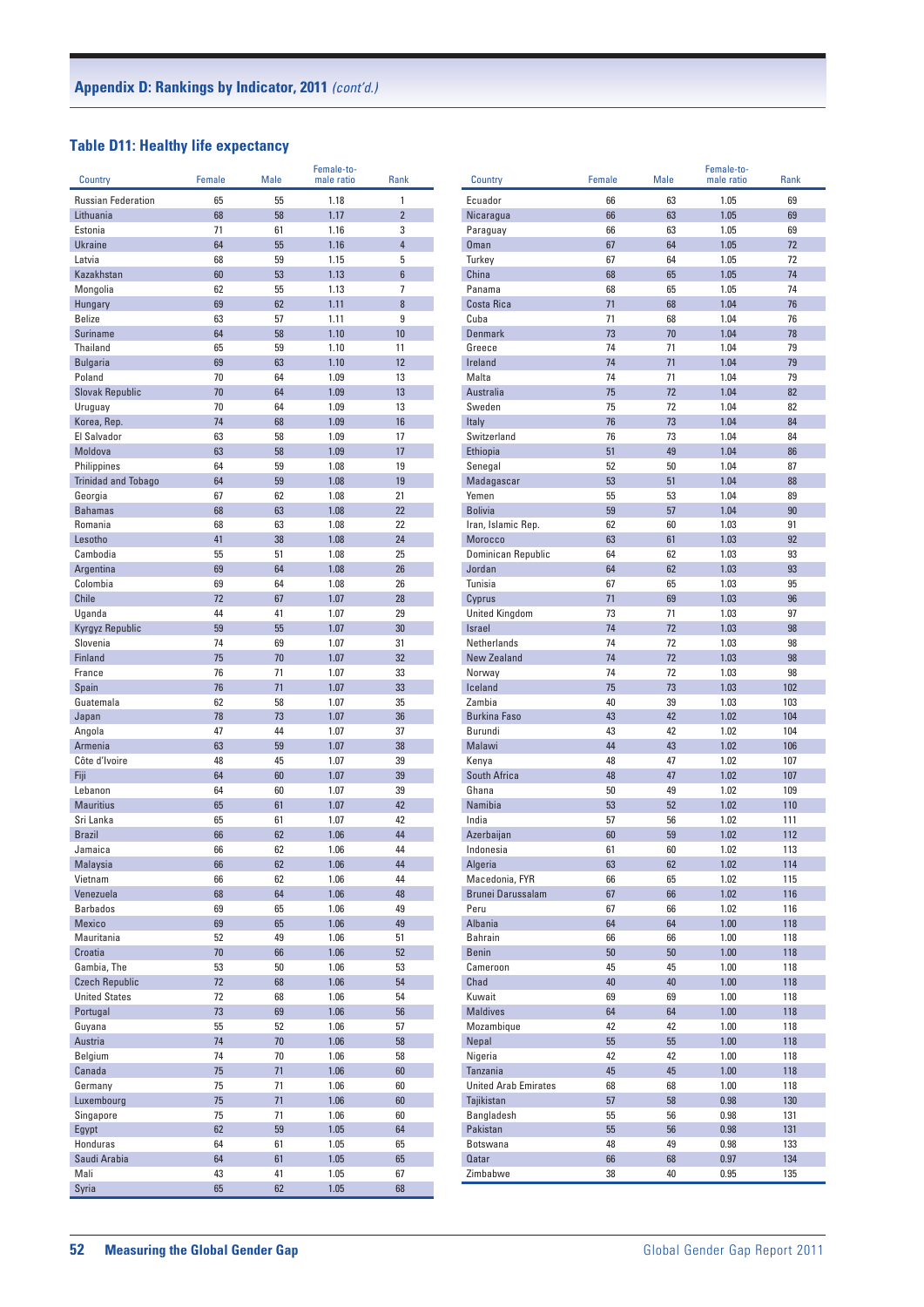#### **Table D12: Women in parliament**

| Country                     | Female   | <b>Male</b> | Female-to-<br>male ratio | Rank           | Country                   | Female         | <b>Male</b>              | Female-to-<br>male ratio | Rank     |
|-----------------------------|----------|-------------|--------------------------|----------------|---------------------------|----------------|--------------------------|--------------------------|----------|
| Sweden                      | 45       | 55          | 0.82                     | $\mathbf{1}$   | Kazakhstan                | 18             | 82                       | 0.22                     | 69       |
| South Africa                | 45       | 56          | 0.80                     | $\overline{2}$ | Greece                    | 17             | 83                       | 0.21                     | 70       |
| Cuba                        | 43       | 57          | 0.76                     | 3              | Venezuela                 | 17             | 83                       | 0.20                     | 71       |
| Iceland                     | 43       | 57          | 0.75                     | $\overline{4}$ | <b>United States</b>      | 17             | 83                       | 0.20                     | 72       |
| Finland                     | 43       | 58          | 0.74                     | 5              | Albania                   | 16             | 84                       | 0.20                     | 73       |
| Norway                      | 40       | 60          | 0.66                     | $6\phantom{a}$ | <b>Slovak Republic</b>    | 16             | 84                       | 0.19                     | 74       |
| Netherlands                 | 39       | 61          | 0.65                     | $\overline{7}$ | Azerbaijan                | 16             | 84                       | 0.19                     | 74       |
| <b>Belgium</b>              | 39       | 61          | 0.65                     | $\overline{7}$ | <b>Burkina Faso</b>       | 15             | 85                       | 0.18                     | 76       |
| Mozambique                  | 39       | 61          | 0.64                     | 9              | Uruguay                   | 15             | 85                       | 0.18                     | 77       |
| Costa Rica                  | 39       | 61          | 0.63                     | 10             | Zimbabwe                  | 15             | 85                       | 0.18                     | 78       |
| Angola                      | 39       | 61          | 0.63                     | 10             | Korea, Rep.               | 15             | 85                       | 0.17                     | 79       |
| Argentina                   | 39       | 62          | 0.63                     | 12             | Ireland                   | 15             | 86                       | 0.17                     | 80       |
| Denmark                     | 38       | 62          | 0.61                     | 13             | Slovenia                  | 14             | 86                       | 0.17                     | 81       |
| Spain                       | 37       | 63          | 0.58                     | 14             | <b>Turkey</b>             | 14             | 86                       | 0.17                     | 82       |
| Tanzania                    | 36       | 64          | 0.56                     | 15             | Chile                     | 14             | 86                       | 0.17                     | 82       |
| Uganda                      | 35       | 65          | 0.54                     | 16             | Zambia                    | 14             | 86                       | 0.16                     | 84       |
| New Zealand                 | 34       | 66          | 0.51                     | 17             | <b>Russian Federation</b> | 14             | 86                       | 0.16                     | 84       |
| Nepal                       | 33       | 67          | 0.50                     | 18             | Cameroon                  | 14             | 86                       | 0.16                     | 86       |
| Germany                     | 33       | 67          | 0.49                     | 19             | Thailand                  | 13             | 87                       | 0.15                     | 87       |
| Ecuador                     | 32       | 68          | 0.48                     | 20             | Jamaica                   | 13             | 87                       | 0.15                     | 87       |
| Burundi                     | 32       | 68          | 0.47                     | 21             | Chad                      | 13             | 87                       | 0.15                     | 89       |
| Macedonia, FYR              | 31       | 69          | 0.45                     | 22             | Colombia                  | 13             | 87                       | 0.15                     | 90       |
| Guyana                      | 30       | 70          | 0.43                     | 23             | Paraguay                  | 13             | 88                       | 0.14                     | 91       |
| Switzerland                 | 29       | 71          | 0.41                     | 24             | Madagascar                | 13             | 88                       | 0.14                     | 91       |
| <b>Trinidad and Tobago</b>  | 29       | 71          | 0.40                     | 25             | Syria                     | 12             | 88                       | 0.14                     | 93       |
| Austria                     | 28       | 72          | 0.39                     | 26             | <b>Bahamas</b>            | 12             | 88                       | 0.14                     | 94       |
| Ethiopia                    | 28       | 72          | 0.39                     | 27             | Guatemala                 | 12             | 88                       | 0.14                     | 95       |
| Tunisia                     | 28       | 72          | 0.38                     | 28             | Romania                   | 11             | 89                       | 0.13                     | 96       |
| Portugal<br><b>Mexico</b>   | 27<br>26 | 74<br>74    | 0.36<br>0.36             | 29<br>30       | Japan<br>Jordan           | 11<br>11       | 89<br>89                 | 0.13<br>0.12             | 97<br>98 |
| <b>Bolivia</b>              |          | 75          | 0.34                     | 31             | India                     | 11             | 89                       | 0.12                     | 98       |
| Canada                      | 25<br>25 | 75          | 0.33                     | 32             | Cyprus                    | 11             | 89                       | 0.12                     | 100      |
| Australia                   | 25       | 75          | 0.33                     | 32             | Morocco                   | 11             | 90                       | 0.12                     | 101      |
| Vietnam                     | 24       | 76          | 0.32                     | 34             | Mali                      | 10             | 90                       | 0.11                     | 102      |
| Namibia                     | 24       | 76          | 0.32                     | 34             | <b>Barbados</b>           | 10             | 90                       | 0.11                     | 103      |
| Lesotho                     | 24       | 76          | 0.32                     | 36             | Malaysia                  | 10             | 90                       | 0.11                     | 104      |
| Croatia                     | 24       | 77          | 0.31                     | 37             | Suriname                  | 10             | 90                       | 0.11                     | 105      |
| Kyrgyz Republic             | 23       | 77          | 0.30                     | 38             | Kenya                     | 10             | 90                       | 0.11                     | 105      |
| Senegal                     | 23       | 77          | 0.29                     | 39             | Armenia                   | 9              | 91                       | 0.10                     | 107      |
| <b>United Arab Emirates</b> | 23       | 78          | 0.29                     | 40             | Hungary                   | 9              | 91                       | 0.10                     | 108      |
| Singapore                   | 22       | 78          | 0.29                     | 41             | Côte d'Ivoire             | 9              | 91                       | 0.10                     | 109      |
| Pakistan                    | 22       | 78          | 0.29                     | 41             | Malta                     | 9              | 91                       | 0.10                     | 110      |
| Philippines                 | 22       | 78          | 0.28                     | 43             | <b>Brazil</b>             | 9              | 91                       | 0.09                     | 111      |
| Mauritania                  | 22       | 78          | 0.28                     | 43             | Panama                    | 9              | 92                       | 0.09                     | 112      |
| <b>United Kingdom</b>       | 22       | 78          | 0.28                     | 45             | <b>Benin</b>              | 8              | 92                       | 0.09                     | 113      |
| Czech Republic              | 22       | 78          | 0.28                     | 45             | Ghana                     | 8              | 92                       | 0.09                     | 114      |
| Peru                        | 22       | 79          | 0.27                     | 47             | Ukraine                   | 8              | 92                       | 0.09                     | 115      |
| Italy                       | 21       | 79          | 0.27                     | 48             | Botswana                  | 8              | 92                       | 0.09                     | 116      |
| China                       | 21       | 79          | 0.27                     | 48             | Kuwait                    | 8              | 92                       | 0.08                     | 117      |
| Cambodia                    | 21       | 79          | 0.27                     | 50             | Algeria                   | $\bf 8$        | 92                       | 0.08                     | 117      |
| Malawi                      | 21       | 79          | 0.26                     | 51             | Gambia, The               | 8              | 93                       | 0.08                     | 119      |
| Dominican Republic          | 21       | 79          | 0.26                     | 51             | <b>Maldives</b>           | $\overline{7}$ | 94                       | 0.07                     | 120      |
| <b>Bulgaria</b>             | 21       | 79          | 0.26                     | 51             | Georgia                   | $\overline{7}$ | 94                       | 0.07                     | 120      |
| Nicaragua                   | 21       | 79          | 0.26                     | 54             | Sri Lanka                 | $6\phantom{a}$ | 94                       | 0.06                     | 122      |
| Poland                      | $20\,$   | 80          | 0.25                     | 55             | Mongolia                  | 4              | 96                       | 0.04                     | 123      |
| Luxembourg                  | $20\,$   | 80          | 0.25                     | 55             | Nigeria                   | $\overline{4}$ | 96                       | 0.04                     | 124      |
| Latvia                      | 20       | 80          | 0.25                     | 55             | Lebanon                   | 3              | 97                       | 0.03                     | 125      |
| Estonia                     | 20       | $80\,$      | 0.25                     | 58             | Iran, Islamic Rep.        | $\mathbf{3}$   | 97                       | 0.03                     | 126      |
| Israel                      | 19       | 81          | 0.24                     | 59             | Bahrain                   | 3              | 98                       | 0.03                     | 127      |
| Lithuania                   | 19       | 81          | 0.24                     | 60             | Egypt                     | $\overline{2}$ | 98                       | 0.02                     | 128      |
| Tajikistan                  | 19       | 81          | 0.23                     | 61             | Yemen                     | $\mathbf 0$    | 100                      | 0.00                     | 129      |
| El Salvador                 | 19       | 81          | 0.23                     | 61             | Saudi Arabia              | $\bf{0}$       | 100                      | 0.00                     | 130      |
| France                      | 19       | 81          | 0.23                     | 63             | Qatar                     | 0              | 100                      | 0.00                     | 130      |
| Moldova                     | 19       | 81          | 0.23                     | 64             | Oman                      | $\bf{0}$       | 100                      | 0.00                     | 130      |
| <b>Mauritius</b>            | 19       | 81          | 0.23                     | 64             | <b>Belize</b>             | 0              | 100                      | 0.00                     | 130      |
| <b>Bangladesh</b>           | 19       | 81          | 0.23                     | 66             | Brunei Darussalam         |                | $\equiv$                 | $\equiv$                 |          |
| Indonesia                   | 18       | 82          | 0.22                     | 67             | Fiji                      |                | $\overline{\phantom{0}}$ | $\overline{\phantom{0}}$ |          |
| <b>Honduras</b>             | 18       | 82          | 0.22                     | 67             |                           |                |                          |                          |          |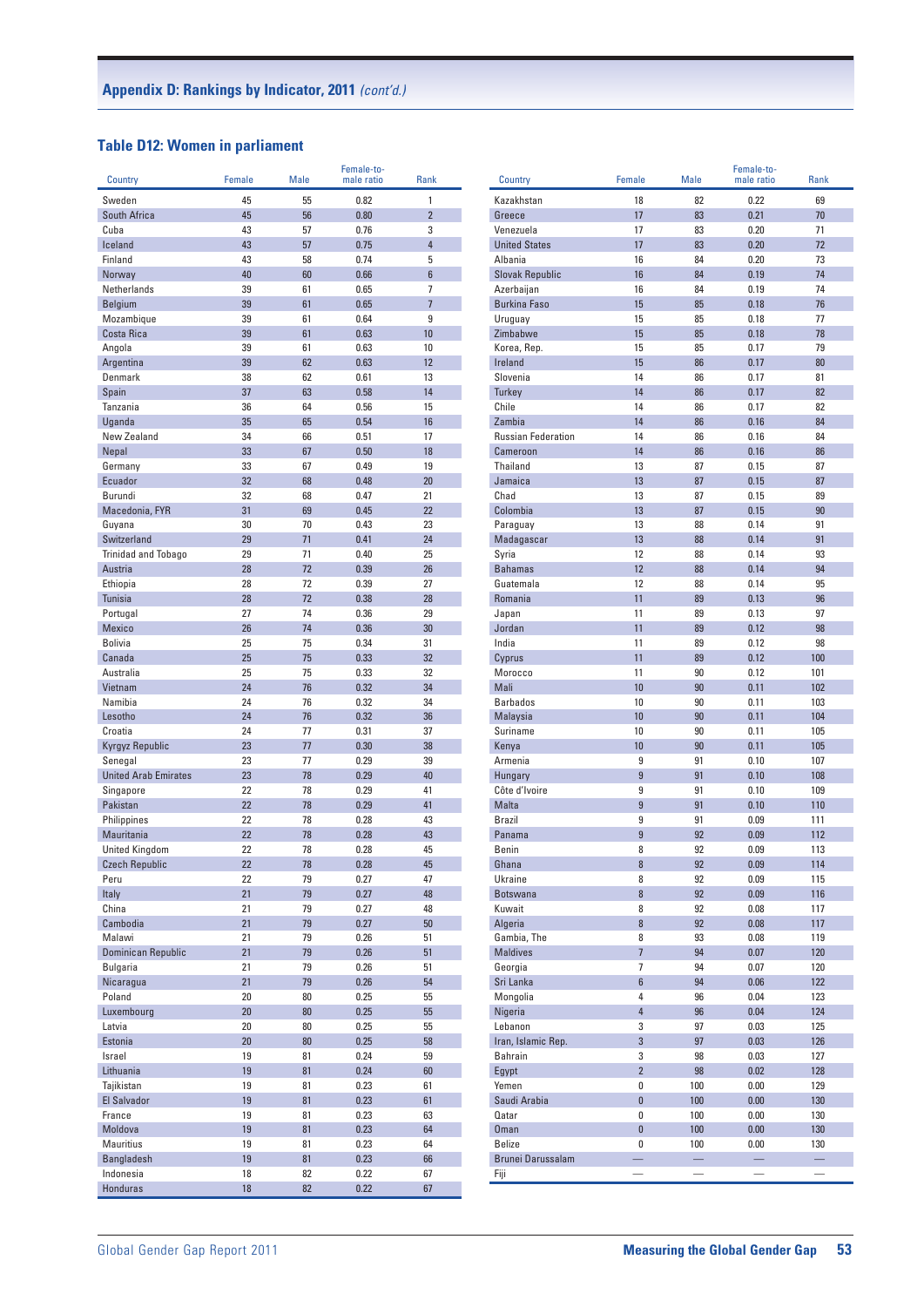## **Table D13: Women in ministerial positions**

| Country                     | Female   | <b>Male</b> | Female-to-<br>male ratio | Rank           |
|-----------------------------|----------|-------------|--------------------------|----------------|
|                             |          |             |                          |                |
| Finland                     | 63       | 37          | 1.71                     | 1              |
| Spain                       | 53       | 47          | 1.13                     | $\overline{2}$ |
| Norway<br>Chile             | 53<br>45 | 47<br>55    | 1.11<br>0.83             | 3<br>4         |
| Iceland                     |          |             |                          | 4              |
| Sweden                      | 45<br>45 | 55<br>55    | 0.83<br>0.82             | 6              |
| Switzerland                 | 43       | 57          | 0.75                     | 7              |
| <b>Denmark</b>              | 42       | 58          | 0.73                     | 8              |
| Austria                     | 38       | 62          | 0.63                     | 9              |
| Nicaragua                   | 38       | 62          | 0.63                     | 9              |
| Honduras                    | 36       | 64          | 0.56                     | 11             |
| Costa Rica                  | 35       | 65          | 0.54                     | 12             |
| <b>Trinidad and Tobago</b>  | 34       | 66          | 0.53                     | 13             |
| South Africa                | 34       | 66          | 0.52                     | 14             |
| Belgium                     | 33       | 67          | 0.50                     | 15             |
| Germany                     | 33       | 67          | 0.50                     | 15             |
| <b>United States</b>        | 33       | 67          | 0.50                     | 15             |
| Ecuador                     | 33       | 68          | 0.48                     | 18             |
| Uganda                      | 32       | 68          | 0.47                     | 19             |
| Lesotho                     | 32       | 68          | 0.46                     | 20             |
| Gambia, The                 | 31       | 69          | 0.45                     | 21             |
| Greece                      | 31       | 69          | 0.45                     | 21             |
| Guyana                      | 31       | 69          | 0.45                     | 21             |
| Portugal                    | 31       | 69          | 0.45                     | 21             |
| Canada                      | 30       | 70          | 0.42                     | 25             |
| Burundi                     | 29       | 71          | 0.40                     | 26             |
| New Zealand                 | 29       | 71          | 0.40                     | 26             |
| Angola                      | 28       | 72          | 0.38                     | 28             |
| Poland                      | 28       | 72          | 0.38                     | 28             |
| Malawi                      | 27       | 73          | 0.38                     | 30             |
| Tanzania                    | 27       | 73          | 0.37                     | 31             |
| Luxembourg                  | 27       | 73          | 0.36                     | 32             |
| Panama                      | 27       | 73          | 0.36                     | 32             |
| France                      | 26       | 74          | 0.36                     | 34             |
| Mozambique                  | 26       | 74          | 0.35                     | 35             |
| Venezuela                   | 26       | 74          | 0.35                     | 35             |
| Cuba                        | 25       | 75          | 0.33                     | 37             |
| <b>Malta</b>                | 25       | 75          | 0.33                     | 37             |
| Namibia                     | 24       | 76          | 0.32                     | 39             |
| <b>Netherlands</b>          | 24       | 76          | 0.31                     | 40             |
| Australia                   | 23       | 77          | 0.30                     | 41             |
| Mauritania                  | 23       | 77          | 0.30                     | 42             |
| <b>United Kingdom</b>       | 23       | 77          | 0.29                     | 43             |
| Peru                        | 22       | 78          | 0.29                     | 44<br>44       |
| Slovenia                    | 22       | 78          | 0.29                     |                |
| Italy<br>Paraguay           | 22<br>22 | 78          | 0.28                     | 46<br>46       |
| Ghana                       | 22       | 78<br>78    | 0.28<br>0.28             | 48             |
| Colombia                    | 21       | 79          | 0.27                     | 49             |
| Ireland                     | 21       | 79          | 0.27                     | 49             |
| Latvia                      | 21       | 79          | 0.27                     | 49             |
| Mali                        | 21       | 79          | 0.27                     | 49             |
| Uruguay                     | 21       | 79          | 0.27                     | 49             |
| Argentina                   | 20       | 80          | 0.25                     | 54             |
| <b>Bolivia</b>              | 20       | 80          | 0.25                     | 54             |
| Zimbabwe                    | 19       | 81          | 0.23                     | 56             |
| Burkina Faso                | 18       | 82          | 0.22                     | 57             |
| <b>Bulgaria</b>             | 18       | 82          | 0.21                     | 58             |
| <b>Czech Republic</b>       | 18       | 82          | 0.21                     | 58             |
| Madagascar                  | 17       | 83          | 0.21                     | 60             |
| Suriname                    | 17       | 83          | 0.20                     | 61             |
| <b>Russian Federation</b>   | 17       | 83          | 0.20                     | 62             |
| <b>United Arab Emirates</b> | 17       | 83          | 0.20                     | 62             |
| Zambia                      | 17       | 83          | 0.20                     | 62             |
| Bangladesh                  | 16       | 84          | 0.19                     | 65             |
| Croatia                     | 16       | 84          | 0.19                     | 66             |
| El Salvador                 | 15       | 85          | 0.18                     | 67             |
| Kenya                       | 15       | 85          | 0.18                     | 68             |

| 14<br>Indonesia<br>86<br>0.17<br>69<br>Lithuania<br>14<br>86<br>0.17<br>69<br>14<br>Philippines<br>86<br>0.16<br>71<br>13<br>72<br><b>Benin</b><br>87<br>0.15<br>72<br>Slovak Republic<br>13<br>87<br>0.15<br>74<br>13<br>Senegal<br>87<br>0.15<br>Côte d'Ivoire<br>13<br>88<br>0.14<br>75<br>13<br>88<br>0.14<br>75<br>Jamaica<br>13<br>0.14<br>75<br>88<br>Korea, Rep.<br>75<br><b>Thailand</b><br>13<br>88<br>0.14<br><b>Botswana</b><br>12<br>88<br>0.13<br>79<br>12<br>0.13<br>79<br>Cameroon<br>88<br>12<br>88<br>0.13<br>79<br>Japan<br>China<br>12<br>88<br>0.13<br>82<br>Armenia<br>11<br>0.13<br>83<br>89<br>11<br>0.13<br>83<br>Morocco<br>89<br>0.12<br><b>Bahrain</b><br>11<br>85<br>89<br>11<br><b>Mexico</b><br>89<br>0.12<br>86<br>India<br>10<br>90<br>0.11<br>87<br>Kyrgyz Republic<br>90<br>0.11<br>87<br>10<br><b>Mauritius</b><br>10<br>90<br>0.11<br>87<br>Cambodia<br>10<br>90<br>0.11<br>90<br>Nigeria<br>10<br>90<br>0.11<br>90<br>10<br>92<br>Macedonia, FYR<br>90<br>0.11<br>9<br>91<br>0.10<br>93<br>Egypt<br>9<br><b>Oman</b><br>91<br>0.10<br>93<br>9<br>91<br>0.10<br>95<br>Cyprus<br>Fiji<br>9<br>91<br>0.10<br>95<br>Dominican Republic<br>9<br>0.10<br>97<br>91<br>8<br>98<br>Estonia<br>92<br>0.09<br>Nepal<br>8<br>92<br>0.08<br>99<br>8<br>92<br>0.08<br>99<br><b>Turkey</b><br>Pakistan<br>8<br>93<br>0.08<br>101<br>Ethiopia<br>$\overline{7}$<br>102<br>93<br>0.08<br>$\overline{1}$<br><b>Brazil</b><br>93<br>0.08<br>103<br>$\overline{7}$<br>Mongolia<br>93<br>0.08<br>103<br>$\overline{1}$<br>Chad<br>93<br>0.07<br>105<br>$\overline{1}$<br>Jordan<br>93<br>0.07<br>105<br>7<br>Lebanon<br>93<br>105<br>0.07<br><b>Albania</b><br>$\overline{7}$<br>108<br>93<br>0.07<br>Israel<br>7<br>93<br>0.07<br>108<br>$\overline{7}$<br>Kuwait<br>93<br>0.07<br>108<br>Malaysia<br>7<br>93<br>0.07<br>108<br>$\overline{7}$<br><b>Maldives</b><br>93<br>0.07<br>108<br>6<br>Romania<br>94<br>0.07<br>113<br>113<br>0.07<br>Syria<br>b<br>94<br>94<br>Sri Lanka<br>6<br>0.06<br>115<br>$\boldsymbol{6}$<br>94<br>0.06<br>115<br>Tajikistan<br>Yemen<br>6<br>94<br>0.06<br>115<br><b>Barbados</b><br>$\boldsymbol{6}$<br>94<br>0.06<br>118<br>Georgia<br>6<br>94<br>0.06<br>118<br>Moldova<br>5<br>0.06<br>120<br>95<br>Kazakhstan<br>5<br>121<br>95<br>0.05<br>5<br>95<br>121<br>Singapore<br>0.05<br>Ukraine<br>4<br>96<br>0.05<br>123<br>$\overline{4}$<br>Vietnam<br>96<br>0.04<br>124<br>Tunisia<br>4<br>96<br>0.04<br>125<br>Algeria<br>$\overline{4}$<br>126<br>96<br>0.04<br>Iran, Islamic Rep.<br>3<br>97<br>0.03<br>127<br>3<br>97<br>Azerbaijan<br>0.03<br>128<br><b>Bahamas</b><br>0<br>100<br>0.00<br>129<br><b>Belize</b><br>$\pmb{0}$<br>0.00<br>129<br>100<br>Brunei Darussalam<br>0<br>100<br>0.00<br>129<br>$\bf{0}$<br>100<br>129<br>Guatemala<br>0.00<br>0<br>129<br>Hungary<br>100<br>0.00<br>$\bf{0}$<br>129<br><b>Qatar</b><br>100<br>0.00<br>Saudi Arabia<br>0<br>100<br>0.00<br>129 | Country | Female | <b>Male</b> | Female-to-<br>male ratio | Rank |
|-------------------------------------------------------------------------------------------------------------------------------------------------------------------------------------------------------------------------------------------------------------------------------------------------------------------------------------------------------------------------------------------------------------------------------------------------------------------------------------------------------------------------------------------------------------------------------------------------------------------------------------------------------------------------------------------------------------------------------------------------------------------------------------------------------------------------------------------------------------------------------------------------------------------------------------------------------------------------------------------------------------------------------------------------------------------------------------------------------------------------------------------------------------------------------------------------------------------------------------------------------------------------------------------------------------------------------------------------------------------------------------------------------------------------------------------------------------------------------------------------------------------------------------------------------------------------------------------------------------------------------------------------------------------------------------------------------------------------------------------------------------------------------------------------------------------------------------------------------------------------------------------------------------------------------------------------------------------------------------------------------------------------------------------------------------------------------------------------------------------------------------------------------------------------------------------------------------------------------------------------------------------------------------------------------------------------------------------------------------------------------------------------------------------------------------------------------------------------------------------------------------------------------------------------------------------------------------------------------------------------------------------------------------------------------------------------------------------------------------------------------------------------------------------------------------------------------------------------------------------------------------------------------------------------------------------------|---------|--------|-------------|--------------------------|------|
|                                                                                                                                                                                                                                                                                                                                                                                                                                                                                                                                                                                                                                                                                                                                                                                                                                                                                                                                                                                                                                                                                                                                                                                                                                                                                                                                                                                                                                                                                                                                                                                                                                                                                                                                                                                                                                                                                                                                                                                                                                                                                                                                                                                                                                                                                                                                                                                                                                                                                                                                                                                                                                                                                                                                                                                                                                                                                                                                                 |         |        |             |                          |      |
|                                                                                                                                                                                                                                                                                                                                                                                                                                                                                                                                                                                                                                                                                                                                                                                                                                                                                                                                                                                                                                                                                                                                                                                                                                                                                                                                                                                                                                                                                                                                                                                                                                                                                                                                                                                                                                                                                                                                                                                                                                                                                                                                                                                                                                                                                                                                                                                                                                                                                                                                                                                                                                                                                                                                                                                                                                                                                                                                                 |         |        |             |                          |      |
|                                                                                                                                                                                                                                                                                                                                                                                                                                                                                                                                                                                                                                                                                                                                                                                                                                                                                                                                                                                                                                                                                                                                                                                                                                                                                                                                                                                                                                                                                                                                                                                                                                                                                                                                                                                                                                                                                                                                                                                                                                                                                                                                                                                                                                                                                                                                                                                                                                                                                                                                                                                                                                                                                                                                                                                                                                                                                                                                                 |         |        |             |                          |      |
|                                                                                                                                                                                                                                                                                                                                                                                                                                                                                                                                                                                                                                                                                                                                                                                                                                                                                                                                                                                                                                                                                                                                                                                                                                                                                                                                                                                                                                                                                                                                                                                                                                                                                                                                                                                                                                                                                                                                                                                                                                                                                                                                                                                                                                                                                                                                                                                                                                                                                                                                                                                                                                                                                                                                                                                                                                                                                                                                                 |         |        |             |                          |      |
|                                                                                                                                                                                                                                                                                                                                                                                                                                                                                                                                                                                                                                                                                                                                                                                                                                                                                                                                                                                                                                                                                                                                                                                                                                                                                                                                                                                                                                                                                                                                                                                                                                                                                                                                                                                                                                                                                                                                                                                                                                                                                                                                                                                                                                                                                                                                                                                                                                                                                                                                                                                                                                                                                                                                                                                                                                                                                                                                                 |         |        |             |                          |      |
|                                                                                                                                                                                                                                                                                                                                                                                                                                                                                                                                                                                                                                                                                                                                                                                                                                                                                                                                                                                                                                                                                                                                                                                                                                                                                                                                                                                                                                                                                                                                                                                                                                                                                                                                                                                                                                                                                                                                                                                                                                                                                                                                                                                                                                                                                                                                                                                                                                                                                                                                                                                                                                                                                                                                                                                                                                                                                                                                                 |         |        |             |                          |      |
|                                                                                                                                                                                                                                                                                                                                                                                                                                                                                                                                                                                                                                                                                                                                                                                                                                                                                                                                                                                                                                                                                                                                                                                                                                                                                                                                                                                                                                                                                                                                                                                                                                                                                                                                                                                                                                                                                                                                                                                                                                                                                                                                                                                                                                                                                                                                                                                                                                                                                                                                                                                                                                                                                                                                                                                                                                                                                                                                                 |         |        |             |                          |      |
|                                                                                                                                                                                                                                                                                                                                                                                                                                                                                                                                                                                                                                                                                                                                                                                                                                                                                                                                                                                                                                                                                                                                                                                                                                                                                                                                                                                                                                                                                                                                                                                                                                                                                                                                                                                                                                                                                                                                                                                                                                                                                                                                                                                                                                                                                                                                                                                                                                                                                                                                                                                                                                                                                                                                                                                                                                                                                                                                                 |         |        |             |                          |      |
|                                                                                                                                                                                                                                                                                                                                                                                                                                                                                                                                                                                                                                                                                                                                                                                                                                                                                                                                                                                                                                                                                                                                                                                                                                                                                                                                                                                                                                                                                                                                                                                                                                                                                                                                                                                                                                                                                                                                                                                                                                                                                                                                                                                                                                                                                                                                                                                                                                                                                                                                                                                                                                                                                                                                                                                                                                                                                                                                                 |         |        |             |                          |      |
|                                                                                                                                                                                                                                                                                                                                                                                                                                                                                                                                                                                                                                                                                                                                                                                                                                                                                                                                                                                                                                                                                                                                                                                                                                                                                                                                                                                                                                                                                                                                                                                                                                                                                                                                                                                                                                                                                                                                                                                                                                                                                                                                                                                                                                                                                                                                                                                                                                                                                                                                                                                                                                                                                                                                                                                                                                                                                                                                                 |         |        |             |                          |      |
|                                                                                                                                                                                                                                                                                                                                                                                                                                                                                                                                                                                                                                                                                                                                                                                                                                                                                                                                                                                                                                                                                                                                                                                                                                                                                                                                                                                                                                                                                                                                                                                                                                                                                                                                                                                                                                                                                                                                                                                                                                                                                                                                                                                                                                                                                                                                                                                                                                                                                                                                                                                                                                                                                                                                                                                                                                                                                                                                                 |         |        |             |                          |      |
|                                                                                                                                                                                                                                                                                                                                                                                                                                                                                                                                                                                                                                                                                                                                                                                                                                                                                                                                                                                                                                                                                                                                                                                                                                                                                                                                                                                                                                                                                                                                                                                                                                                                                                                                                                                                                                                                                                                                                                                                                                                                                                                                                                                                                                                                                                                                                                                                                                                                                                                                                                                                                                                                                                                                                                                                                                                                                                                                                 |         |        |             |                          |      |
|                                                                                                                                                                                                                                                                                                                                                                                                                                                                                                                                                                                                                                                                                                                                                                                                                                                                                                                                                                                                                                                                                                                                                                                                                                                                                                                                                                                                                                                                                                                                                                                                                                                                                                                                                                                                                                                                                                                                                                                                                                                                                                                                                                                                                                                                                                                                                                                                                                                                                                                                                                                                                                                                                                                                                                                                                                                                                                                                                 |         |        |             |                          |      |
|                                                                                                                                                                                                                                                                                                                                                                                                                                                                                                                                                                                                                                                                                                                                                                                                                                                                                                                                                                                                                                                                                                                                                                                                                                                                                                                                                                                                                                                                                                                                                                                                                                                                                                                                                                                                                                                                                                                                                                                                                                                                                                                                                                                                                                                                                                                                                                                                                                                                                                                                                                                                                                                                                                                                                                                                                                                                                                                                                 |         |        |             |                          |      |
|                                                                                                                                                                                                                                                                                                                                                                                                                                                                                                                                                                                                                                                                                                                                                                                                                                                                                                                                                                                                                                                                                                                                                                                                                                                                                                                                                                                                                                                                                                                                                                                                                                                                                                                                                                                                                                                                                                                                                                                                                                                                                                                                                                                                                                                                                                                                                                                                                                                                                                                                                                                                                                                                                                                                                                                                                                                                                                                                                 |         |        |             |                          |      |
|                                                                                                                                                                                                                                                                                                                                                                                                                                                                                                                                                                                                                                                                                                                                                                                                                                                                                                                                                                                                                                                                                                                                                                                                                                                                                                                                                                                                                                                                                                                                                                                                                                                                                                                                                                                                                                                                                                                                                                                                                                                                                                                                                                                                                                                                                                                                                                                                                                                                                                                                                                                                                                                                                                                                                                                                                                                                                                                                                 |         |        |             |                          |      |
|                                                                                                                                                                                                                                                                                                                                                                                                                                                                                                                                                                                                                                                                                                                                                                                                                                                                                                                                                                                                                                                                                                                                                                                                                                                                                                                                                                                                                                                                                                                                                                                                                                                                                                                                                                                                                                                                                                                                                                                                                                                                                                                                                                                                                                                                                                                                                                                                                                                                                                                                                                                                                                                                                                                                                                                                                                                                                                                                                 |         |        |             |                          |      |
|                                                                                                                                                                                                                                                                                                                                                                                                                                                                                                                                                                                                                                                                                                                                                                                                                                                                                                                                                                                                                                                                                                                                                                                                                                                                                                                                                                                                                                                                                                                                                                                                                                                                                                                                                                                                                                                                                                                                                                                                                                                                                                                                                                                                                                                                                                                                                                                                                                                                                                                                                                                                                                                                                                                                                                                                                                                                                                                                                 |         |        |             |                          |      |
|                                                                                                                                                                                                                                                                                                                                                                                                                                                                                                                                                                                                                                                                                                                                                                                                                                                                                                                                                                                                                                                                                                                                                                                                                                                                                                                                                                                                                                                                                                                                                                                                                                                                                                                                                                                                                                                                                                                                                                                                                                                                                                                                                                                                                                                                                                                                                                                                                                                                                                                                                                                                                                                                                                                                                                                                                                                                                                                                                 |         |        |             |                          |      |
|                                                                                                                                                                                                                                                                                                                                                                                                                                                                                                                                                                                                                                                                                                                                                                                                                                                                                                                                                                                                                                                                                                                                                                                                                                                                                                                                                                                                                                                                                                                                                                                                                                                                                                                                                                                                                                                                                                                                                                                                                                                                                                                                                                                                                                                                                                                                                                                                                                                                                                                                                                                                                                                                                                                                                                                                                                                                                                                                                 |         |        |             |                          |      |
|                                                                                                                                                                                                                                                                                                                                                                                                                                                                                                                                                                                                                                                                                                                                                                                                                                                                                                                                                                                                                                                                                                                                                                                                                                                                                                                                                                                                                                                                                                                                                                                                                                                                                                                                                                                                                                                                                                                                                                                                                                                                                                                                                                                                                                                                                                                                                                                                                                                                                                                                                                                                                                                                                                                                                                                                                                                                                                                                                 |         |        |             |                          |      |
|                                                                                                                                                                                                                                                                                                                                                                                                                                                                                                                                                                                                                                                                                                                                                                                                                                                                                                                                                                                                                                                                                                                                                                                                                                                                                                                                                                                                                                                                                                                                                                                                                                                                                                                                                                                                                                                                                                                                                                                                                                                                                                                                                                                                                                                                                                                                                                                                                                                                                                                                                                                                                                                                                                                                                                                                                                                                                                                                                 |         |        |             |                          |      |
|                                                                                                                                                                                                                                                                                                                                                                                                                                                                                                                                                                                                                                                                                                                                                                                                                                                                                                                                                                                                                                                                                                                                                                                                                                                                                                                                                                                                                                                                                                                                                                                                                                                                                                                                                                                                                                                                                                                                                                                                                                                                                                                                                                                                                                                                                                                                                                                                                                                                                                                                                                                                                                                                                                                                                                                                                                                                                                                                                 |         |        |             |                          |      |
|                                                                                                                                                                                                                                                                                                                                                                                                                                                                                                                                                                                                                                                                                                                                                                                                                                                                                                                                                                                                                                                                                                                                                                                                                                                                                                                                                                                                                                                                                                                                                                                                                                                                                                                                                                                                                                                                                                                                                                                                                                                                                                                                                                                                                                                                                                                                                                                                                                                                                                                                                                                                                                                                                                                                                                                                                                                                                                                                                 |         |        |             |                          |      |
|                                                                                                                                                                                                                                                                                                                                                                                                                                                                                                                                                                                                                                                                                                                                                                                                                                                                                                                                                                                                                                                                                                                                                                                                                                                                                                                                                                                                                                                                                                                                                                                                                                                                                                                                                                                                                                                                                                                                                                                                                                                                                                                                                                                                                                                                                                                                                                                                                                                                                                                                                                                                                                                                                                                                                                                                                                                                                                                                                 |         |        |             |                          |      |
|                                                                                                                                                                                                                                                                                                                                                                                                                                                                                                                                                                                                                                                                                                                                                                                                                                                                                                                                                                                                                                                                                                                                                                                                                                                                                                                                                                                                                                                                                                                                                                                                                                                                                                                                                                                                                                                                                                                                                                                                                                                                                                                                                                                                                                                                                                                                                                                                                                                                                                                                                                                                                                                                                                                                                                                                                                                                                                                                                 |         |        |             |                          |      |
|                                                                                                                                                                                                                                                                                                                                                                                                                                                                                                                                                                                                                                                                                                                                                                                                                                                                                                                                                                                                                                                                                                                                                                                                                                                                                                                                                                                                                                                                                                                                                                                                                                                                                                                                                                                                                                                                                                                                                                                                                                                                                                                                                                                                                                                                                                                                                                                                                                                                                                                                                                                                                                                                                                                                                                                                                                                                                                                                                 |         |        |             |                          |      |
|                                                                                                                                                                                                                                                                                                                                                                                                                                                                                                                                                                                                                                                                                                                                                                                                                                                                                                                                                                                                                                                                                                                                                                                                                                                                                                                                                                                                                                                                                                                                                                                                                                                                                                                                                                                                                                                                                                                                                                                                                                                                                                                                                                                                                                                                                                                                                                                                                                                                                                                                                                                                                                                                                                                                                                                                                                                                                                                                                 |         |        |             |                          |      |
|                                                                                                                                                                                                                                                                                                                                                                                                                                                                                                                                                                                                                                                                                                                                                                                                                                                                                                                                                                                                                                                                                                                                                                                                                                                                                                                                                                                                                                                                                                                                                                                                                                                                                                                                                                                                                                                                                                                                                                                                                                                                                                                                                                                                                                                                                                                                                                                                                                                                                                                                                                                                                                                                                                                                                                                                                                                                                                                                                 |         |        |             |                          |      |
|                                                                                                                                                                                                                                                                                                                                                                                                                                                                                                                                                                                                                                                                                                                                                                                                                                                                                                                                                                                                                                                                                                                                                                                                                                                                                                                                                                                                                                                                                                                                                                                                                                                                                                                                                                                                                                                                                                                                                                                                                                                                                                                                                                                                                                                                                                                                                                                                                                                                                                                                                                                                                                                                                                                                                                                                                                                                                                                                                 |         |        |             |                          |      |
|                                                                                                                                                                                                                                                                                                                                                                                                                                                                                                                                                                                                                                                                                                                                                                                                                                                                                                                                                                                                                                                                                                                                                                                                                                                                                                                                                                                                                                                                                                                                                                                                                                                                                                                                                                                                                                                                                                                                                                                                                                                                                                                                                                                                                                                                                                                                                                                                                                                                                                                                                                                                                                                                                                                                                                                                                                                                                                                                                 |         |        |             |                          |      |
|                                                                                                                                                                                                                                                                                                                                                                                                                                                                                                                                                                                                                                                                                                                                                                                                                                                                                                                                                                                                                                                                                                                                                                                                                                                                                                                                                                                                                                                                                                                                                                                                                                                                                                                                                                                                                                                                                                                                                                                                                                                                                                                                                                                                                                                                                                                                                                                                                                                                                                                                                                                                                                                                                                                                                                                                                                                                                                                                                 |         |        |             |                          |      |
|                                                                                                                                                                                                                                                                                                                                                                                                                                                                                                                                                                                                                                                                                                                                                                                                                                                                                                                                                                                                                                                                                                                                                                                                                                                                                                                                                                                                                                                                                                                                                                                                                                                                                                                                                                                                                                                                                                                                                                                                                                                                                                                                                                                                                                                                                                                                                                                                                                                                                                                                                                                                                                                                                                                                                                                                                                                                                                                                                 |         |        |             |                          |      |
|                                                                                                                                                                                                                                                                                                                                                                                                                                                                                                                                                                                                                                                                                                                                                                                                                                                                                                                                                                                                                                                                                                                                                                                                                                                                                                                                                                                                                                                                                                                                                                                                                                                                                                                                                                                                                                                                                                                                                                                                                                                                                                                                                                                                                                                                                                                                                                                                                                                                                                                                                                                                                                                                                                                                                                                                                                                                                                                                                 |         |        |             |                          |      |
|                                                                                                                                                                                                                                                                                                                                                                                                                                                                                                                                                                                                                                                                                                                                                                                                                                                                                                                                                                                                                                                                                                                                                                                                                                                                                                                                                                                                                                                                                                                                                                                                                                                                                                                                                                                                                                                                                                                                                                                                                                                                                                                                                                                                                                                                                                                                                                                                                                                                                                                                                                                                                                                                                                                                                                                                                                                                                                                                                 |         |        |             |                          |      |
|                                                                                                                                                                                                                                                                                                                                                                                                                                                                                                                                                                                                                                                                                                                                                                                                                                                                                                                                                                                                                                                                                                                                                                                                                                                                                                                                                                                                                                                                                                                                                                                                                                                                                                                                                                                                                                                                                                                                                                                                                                                                                                                                                                                                                                                                                                                                                                                                                                                                                                                                                                                                                                                                                                                                                                                                                                                                                                                                                 |         |        |             |                          |      |
|                                                                                                                                                                                                                                                                                                                                                                                                                                                                                                                                                                                                                                                                                                                                                                                                                                                                                                                                                                                                                                                                                                                                                                                                                                                                                                                                                                                                                                                                                                                                                                                                                                                                                                                                                                                                                                                                                                                                                                                                                                                                                                                                                                                                                                                                                                                                                                                                                                                                                                                                                                                                                                                                                                                                                                                                                                                                                                                                                 |         |        |             |                          |      |
|                                                                                                                                                                                                                                                                                                                                                                                                                                                                                                                                                                                                                                                                                                                                                                                                                                                                                                                                                                                                                                                                                                                                                                                                                                                                                                                                                                                                                                                                                                                                                                                                                                                                                                                                                                                                                                                                                                                                                                                                                                                                                                                                                                                                                                                                                                                                                                                                                                                                                                                                                                                                                                                                                                                                                                                                                                                                                                                                                 |         |        |             |                          |      |
|                                                                                                                                                                                                                                                                                                                                                                                                                                                                                                                                                                                                                                                                                                                                                                                                                                                                                                                                                                                                                                                                                                                                                                                                                                                                                                                                                                                                                                                                                                                                                                                                                                                                                                                                                                                                                                                                                                                                                                                                                                                                                                                                                                                                                                                                                                                                                                                                                                                                                                                                                                                                                                                                                                                                                                                                                                                                                                                                                 |         |        |             |                          |      |
|                                                                                                                                                                                                                                                                                                                                                                                                                                                                                                                                                                                                                                                                                                                                                                                                                                                                                                                                                                                                                                                                                                                                                                                                                                                                                                                                                                                                                                                                                                                                                                                                                                                                                                                                                                                                                                                                                                                                                                                                                                                                                                                                                                                                                                                                                                                                                                                                                                                                                                                                                                                                                                                                                                                                                                                                                                                                                                                                                 |         |        |             |                          |      |
|                                                                                                                                                                                                                                                                                                                                                                                                                                                                                                                                                                                                                                                                                                                                                                                                                                                                                                                                                                                                                                                                                                                                                                                                                                                                                                                                                                                                                                                                                                                                                                                                                                                                                                                                                                                                                                                                                                                                                                                                                                                                                                                                                                                                                                                                                                                                                                                                                                                                                                                                                                                                                                                                                                                                                                                                                                                                                                                                                 |         |        |             |                          |      |
|                                                                                                                                                                                                                                                                                                                                                                                                                                                                                                                                                                                                                                                                                                                                                                                                                                                                                                                                                                                                                                                                                                                                                                                                                                                                                                                                                                                                                                                                                                                                                                                                                                                                                                                                                                                                                                                                                                                                                                                                                                                                                                                                                                                                                                                                                                                                                                                                                                                                                                                                                                                                                                                                                                                                                                                                                                                                                                                                                 |         |        |             |                          |      |
|                                                                                                                                                                                                                                                                                                                                                                                                                                                                                                                                                                                                                                                                                                                                                                                                                                                                                                                                                                                                                                                                                                                                                                                                                                                                                                                                                                                                                                                                                                                                                                                                                                                                                                                                                                                                                                                                                                                                                                                                                                                                                                                                                                                                                                                                                                                                                                                                                                                                                                                                                                                                                                                                                                                                                                                                                                                                                                                                                 |         |        |             |                          |      |
|                                                                                                                                                                                                                                                                                                                                                                                                                                                                                                                                                                                                                                                                                                                                                                                                                                                                                                                                                                                                                                                                                                                                                                                                                                                                                                                                                                                                                                                                                                                                                                                                                                                                                                                                                                                                                                                                                                                                                                                                                                                                                                                                                                                                                                                                                                                                                                                                                                                                                                                                                                                                                                                                                                                                                                                                                                                                                                                                                 |         |        |             |                          |      |
|                                                                                                                                                                                                                                                                                                                                                                                                                                                                                                                                                                                                                                                                                                                                                                                                                                                                                                                                                                                                                                                                                                                                                                                                                                                                                                                                                                                                                                                                                                                                                                                                                                                                                                                                                                                                                                                                                                                                                                                                                                                                                                                                                                                                                                                                                                                                                                                                                                                                                                                                                                                                                                                                                                                                                                                                                                                                                                                                                 |         |        |             |                          |      |
|                                                                                                                                                                                                                                                                                                                                                                                                                                                                                                                                                                                                                                                                                                                                                                                                                                                                                                                                                                                                                                                                                                                                                                                                                                                                                                                                                                                                                                                                                                                                                                                                                                                                                                                                                                                                                                                                                                                                                                                                                                                                                                                                                                                                                                                                                                                                                                                                                                                                                                                                                                                                                                                                                                                                                                                                                                                                                                                                                 |         |        |             |                          |      |
|                                                                                                                                                                                                                                                                                                                                                                                                                                                                                                                                                                                                                                                                                                                                                                                                                                                                                                                                                                                                                                                                                                                                                                                                                                                                                                                                                                                                                                                                                                                                                                                                                                                                                                                                                                                                                                                                                                                                                                                                                                                                                                                                                                                                                                                                                                                                                                                                                                                                                                                                                                                                                                                                                                                                                                                                                                                                                                                                                 |         |        |             |                          |      |
|                                                                                                                                                                                                                                                                                                                                                                                                                                                                                                                                                                                                                                                                                                                                                                                                                                                                                                                                                                                                                                                                                                                                                                                                                                                                                                                                                                                                                                                                                                                                                                                                                                                                                                                                                                                                                                                                                                                                                                                                                                                                                                                                                                                                                                                                                                                                                                                                                                                                                                                                                                                                                                                                                                                                                                                                                                                                                                                                                 |         |        |             |                          |      |
|                                                                                                                                                                                                                                                                                                                                                                                                                                                                                                                                                                                                                                                                                                                                                                                                                                                                                                                                                                                                                                                                                                                                                                                                                                                                                                                                                                                                                                                                                                                                                                                                                                                                                                                                                                                                                                                                                                                                                                                                                                                                                                                                                                                                                                                                                                                                                                                                                                                                                                                                                                                                                                                                                                                                                                                                                                                                                                                                                 |         |        |             |                          |      |
|                                                                                                                                                                                                                                                                                                                                                                                                                                                                                                                                                                                                                                                                                                                                                                                                                                                                                                                                                                                                                                                                                                                                                                                                                                                                                                                                                                                                                                                                                                                                                                                                                                                                                                                                                                                                                                                                                                                                                                                                                                                                                                                                                                                                                                                                                                                                                                                                                                                                                                                                                                                                                                                                                                                                                                                                                                                                                                                                                 |         |        |             |                          |      |
|                                                                                                                                                                                                                                                                                                                                                                                                                                                                                                                                                                                                                                                                                                                                                                                                                                                                                                                                                                                                                                                                                                                                                                                                                                                                                                                                                                                                                                                                                                                                                                                                                                                                                                                                                                                                                                                                                                                                                                                                                                                                                                                                                                                                                                                                                                                                                                                                                                                                                                                                                                                                                                                                                                                                                                                                                                                                                                                                                 |         |        |             |                          |      |
|                                                                                                                                                                                                                                                                                                                                                                                                                                                                                                                                                                                                                                                                                                                                                                                                                                                                                                                                                                                                                                                                                                                                                                                                                                                                                                                                                                                                                                                                                                                                                                                                                                                                                                                                                                                                                                                                                                                                                                                                                                                                                                                                                                                                                                                                                                                                                                                                                                                                                                                                                                                                                                                                                                                                                                                                                                                                                                                                                 |         |        |             |                          |      |
|                                                                                                                                                                                                                                                                                                                                                                                                                                                                                                                                                                                                                                                                                                                                                                                                                                                                                                                                                                                                                                                                                                                                                                                                                                                                                                                                                                                                                                                                                                                                                                                                                                                                                                                                                                                                                                                                                                                                                                                                                                                                                                                                                                                                                                                                                                                                                                                                                                                                                                                                                                                                                                                                                                                                                                                                                                                                                                                                                 |         |        |             |                          |      |
|                                                                                                                                                                                                                                                                                                                                                                                                                                                                                                                                                                                                                                                                                                                                                                                                                                                                                                                                                                                                                                                                                                                                                                                                                                                                                                                                                                                                                                                                                                                                                                                                                                                                                                                                                                                                                                                                                                                                                                                                                                                                                                                                                                                                                                                                                                                                                                                                                                                                                                                                                                                                                                                                                                                                                                                                                                                                                                                                                 |         |        |             |                          |      |
|                                                                                                                                                                                                                                                                                                                                                                                                                                                                                                                                                                                                                                                                                                                                                                                                                                                                                                                                                                                                                                                                                                                                                                                                                                                                                                                                                                                                                                                                                                                                                                                                                                                                                                                                                                                                                                                                                                                                                                                                                                                                                                                                                                                                                                                                                                                                                                                                                                                                                                                                                                                                                                                                                                                                                                                                                                                                                                                                                 |         |        |             |                          |      |
|                                                                                                                                                                                                                                                                                                                                                                                                                                                                                                                                                                                                                                                                                                                                                                                                                                                                                                                                                                                                                                                                                                                                                                                                                                                                                                                                                                                                                                                                                                                                                                                                                                                                                                                                                                                                                                                                                                                                                                                                                                                                                                                                                                                                                                                                                                                                                                                                                                                                                                                                                                                                                                                                                                                                                                                                                                                                                                                                                 |         |        |             |                          |      |
|                                                                                                                                                                                                                                                                                                                                                                                                                                                                                                                                                                                                                                                                                                                                                                                                                                                                                                                                                                                                                                                                                                                                                                                                                                                                                                                                                                                                                                                                                                                                                                                                                                                                                                                                                                                                                                                                                                                                                                                                                                                                                                                                                                                                                                                                                                                                                                                                                                                                                                                                                                                                                                                                                                                                                                                                                                                                                                                                                 |         |        |             |                          |      |
|                                                                                                                                                                                                                                                                                                                                                                                                                                                                                                                                                                                                                                                                                                                                                                                                                                                                                                                                                                                                                                                                                                                                                                                                                                                                                                                                                                                                                                                                                                                                                                                                                                                                                                                                                                                                                                                                                                                                                                                                                                                                                                                                                                                                                                                                                                                                                                                                                                                                                                                                                                                                                                                                                                                                                                                                                                                                                                                                                 |         |        |             |                          |      |
|                                                                                                                                                                                                                                                                                                                                                                                                                                                                                                                                                                                                                                                                                                                                                                                                                                                                                                                                                                                                                                                                                                                                                                                                                                                                                                                                                                                                                                                                                                                                                                                                                                                                                                                                                                                                                                                                                                                                                                                                                                                                                                                                                                                                                                                                                                                                                                                                                                                                                                                                                                                                                                                                                                                                                                                                                                                                                                                                                 |         |        |             |                          |      |
|                                                                                                                                                                                                                                                                                                                                                                                                                                                                                                                                                                                                                                                                                                                                                                                                                                                                                                                                                                                                                                                                                                                                                                                                                                                                                                                                                                                                                                                                                                                                                                                                                                                                                                                                                                                                                                                                                                                                                                                                                                                                                                                                                                                                                                                                                                                                                                                                                                                                                                                                                                                                                                                                                                                                                                                                                                                                                                                                                 |         |        |             |                          |      |
|                                                                                                                                                                                                                                                                                                                                                                                                                                                                                                                                                                                                                                                                                                                                                                                                                                                                                                                                                                                                                                                                                                                                                                                                                                                                                                                                                                                                                                                                                                                                                                                                                                                                                                                                                                                                                                                                                                                                                                                                                                                                                                                                                                                                                                                                                                                                                                                                                                                                                                                                                                                                                                                                                                                                                                                                                                                                                                                                                 |         |        |             |                          |      |
|                                                                                                                                                                                                                                                                                                                                                                                                                                                                                                                                                                                                                                                                                                                                                                                                                                                                                                                                                                                                                                                                                                                                                                                                                                                                                                                                                                                                                                                                                                                                                                                                                                                                                                                                                                                                                                                                                                                                                                                                                                                                                                                                                                                                                                                                                                                                                                                                                                                                                                                                                                                                                                                                                                                                                                                                                                                                                                                                                 |         |        |             |                          |      |
|                                                                                                                                                                                                                                                                                                                                                                                                                                                                                                                                                                                                                                                                                                                                                                                                                                                                                                                                                                                                                                                                                                                                                                                                                                                                                                                                                                                                                                                                                                                                                                                                                                                                                                                                                                                                                                                                                                                                                                                                                                                                                                                                                                                                                                                                                                                                                                                                                                                                                                                                                                                                                                                                                                                                                                                                                                                                                                                                                 |         |        |             |                          |      |
|                                                                                                                                                                                                                                                                                                                                                                                                                                                                                                                                                                                                                                                                                                                                                                                                                                                                                                                                                                                                                                                                                                                                                                                                                                                                                                                                                                                                                                                                                                                                                                                                                                                                                                                                                                                                                                                                                                                                                                                                                                                                                                                                                                                                                                                                                                                                                                                                                                                                                                                                                                                                                                                                                                                                                                                                                                                                                                                                                 |         |        |             |                          |      |
|                                                                                                                                                                                                                                                                                                                                                                                                                                                                                                                                                                                                                                                                                                                                                                                                                                                                                                                                                                                                                                                                                                                                                                                                                                                                                                                                                                                                                                                                                                                                                                                                                                                                                                                                                                                                                                                                                                                                                                                                                                                                                                                                                                                                                                                                                                                                                                                                                                                                                                                                                                                                                                                                                                                                                                                                                                                                                                                                                 |         |        |             |                          |      |
|                                                                                                                                                                                                                                                                                                                                                                                                                                                                                                                                                                                                                                                                                                                                                                                                                                                                                                                                                                                                                                                                                                                                                                                                                                                                                                                                                                                                                                                                                                                                                                                                                                                                                                                                                                                                                                                                                                                                                                                                                                                                                                                                                                                                                                                                                                                                                                                                                                                                                                                                                                                                                                                                                                                                                                                                                                                                                                                                                 |         |        |             |                          |      |
|                                                                                                                                                                                                                                                                                                                                                                                                                                                                                                                                                                                                                                                                                                                                                                                                                                                                                                                                                                                                                                                                                                                                                                                                                                                                                                                                                                                                                                                                                                                                                                                                                                                                                                                                                                                                                                                                                                                                                                                                                                                                                                                                                                                                                                                                                                                                                                                                                                                                                                                                                                                                                                                                                                                                                                                                                                                                                                                                                 |         |        |             |                          |      |